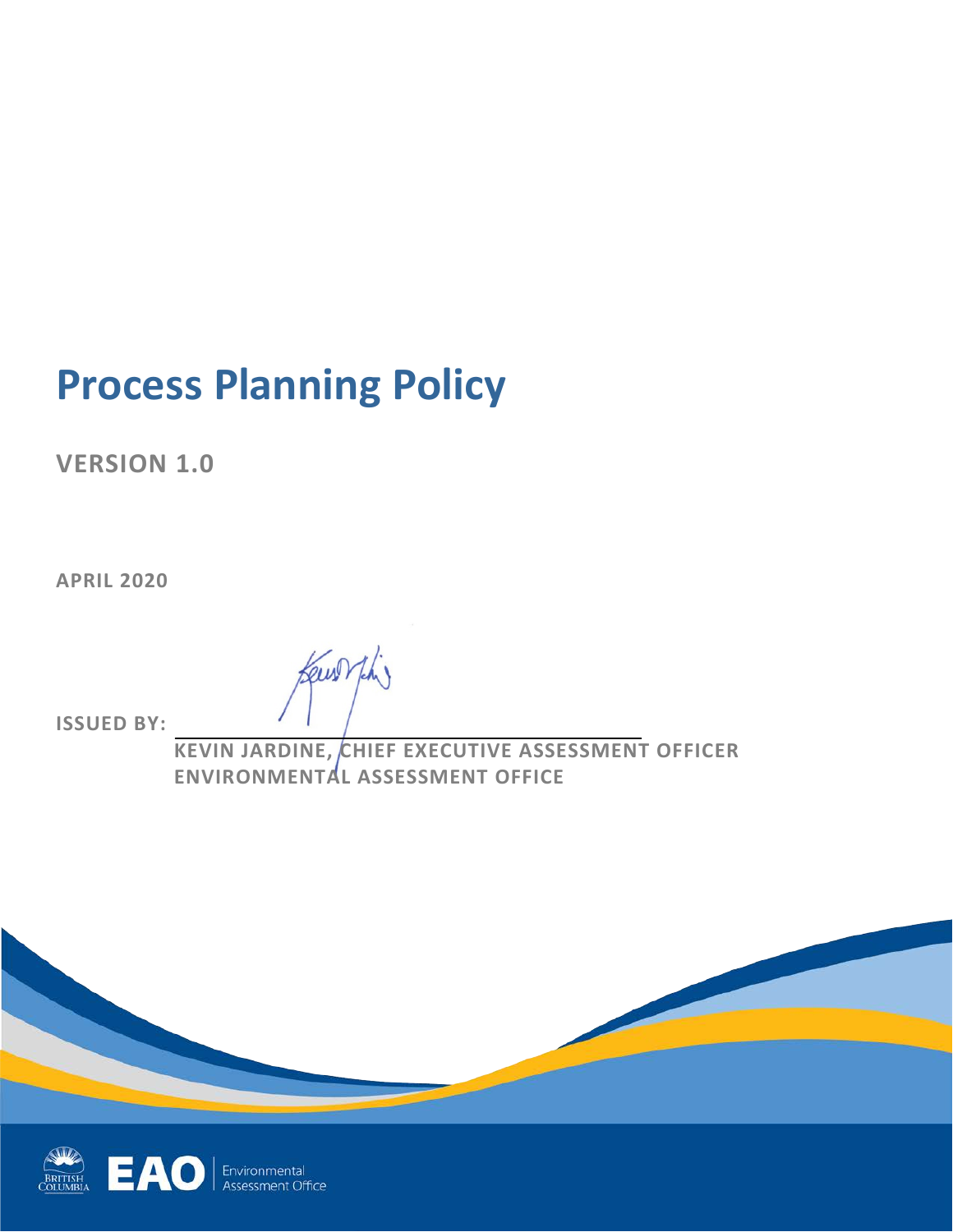This document provides guidance to help environmental assessment participants and the public better understand British Columbia's environmental assessment process. It is not advice and does not replace requirements of the *Environmental Assessment Act*, 2018 or its regulations, or bind any decision-maker.



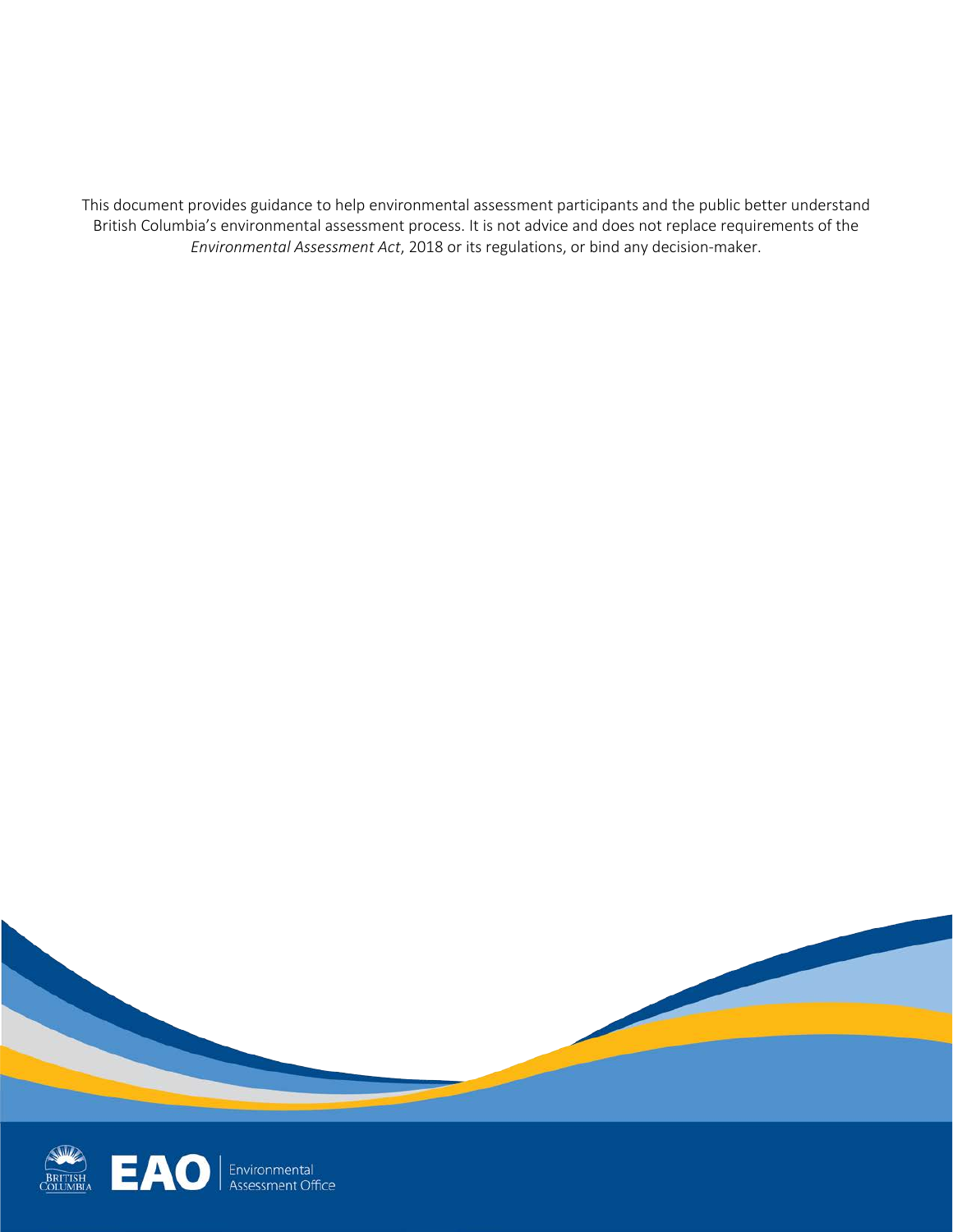# **Table of Contents**

| 1.0  |  |  |
|------|--|--|
| 1.1. |  |  |
| 2.0  |  |  |
| 2.1. |  |  |
| 2.2. |  |  |
| 2.3. |  |  |
| 2.4. |  |  |
| 2.5. |  |  |
|      |  |  |
|      |  |  |
|      |  |  |

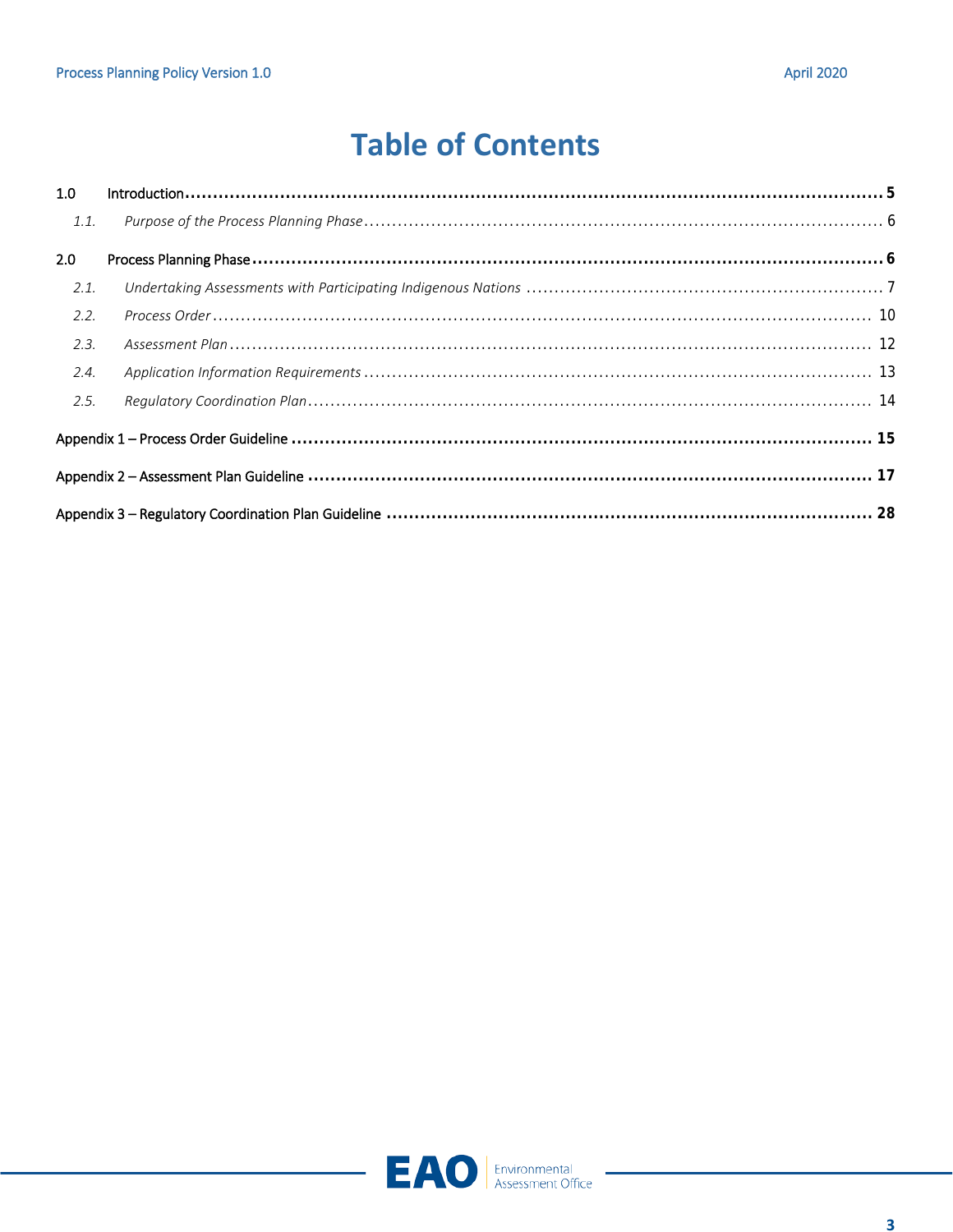# **Acronyms and Abbreviations**

| Act            | Environmental Assessment Act (2018)                                      |
|----------------|--------------------------------------------------------------------------|
| B.C.           | <b>British Columbia</b>                                                  |
| CAC            | Community Advisory Committee                                             |
| <b>DPD</b>     | <b>Detailed Project Description</b>                                      |
| EA             | <b>Environmental Assessment</b>                                          |
| EAC            | Environmental Assessment Certificate                                     |
| EAO            | Environmental Assessment Office                                          |
| EMA            | Environmental Management Act                                             |
| <b>EMPR</b>    | Ministry of Energy, Mines and Petroleum<br>Resources                     |
| <b>EPIC</b>    | Electronic project information centre                                    |
| <b>ENV</b>     | Ministry of Environment and Climate Change<br>Strategy                   |
| <b>FLNRORD</b> | Ministry of Forest, Lands, Natural Resources and<br>Rural Development    |
| IAAC           | Impact Assessment Agency of Canada                                       |
| MA             | Mines Act                                                                |
| Mines Code     | The Health, Safety and Reclamation Code for<br>Mines in British Columbia |
| <b>MOTI</b>    | Ministry of Transportation and Infrastructure                            |
| OGC            | Oil and Gas Commission                                                   |
| <b>TAC</b>     | Technical Advisory Committee                                             |
| VC             | Valued Component                                                         |
| <b>WSA</b>     | Water Sustainability Act                                                 |

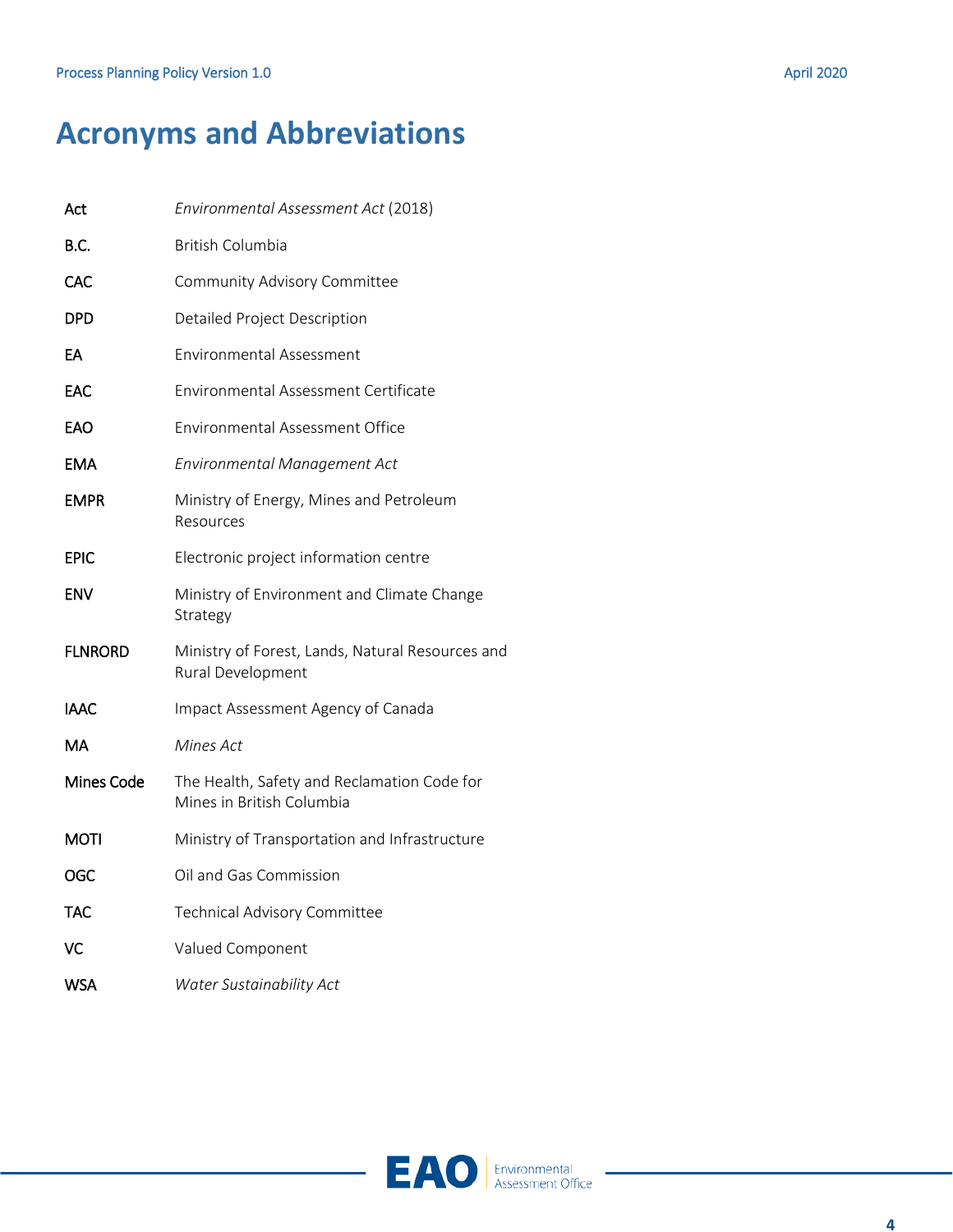# <span id="page-4-0"></span>**1.0 INTRODUCTION**

This document provides guidance for carrying out the Process Planning phase of an environmental assessment (EA) pursuant to the *[Environmental Assessment Act](http://www.bclaws.ca/civix/document/id/complete/statreg/18051)* (2018) (the Act), specifically *[Section 19](http://www.bclaws.ca/civix/document/id/complete/statreg/18051#section19)*. During Process Planning the procedures and methods for the assessment are established. As such, this document also provides guidance for carrying out the subsequent phases of the EA including Application Development and Review, Effects Assessment, and Recommendation and Decision, pursuant to *[part 5](http://www.bclaws.ca/civix/document/id/complete/statreg/18051#part5)* of the Act.

The primary users of this guidance will be proponents of proposed projects, Environmental Assessment Office (EAO) staff, Indigenous nations, and members of the Technical Advisory Committee (TAC) and any Community Advisory Committee (CAC). However, other participants in a provincial EA, including the public, may also use this policy to understand the roles, responsibilities, and process requirements during an EA. This Process Planning Policy is intended to be read and interpreted in conjunction with the Act.

The Process Planning phase begins when the Chief Executive Assessment Officer, under *[Section 18](http://www.bclaws.ca/civix/document/id/complete/statreg/18051#section18)* of the Act, decides that the proposed project may proceed to an EA and issues a Notice of Decision. Refer to the Readiness Decision Policy, found *[here](https://www2.gov.bc.ca/gov/content/environment/natural-resource-stewardship/environmental-assessments/guidance-documents/)*, for more information on the Readiness Decision phase. The Process Planning phase ends a maximum of 120 days after a Notice of Decision is published with the issuance of a Process Order. See Figure 1 for an overview of the EA phases and associated timelines.



*Figure 1. Overview of the EA process and identification of the Process Planning phase within the process*

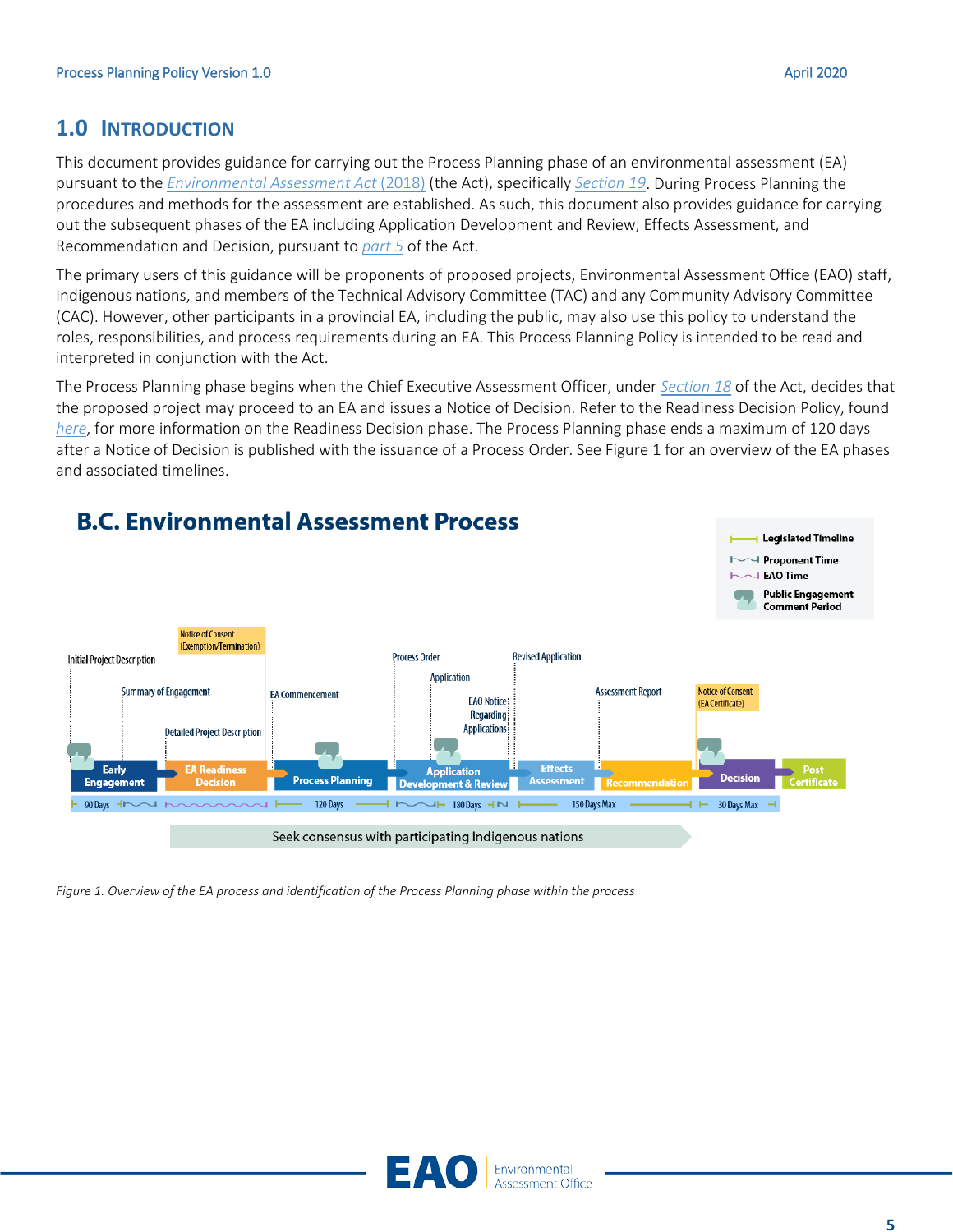# <span id="page-5-0"></span>**1.1. Purpose of the Process Planning Phase**

The purpose of the Process Planning phase is to formalize how the EA will be carried out for the project as scoped in the Process Order, including:

- What information must be provided;
- How the information must be gathered;
- Who must be involved in the EA, and how they must be engaged; and
- The timing of each of the subsequent phases.

This information is detailed in a project-specific Process Order, issued under *[Section 19\(2\)](http://www.bclaws.ca/civix/document/id/complete/statreg/18051#section19)* of the Act, at the end of the Process Planning phase. The Process Order is developed in a consensus seeking process with participating Indigenous nations and includes identification of the information that will be collected and a description of the process that will be undertaken with those Nations. If a participating Indigenous nation indicates that they would like to conduct the assessment of effects on their interests (per *[Section 19\(4\)](http://www.bclaws.ca/civix/document/id/complete/statreg/18051#section19)* of the Act), then the Process Order must also establish the scope and timing of the *[19\(4\)](http://www.bclaws.ca/civix/document/id/complete/statreg/18051#section19)* Assessment. For more information, see *Section 2.1 [Undertaking Assessments with](#page-6-0)  [Participating Indigenous Nations](#page-6-0)* found in this document.

# <span id="page-5-1"></span>**2.0 PROCESS PLANNING PHASE**

The Process Order is made up of a main body and two appendices: an Assessment Plan and Application Information Requirements. While not provided for in the Act, the EAO also develops a Regulatory Coordination Plan during Process Planning. The EAO develops the Process Order and the Regulatory Coordination Plan through engagement with the proponent, participating Indigenous nations, members of the TAC and any CAC, and the public. This policy includes guidelines for the Process Order, Assessment Plan and Regulatory Coordination Plan in Appendices *[1](#page-14-0)*, *[2](#page-16-0)* and *[3](#page-27-0)*. The Application Information Requirement Guidelines are available separately, found *[here](https://www2.gov.bc.ca/gov/content/environment/natural-resource-stewardship/environmental-assessments/guidance-documents/)*. The EAO begins developing project specific documents in Early Engagement (see the Early Engagement Policy, found *[here\)](https://www2.gov.bc.ca/gov/content/environment/natural-resource-stewardship/environmental-assessments/guidance-documents/)* for proposed projects that are likely to proceed to an assessment, and continues that process through the Readiness Decision (see the Readiness Decision Policy, found *[here](https://www2.gov.bc.ca/gov/content/environment/natural-resource-stewardship/environmental-assessments/guidance-documents/)*) and Process Planning. This process is assisted by using the following information from the Early Engagement and Readiness Decision phases:

- The proponent's Detailed Project Description (DPD);
- In order to assist in the timely completion of Process Planning, proponents are also encouraged to provide additional information with the DPD, including any of the proponent's proposed revisions to the EAO's Application Information Requirements Guidelines including to the standard valued components (VCs), identifying the potential VCs and providing a rationale for the selected VCs;
- The EAO's and proponent's engagement with Indigenous nations, including:
	- o The EAO's understanding of Indigenous interests and the potential for the project to affect those interests;
	- o The portions of the assessment that the participating Indigenous nation intends to carry out themselves under *[Section 19\(4\)](http://www.bclaws.ca/civix/document/id/complete/statreg/18051#section19)* of the Act and the roles and responsibilities of the EAO and proponent in participating in the *[19\(4\)](http://www.bclaws.ca/civix/document/id/complete/statreg/18051#section19)* Assessment; and
	- o The EAO's understanding of Indigenous assessment requirements, including information requirements, consensus seeking processes, and Indigenous decision-making processes;
- Any existing arrangements with Indigenous nations on the conduct of an EA in their territory;

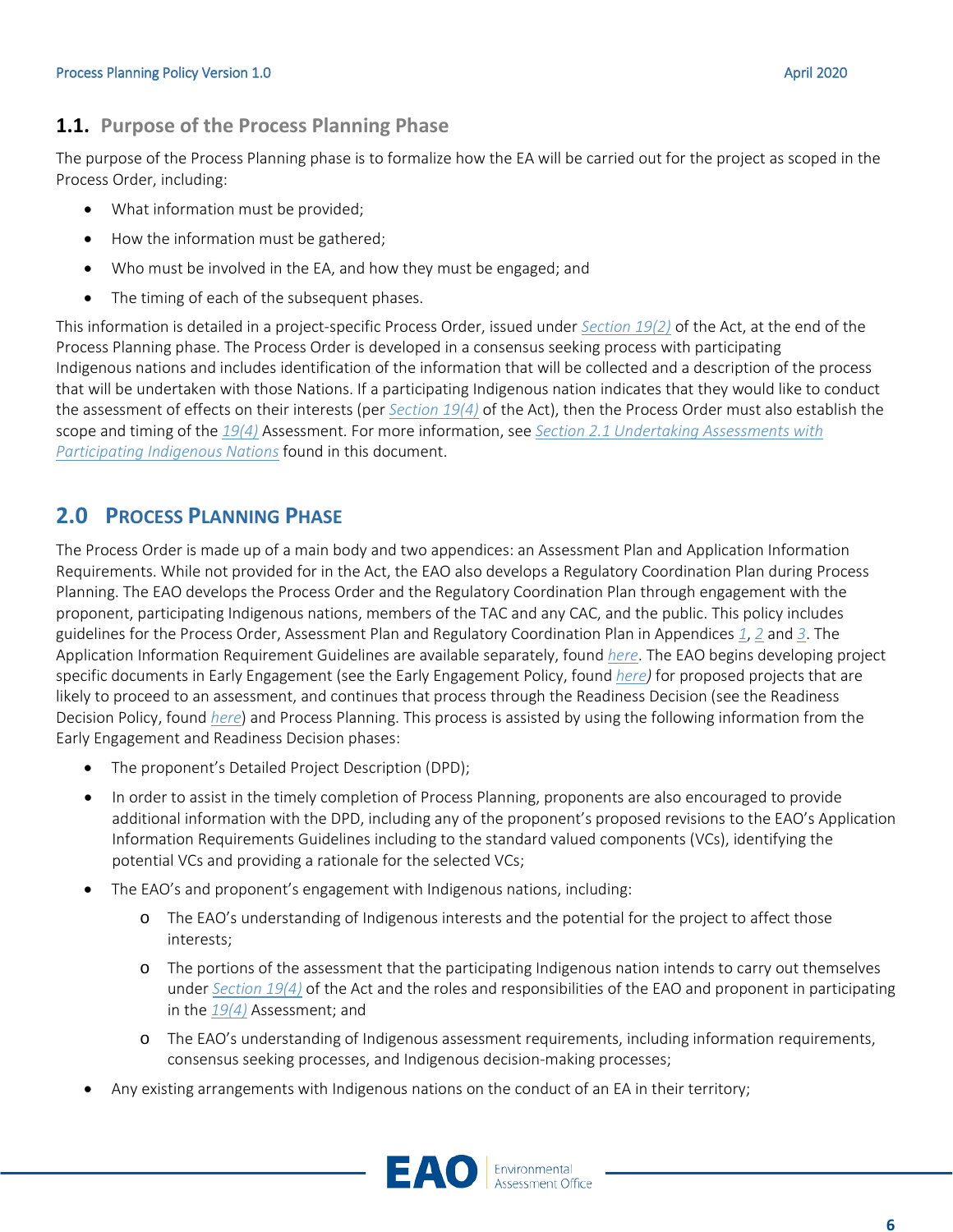**7**

- The EAO's Summary of Engagement issued during Early Engagement under *[Section 13\(5\)\(a\)](http://www.bclaws.ca/civix/document/id/complete/statreg/18051#section13)* of the Act;
- The EAO's engagement with local governments<sup>[1](#page-6-1)</sup> including the development of a local government engagement plan, will inform their participation in the EA (for example in the TAC and/or CAC, timelines), and the structure of any CAC;
- Early engagement and consultation with stakeholders and the public helps inform the design of subsequent public engagement approaches and the role of any CAC; and
- The Notice of Decision to proceed to an EA, under *[Section 18\(2\)](http://www.bclaws.ca/civix/document/id/complete/statreg/18051#section18)* of the Act, identifies the key issues from Early Engagement to be addressed in the assessment, addresses consensus-seeking with participating Indigenous nations in advance of the Readiness Decision, and any recommendations resulting from a possible dispute resolution, in order to inform Process Planning.

The customization of the Process Order documents and Regulatory Coordination Plan to make them specific to a project includes specifying the scope of the proposed project and scope of the assessment. This may entail modifying, adding to, or removing parts of the Process Order Guideline, its appendices and the Regulatory Coordination Plan Guideline. Guidance on scoping is contained in *[Section](#page-6-0) 2.2.1* below. Proponents are strongly encouraged to submit additional information during Early Engagement (referenced above and described further in the Early Engagement Policy, found [here\)](https://www2.gov.bc.ca/gov/content/environment/natural-resource-stewardship/environmental-assessments/guidance-documents/) to inform the EAO's customization of the Process Order, its appendices and the Regulatory Coordination Plan and to set up a successful Process Planning phase.

The EAO's engagement with participating Indigenous nations commences in Early Engagement and continues through Process Planning to develop the understanding of Indigenous interests. The EAO and participating Indigenous nations confirm the following requirements for the EA during Process Planning and in the Process Order through a consensus seeking process:

- The procedural requirements of the EA;
- The methods used to assess effects on the Indigenous nation and their rights; and
- The information requirements including any requirements for Indigenous knowledge and any requirements to support assessments undertaken under *[Section 19\(4\)](http://www.bclaws.ca/civix/document/id/complete/statreg/18051#section19)* of the Act.

The EAO conducts a public engagement period of at least 30 days on the draft Process Order and Regulatory Coordination Plan to obtain feedback on these documents. The types of engagement used in this public engagement will depend on the public engagement needs identified during Early Engagement. The public engagement period will at a minimum consist of an online comment period on the draft Process Order including its two appendices and the Regulatory Coordination Plan. Other public engagement activities could include public open houses, community workshops, and meetings with interested individuals, organizations or local knowledge-holders. Refer to the Public Engagement Policy, found *[here](https://www2.gov.bc.ca/gov/content/environment/natural-resource-stewardship/environmental-assessments/guidance-documents/)*, for further information.

At the end of the Process Planning phase, the EAO issues the Process Order including its appendices and the Regulatory Coordination Plan and posts these documents to its electronic project information centre (EPIC).

# <span id="page-6-0"></span>**2.1. Undertaking Assessments with Participating Indigenous Nations**

The effects of a project on Indigenous nations and their rights (collectively called Indigenous interests) must be assessed in every assessment, as per the requirement of *[Section 25\(1\)](http://www.bclaws.ca/civix/document/id/complete/statreg/18051#section25)* of the Act. The assessment of effects to Indigenous interests is informed by the assessment matters identified in *[Section](http://www.bclaws.ca/civix/document/id/complete/statreg/18051#section25) 25(2)* of the Act and any other assessment requirements identified in the Process Order to ensure a complete assessment of the effects of a project on all potentially affected

 $\overline{a}$ 



<span id="page-6-1"></span> $1$  Local governments include municipalities and regional districts.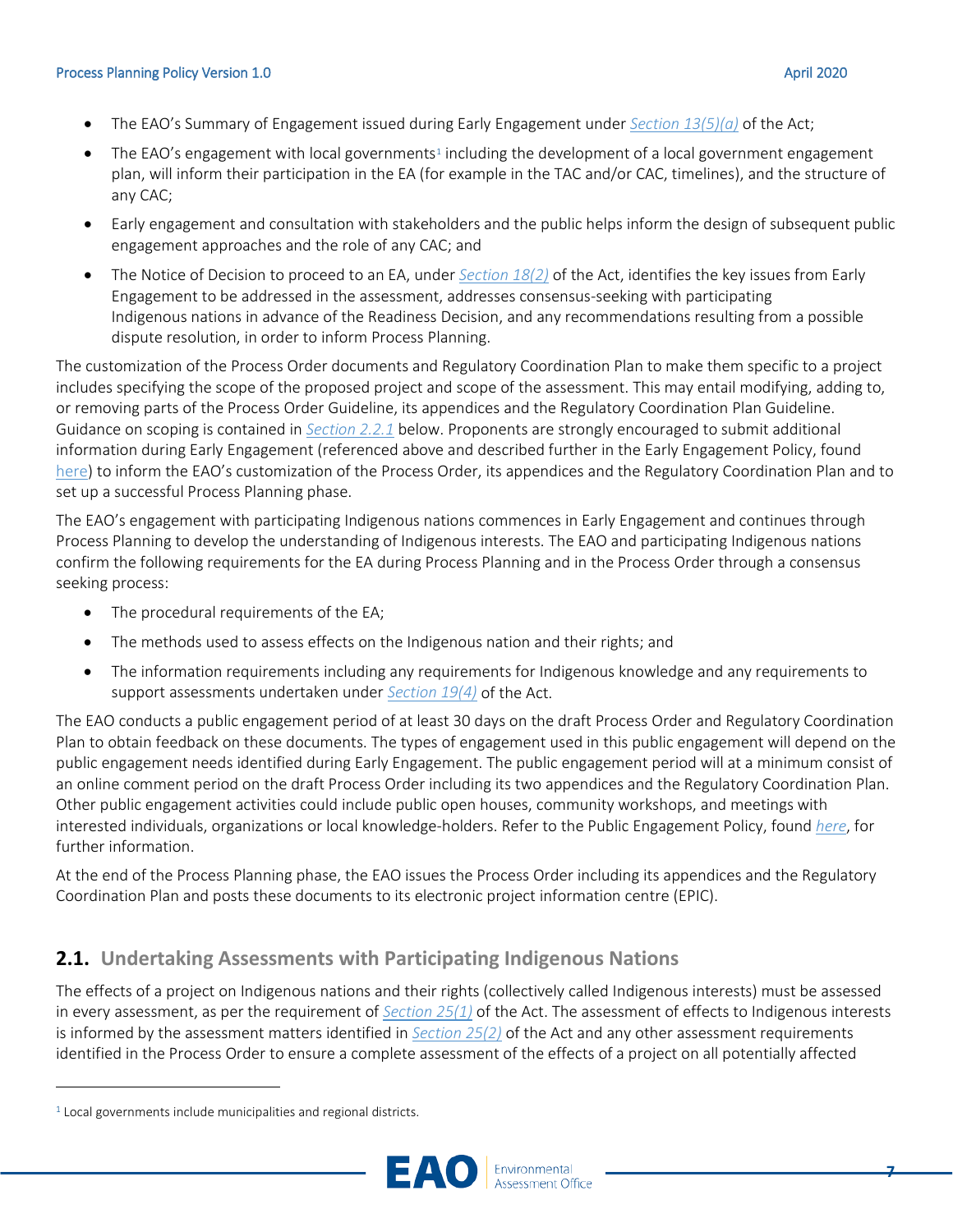Indigenous nations. The EAO will work with participating Indigenous nations to further develop the understanding of Indigenous interests developed in Early Engagement to identify and seek consensus on the roles and responsibilities, methods, and information requirements for the assessment of effects to Indigenous interests. These assessment procedures and requirements will be described in the Process Order to ensure transparent delivery of the EA process.

A participating Indigenous nation can identify to the EAO that it would like to lead the assessment of *[Section 25\(1\)](http://www.bclaws.ca/civix/document/id/complete/statreg/18051#section25)* matters in relation to effects on that Nation or its rights. The assessment of effects to Indigenous interests can be led by the EAO in collaboration with the participating Indigenous nation, or led by the participating Indigenous nation, in part or as a whole, in collaboration with the EAO if that Nation wishes to undertake an assessment under *[Section 19\(4\)](http://www.bclaws.ca/civix/document/id/complete/statreg/18051#section19)* of the Act. The portion of the assessment to be carried out by the participating Indigenous nation and the date by which the assessment by the Nation must be completed will be identified in the Process Order.

The EAO will always seek consensus with the participating Indigenous nation on the methods used for assessing *[Section](http://www.bclaws.ca/civix/document/id/complete/statreg/18051#section25) 25(1)* matters to ensure all parties are aware of and understand how the assessment will be conducted, what the inputs of the assessment are and how conclusions are reached. The goal is to ensure that conclusions can be appropriately considered within the broader assessment and appropriately inform recommendations to decision makers. Participating Indigenous nations may choose to use the methods outlined in the Effects Assessment Policy (found *[here](https://www2.gov.bc.ca/gov/content/environment/natural-resource-stewardship/environmental-assessments/guidance-documents/)*) when conducting an assessment under *[Section 19\(4\)](http://www.bclaws.ca/civix/document/id/complete/statreg/18051#section19)*. In some cases, in order for a participating Indigenous nation to meet its own governance requirements, the participating Indigenous nation may wish to apply different methods than the methods outlined in the Effects Assessment *Policy* (custom methods). In these cases, the participating Indigenous nation may wish to conduct this assessment themselves under *[Section 19\(4\)](http://www.bclaws.ca/civix/document/id/complete/statreg/18051#section19)*. These custom methods must be identified in the Assessment Plan.

Information sources for the assessment of *[Section 25\(1\)](http://www.bclaws.ca/civix/document/id/complete/statreg/18051#section25)* matters are provided through the Application and any supporting studies, Indigenous knowledge (see the Guide to Indigenous Knowledge in Environmental Assessments found *[here](https://www2.gov.bc.ca/gov/content/environment/natural-resource-stewardship/environmental-assessments/guidance-documents)* for more information) or any other inputs required by the Assessment Plan. Participating Indigenous nations may choose to provide information (for example, traditional use studies, Indigenous knowledge) to proponents to reflect in the proponent's Application, or work with the proponent in the development of their Application to appropriately reflect the participating Indigenous nation's information or studies.

In some cases, the Application may not result in fully satisfying the participating Indigenous nation's information requirements and the Nation may bring forward additional information to the assessment that is not included in the proponent's Application. For example, the Nation may wish to bring forward information into the assessment that is of a spiritual, cultural, or other nature. Where the Nation elects to provide additional information, this would be identified and the scope and timeframe of providing this information would be set out in the Assessment Plan. Indigenous nations may request that Indigenous knowledge that is submitted be kept confidential. For more information on the confidentiality and disclosure of Indigenous knowledge, see the Guide to Indigenous Knowledge in Environmental Assessments*.*

The assessment of effects to Indigenous interests must include identification of positive and negative effects, identification of mitigation measures and the perspectives on the effectiveness of mitigation measures, characterisation of residual effects, and conclusion regarding the effects. The EAO will always seek consensus with the participating Indigenous nations on the Assessment Report, the draft EA Certificate (EAC) including the proposed conditions and project description. Participating Indigenous nations will always have the opportunity to work with members of the TAC and the EAO during the Effects Assessment phase of the EA. For issues where the EAO and the participating Indigenous nation are unable to reach consensus, the EAO or the participating Indigenous nation may wish to document its own perspectives for reference by the decision makers. Dispute resolution is available to assist in reaching consensus on the Assessment Report.

Table 1 provides a summary of options that are relevant to confirming how an assessment of *[25\(1\)](http://www.bclaws.ca/civix/document/id/complete/statreg/18051#section25)* matters will be undertaken. The options for the assessment of *[25\(1\)](http://www.bclaws.ca/civix/document/id/complete/statreg/18051#section25)* matters are intended to provide flexibility to the participating Indigenous nation and the EAO to structure the assessment appropriately.



Assessment Office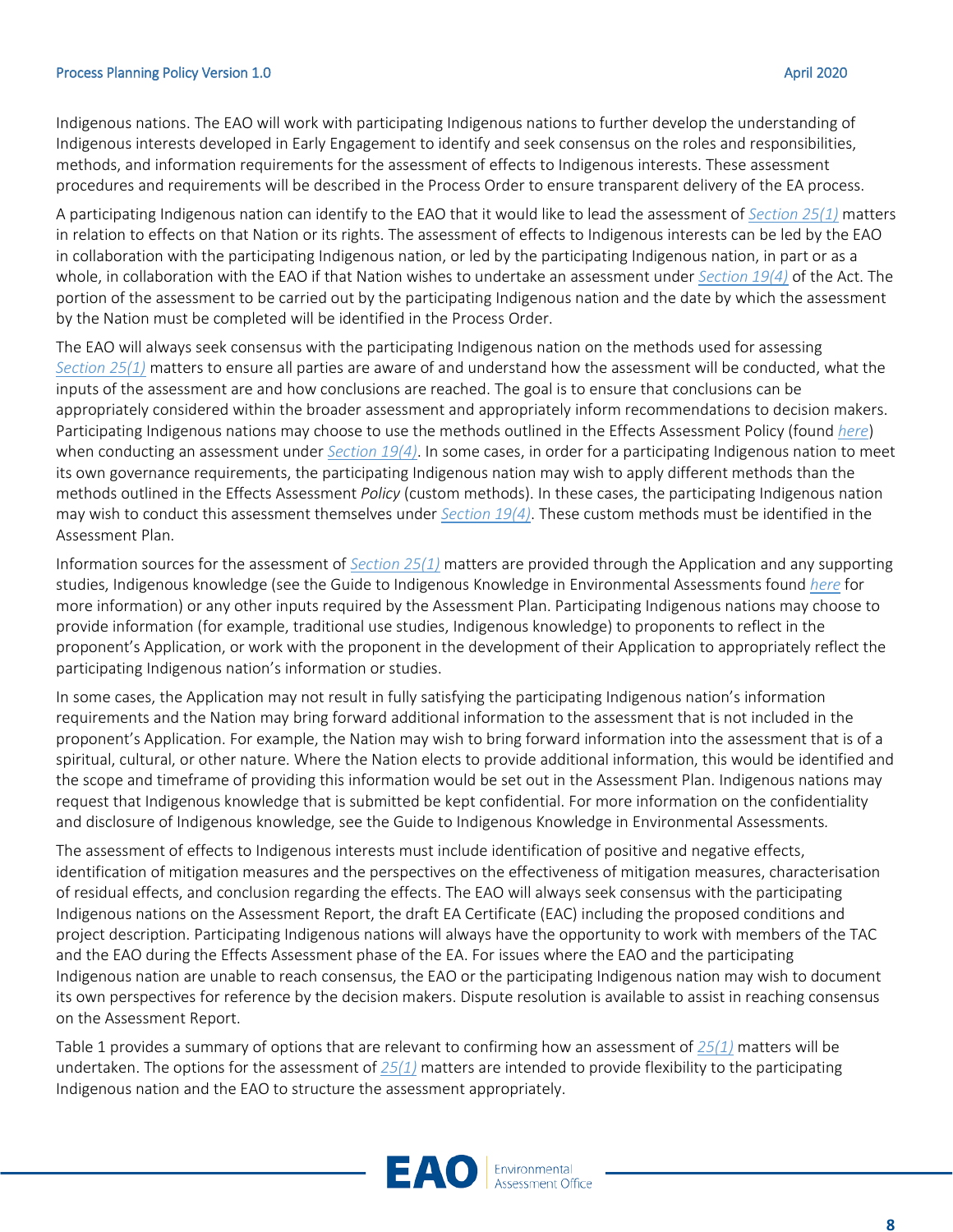*Table 1. Options for undertaking the assessment of 25(1) matters* 

#### Determine Roles in the Assessment of [S. 25 \(1\)](http://www.bclaws.ca/civix/document/id/complete/statreg/18051#section25) Matters

#### The assessment of Section [25\(1\)](http://www.bclaws.ca/civix/document/id/complete/statreg/18051#section25) matters can be led by the EAO, the participating Indigenous nation or a combination.

- The EAO and the participating Indigenous nation will discuss the assessment of *[Section 25\(1\)](http://www.bclaws.ca/civix/document/id/complete/statreg/18051#section25)* matters including the portion of the assessment that applies to the Nation's interests to determine who will lead each component of the assessment. Roles of the EAO and the participating Indigenous nation will be described in the Assessment Plan and any *[19\(4\)](http://www.bclaws.ca/civix/document/id/complete/statreg/18051#section19)* assessments will be identified in the Process Order. Options include:
	- o The EAO leads the assessment of *[Section 25 \(1\)](http://www.bclaws.ca/civix/document/id/complete/statreg/18051#section25)* matters in collaboration with the participating Indigenous nation;
	- o The participating Indigenous nation leads the assessment with respect to the potential effects of the project on the Nation and on its rights under *[Section 19\(4\)](http://www.bclaws.ca/civix/document/id/complete/statreg/18051#section19)* of the Act in collaboration with the EAO. Collaboration includes working together to incorporate the results of the assessment under *[Section](http://www.bclaws.ca/civix/document/id/complete/statreg/18051#section19)  [19\(4\)](http://www.bclaws.ca/civix/document/id/complete/statreg/18051#section19)* into the broader assessment; or
	- o The EAO leads the assessment of some matters while the participating Indigenous nation leads the assessment of other matters through an assessment under *[Section 19\(4\)](http://www.bclaws.ca/civix/document/id/complete/statreg/18051#section19)* in collaboration with one another.

#### Seek Consensus on Assessment Methods for [S. 25 \(1\)](http://www.bclaws.ca/civix/document/id/complete/statreg/18051#section25) Matters

The methods used for assessing *[Section 25\(1\)](http://www.bclaws.ca/civix/document/id/complete/statreg/18051#section25)* matters can be the methods that are described in the Effects Assessment Policy or custom methods identified by the participating Indigenous nation.

- The EAO and the participating Indigenous nation will discuss and seek consensus on the methods used for the *[Section 25\(1\)](http://www.bclaws.ca/civix/document/id/complete/statreg/18051#section25)* assessment. The Application Information Requirements and the Assessment Plan would describe the methods. Options include:
	- o The assessment is conducted according to the methods described in the Effects Assessment Policy. These methods are designed to be flexible and should be viewed as a starting point to be confirmed through a consensus-seeking process with the participating Indigenous nation.
	- o The assessment is conducted according to culturally specific or custom methods provided by the participating Indigenous nation.

Determine Information Requirements and Sources of Information for Assessment of [S. 25\(1\)](http://www.bclaws.ca/civix/document/id/complete/statreg/18051#section25) Matters

Sources of information for the assessment may include the Application, supporting studies, Indigenous knowledge or any other information required by the Process Order.

- The EAO and the participating Indigenous nation will discuss and seek consensus on the information requirements for the effects assessment. Sources of Information include:
	- o Information that is required in the proponent's Application, including associated studies or other inputs, through the Application Information Requirements. An Indigenous nation may choose to collaborate with a proponent to provide information to inform the development of the Application.
	- o Information that the participating Indigenous nation will be providing in addition to any information in the Application. Where the Nation elects to provide additional information, the Assessment Plan would identify the scope of the information and the timeframe for providing this information.

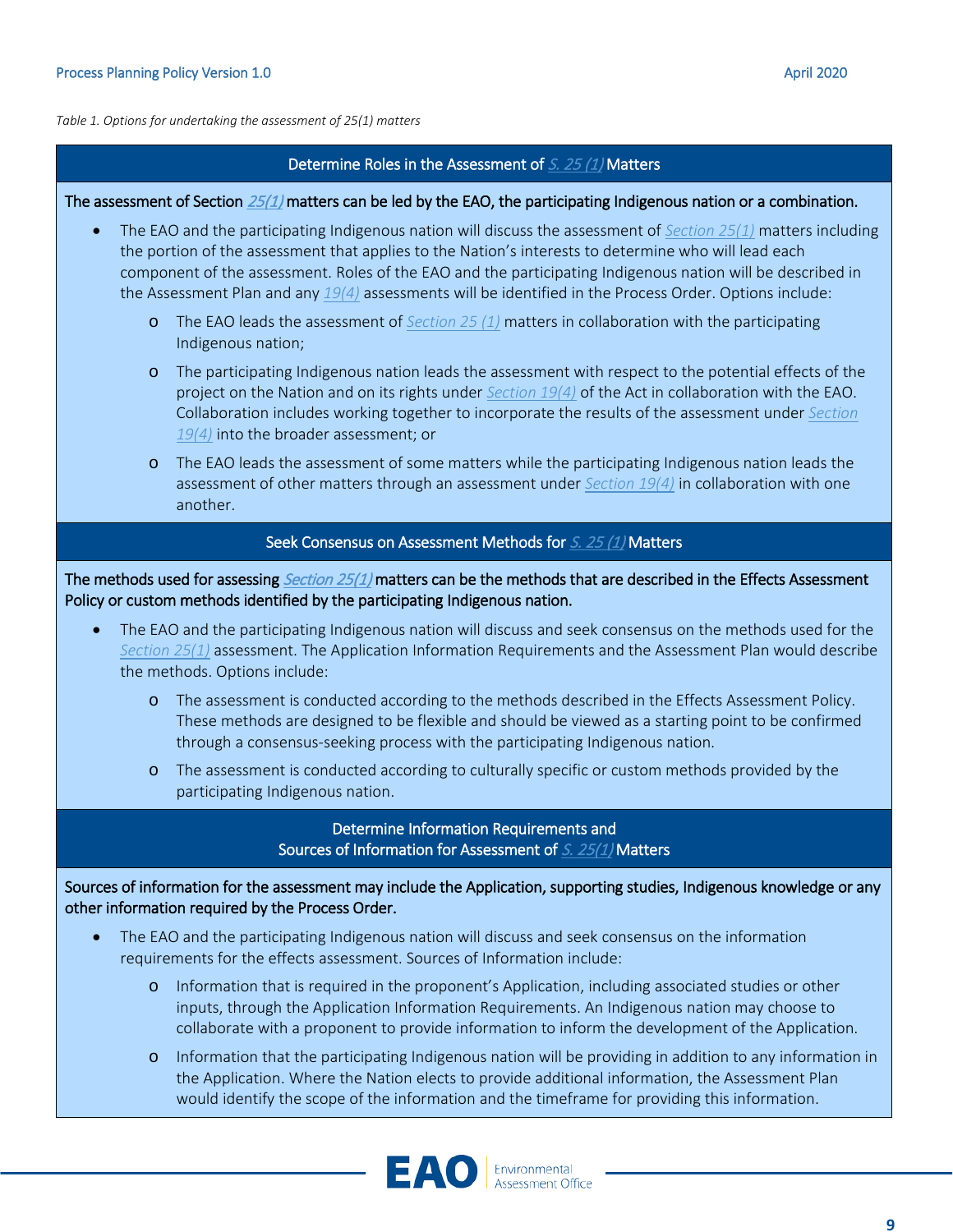#### **Process Planning: Assessing Impacts to Indigenous Nations Under 19(4)**

Section 19(4) Assessments are reflected in the following Process Planning documents:

- The Process Order will identify the scope of the assessment to be carried out by the participating Indigenous nation under Section 19(4) of the Act;
- The Assessment Plan will establish the date by which the assessments must be completed including any reviews of the assessments by the EAO or the proponent; identify any additional information to be provided by the participating Indigenous nation to inform the assessment; and describe the methods.
- The Application Information Requirements will include the information requirements to meet the needs of the 19(4) Assessment, in full or part.



*Figure 2. Assessment of matters under s. 19(4) are delivered by the participating Indigenous nation and become a component of the Assessment Report and Referral Package*

# <span id="page-9-0"></span>**2.2. Process Order**

The main body of the Process Order will:

- Set out the project facilities and activities to be assessed in the EA;
- Define the scope of the assessment;
- Identify the participating Indigenous nations that have been determined under *[Section](http://www.bclaws.ca/civix/document/id/complete/statreg/18051#section14) 14* of the Act;
- Identify the portion of the assessment to be carried out by participating Indigenous nations under *[Section 19\(4\)](http://www.bclaws.ca/civix/document/id/complete/statreg/18051#section19)* of the Act, if any; and
- Identify other Indigenous nations.

The Process Order will also consist of two appendices: an Assessment Plan and Application Information Requirements.

The EAO may amend the Process Order and its appendices, including if new information is presented that alters:

- The scope of the project;
- The scope of the EA;
- The engagement requirements; or
- The specified timelines of the assessment.

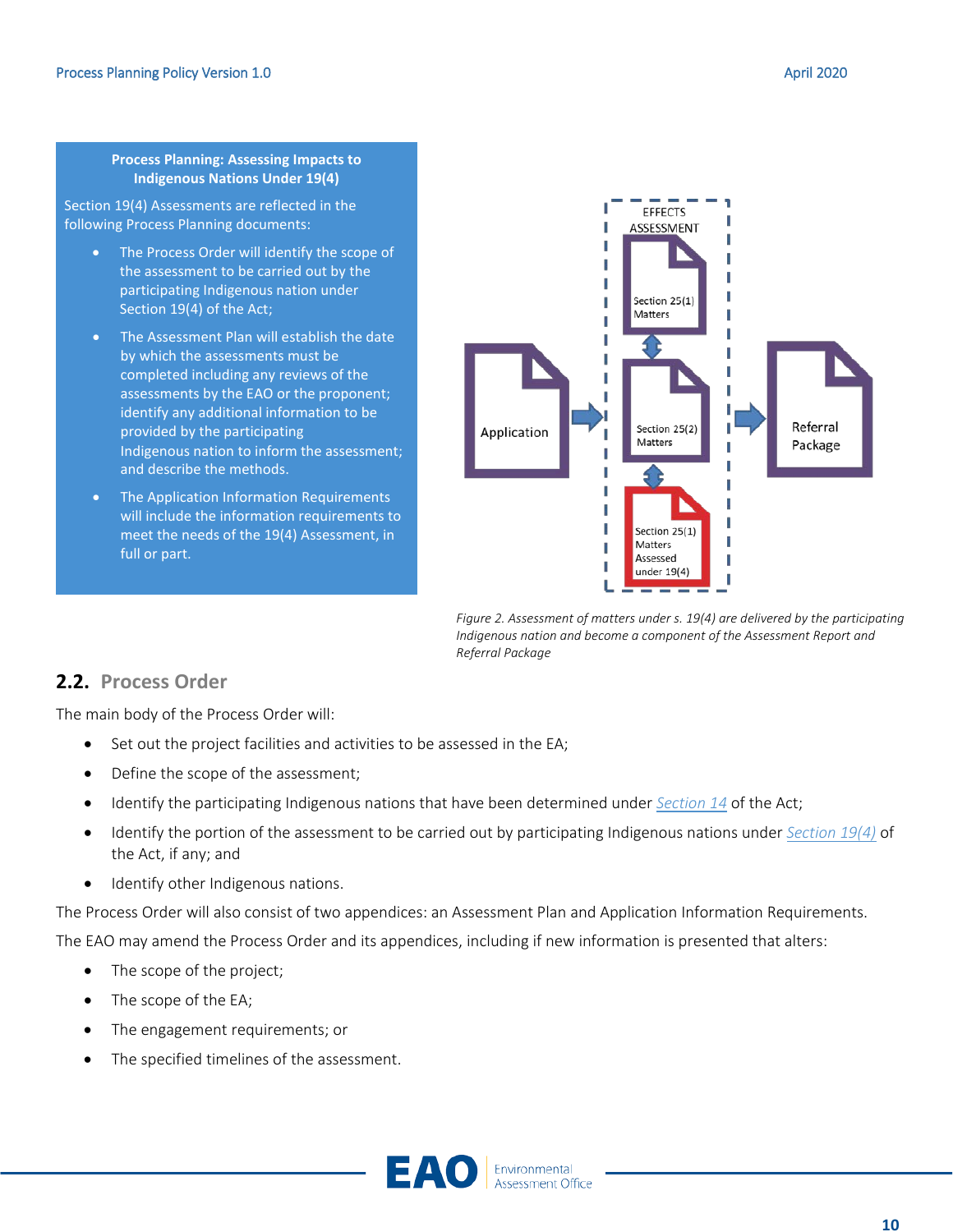#### Process Planning Policy Version 1.0 April 2020 **April 2020** April 2020 April 2020 April 2020 April 2020 April 2020

The EAO will approach amendments to the Process Order through a consensus-seeking process with participating Indigenous nations and through engagement of the proponent, with feedback from members of the TAC and any CAC where necessary.

At the time the Process Order is issued the EAO will also confirm the membership of the TAC and any CAC(s). The roles of these committees will typically be set out in the Assessment Plan.

The Process Order Guideline is provided in *Appendix 1 – [Process Order Guideline.](#page-14-0)*

#### **2.2.1. Project Scoping**

The Act gives broad discretion to the Chief Executive Assessment Officer to determine the scope of projects to be assessed. The EAO will use a principles-based approach to ensure that the decisions on the scope of projects for the EA advance the purposes of the Act and consider matters of provincial interest.

To provide the basis for a single comprehensive EA for projects, the EAO will aim to identify a single scope of project with the federal government where it also has the authority to conduct an EA in respect of the project. As described above, the EAO must seek to achieve consensus with participating Indigenous nations on the Process Order including the scope of project.

The scope of the project will include on- and off-site facilities and associated activities of the project that should be included in consideration of their potential for environmental, economic, social, cultural and health effects including effects to Indigenous nations and their rights related to matters of provincial interest.

The EAO's determination of which facilities and activities should be included in the project scope will be made in consideration of the following criteria:

- The nature of potential effects in areas of provincial interest;
- The nature of potential effects on Indigenous nations and their rights;
- Any available information regarding public concern with respect to the potential effects of facilities and activities related to matters of provincial interest;
- The geographic extent that it would be reasonable to attribute potential effects to a facility or activity;
- The ability of the proponent to control a facility or activity of the project, and its ability to provide information concerning a facility or activity; and
- The extent to which the potential effects of the project would be considered and mitigated through other regulatory and EA processes, including permitting, or strategic or regional EAs (under Sections *[35](http://www.bclaws.ca/civix/document/id/complete/statreg/18051#section35)* and *[73](http://www.bclaws.ca/civix/document/id/complete/statreg/18051#section73)* of the Act).

The EAO will clearly document the rationale for project scope during Process Planning. The EAO will not revisit the project scope determination unless new information becomes available.

For information on determining the scope of assessment please see the Effects Assessment Policy, found *[here](https://www2.gov.bc.ca/gov/content/environment/natural-resource-stewardship/environmental-assessments/guidance-documents)*.

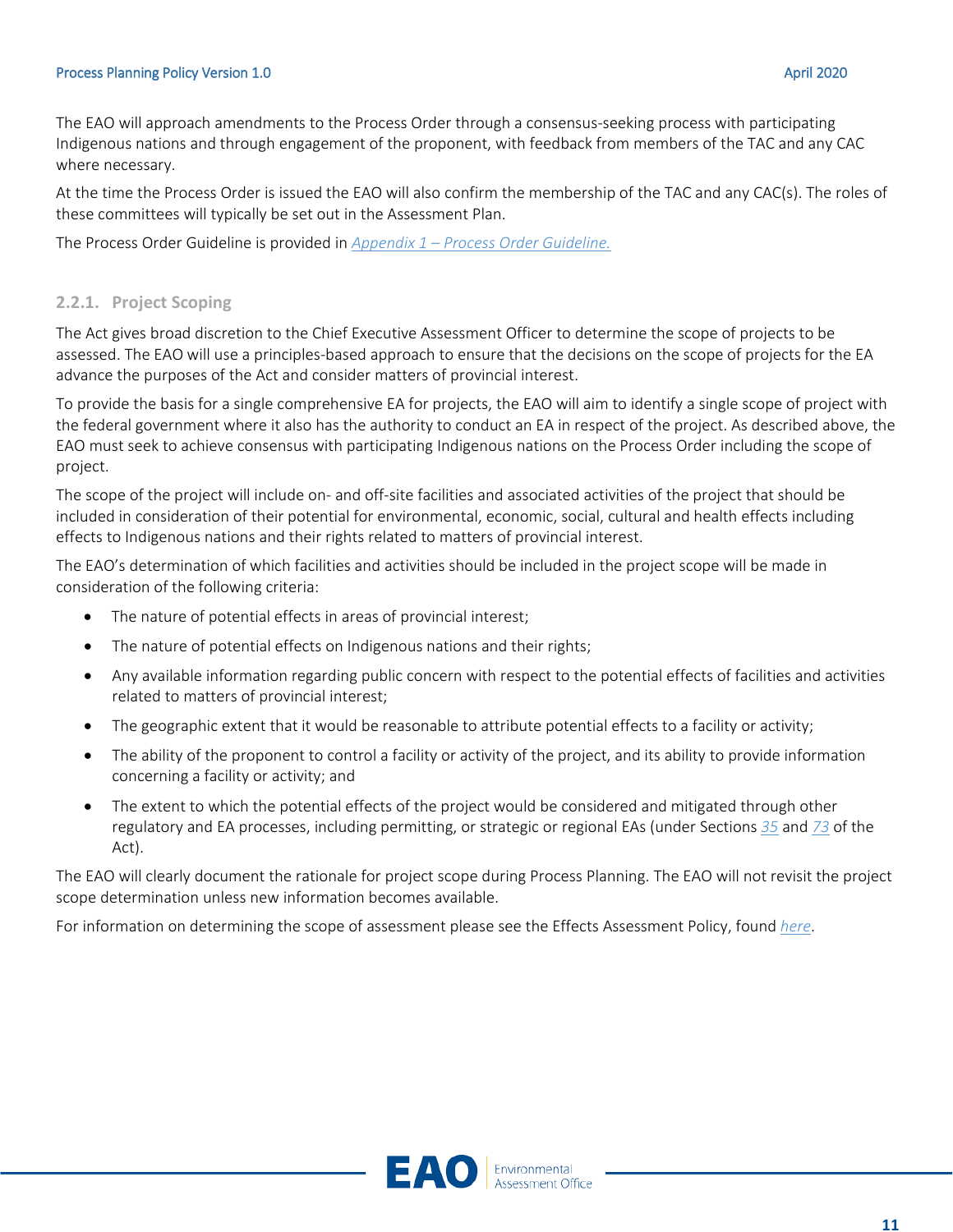### <span id="page-11-0"></span>**2.3. Assessment Plan**

The Assessment Plan will typically specify, for each subsequent phase of the EA:

- The procedures for the assessment;
- Who will be engaged in the development and review of information produced during the assessment and associated timelines;
- Who will be engaged in the EA, and the means and timelines by which they will be engaged (for example public engagement, which may include open houses, community hearings and public comment period(s), participating Indigenous nations and the role of experts in the development and review of information, review and input by members of the TAC and any CAC); and
- Roles and responsibilities of each of the EA participants and of the TAC and any CAC.

During the period leading up to the issuance of the Assessment Plan the EAO's engagement with the proponent, participating Indigenous nations, and members of the TAC and any CAC will help to ensure that the EA participants are informed of their roles and responsibilities and are able to commit to the timelines identified.

The EAO's engagement with participating Indigenous nations will confirm the following details to be included in the Assessment Plan:

- The procedural requirements for the EA including roles and responsibilities of the proponent, the EAO, and participating Indigenous nations;
- Process requirements to support any assessments under *[Section 19\(4\)](http://www.bclaws.ca/civix/document/id/complete/statreg/18051#section19)* of the Act by a participating Indigenous nation;
- The consensus-seeking process between the EAO and the participating Indigenous nation to be followed during the Application Review, Effects Assessment and Recommendation phases;
- Any custom methods to be used in the assessment of effects on a Nation and its rights; and
- Any additional information to be provided by the participating Indigenous nation to inform the assessment of effects on a Nation and its rights.

The Assessment Plan Guideline is provided in *[Appendix 2](#page-16-0)*.

#### **2.3.1. Retaining External Experts**

The EAO may retain external experts to fill a gap in expertise on the TAC, provide more in-depth analysis of a topic area, or provide a third-party opinion. It is anticipated that the need to retain external experts would occur infrequently and depend upon the unique context of each project. The input received during Early Engagement and the EAO's continued engagement with participating Indigenous nations and members of the TAC during Process Planning would inform the need for any external experts. The Assessment Plan will describe the role of any external experts.

External experts may or may not be required to participate in TAC meetings. In cases where there may be non-consensus between the EAO and participating Indigenous nations, a mutually-agreed upon external expert may help to resolve an issue outside of the TAC forum. To fill a gap in expertise, it may be useful for the external expert to participate in TAC meetings for the benefit of the broader TAC.

External experts would be required to demonstrate that they can provide advice that is impartial, independent and is free of personal, financial, political and other conflicts of interest.

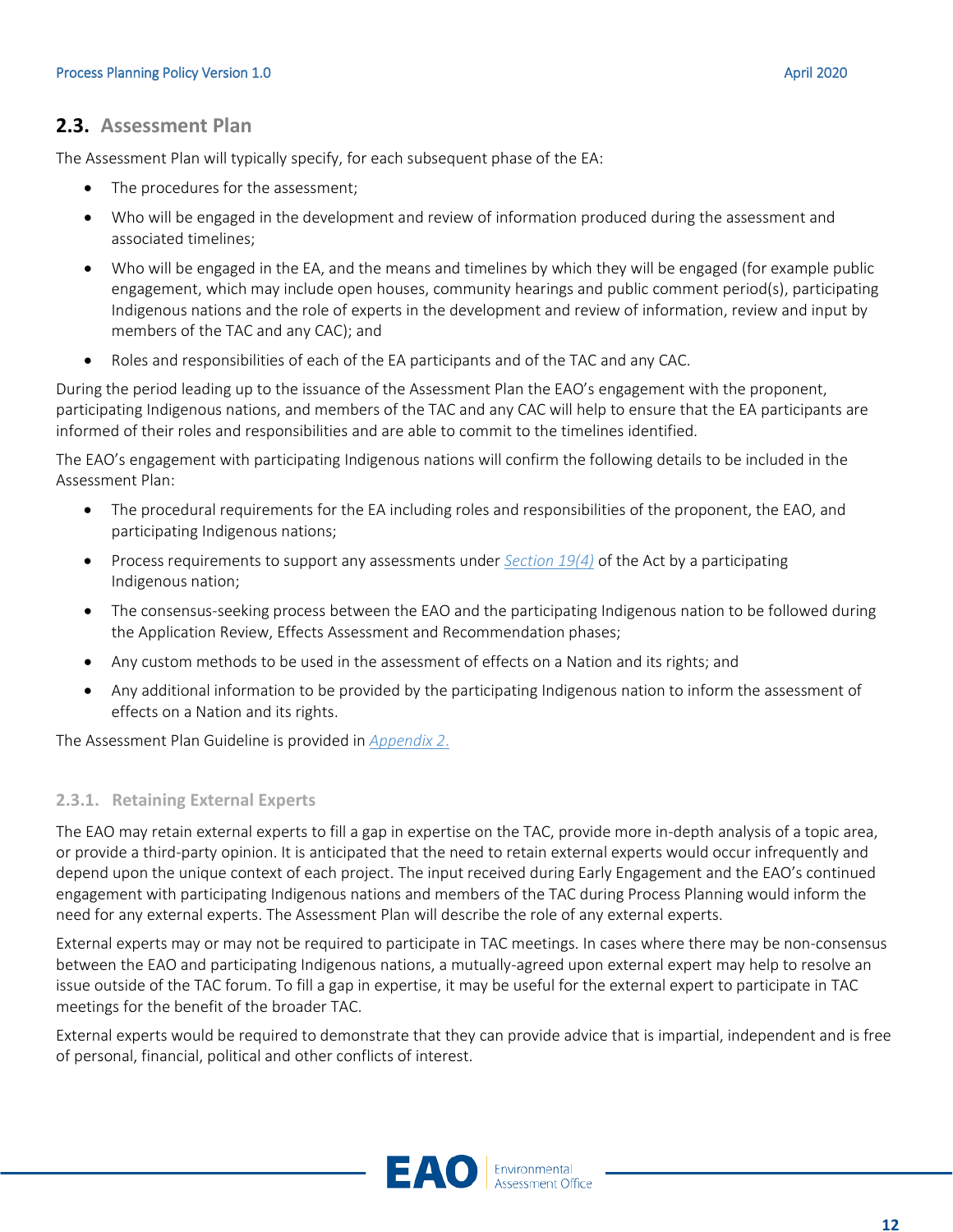The EAO will develop a publicly-available terms of reference (except for any contractual documentation that may remain confidential) that includes a description of the qualifications of the external expert, scope of task, roles and responsibilities, required outputs, timelines, and conflict of interest avoidance and/or management.

Any documentation or advice provided by an external expert will be posted to the EAO's website (with infrequent exceptions related to confidentiality requirements). All parties involved in the assessment will have an opportunity to review and comment on any report provided by external experts. The EAO will document input from the external experts and other reviewers in the Assessment Report for consideration by decision makers, as appropriate.

# <span id="page-12-0"></span>**2.4. Application Information Requirements**

The Application Information Requirements establishes the information that a proponent is required to provide in their Application for an EA certificate under *[Section 27\(4\)](http://www.bclaws.ca/civix/document/id/complete/statreg/18051#section27)* of the Act, or supplementary to the Application. The Application Information Requirements includes clear direction on the information that is required, who is required to provide the information, and in some cases, the methods by which the information needs to be collected or analyzed. The Application Information Requirements specifies the requirements for how all the matters listed in *[Section 25](http://www.bclaws.ca/civix/document/id/complete/statreg/18051#section25)* of the Act need to be addressed in the context of a proposed project. This includes information requirements for any *[19\(4\)](http://www.bclaws.ca/civix/document/id/complete/statreg/18051#section19)* Assessments. Indigenous interests to be assessed will be finalized in the Application Information Requirements, following from the preliminary understanding of Indigenous interests developed during Early Engagement.

In order to help ensure an effective Effects Assessment, within the Application Information Requirements the EAO may require a proponent to provide studies, plans or other documents for review, including by the TAC, and specify the timelines for their development and review.

The EAO strongly encourages proponents to consider, as early as possible, customization of the Application Information Requirements Guidelines, having regard for the proposed project's unique circumstances and what was heard during Early Engagement, including the EAO's Summary of Engagement that outlines the EAO's understanding of Indigenous interests that could be affected by the proposed project. This includes rationale for changes to the standard list of VCs contained in the Application Information Requirements Guidelines and the identification of the Indigenous interests to be assessed for each Indigenous nation. Any proposed changes and supporting rationale may be submitted to the EAO at the time of submission of the DPD in Early Engagement to promote a successful Process Planning phase, given the limited time provided in the Act for Process Planning, namely 120 days.

The EAO considers the proponent's proposed customization, if provided, and seeks to achieve consensus with participating Indigenous nations on the Application Information Requirements including the VCs, Indigenous interests and associated information requirements. The EAO also engages the members of the TAC and any CAC in customizing the Application Information Requirements Guidelines for each assessment during Process Planning. The EAO involves the proponent in this customization to help ensure that the required information can be collected and submitted in the indicated timeframe.

See the Application Information Requirements Guidelines, found *[here](https://www2.gov.bc.ca/gov/content/environment/natural-resource-stewardship/environmental-assessments/guidance-documents)*.

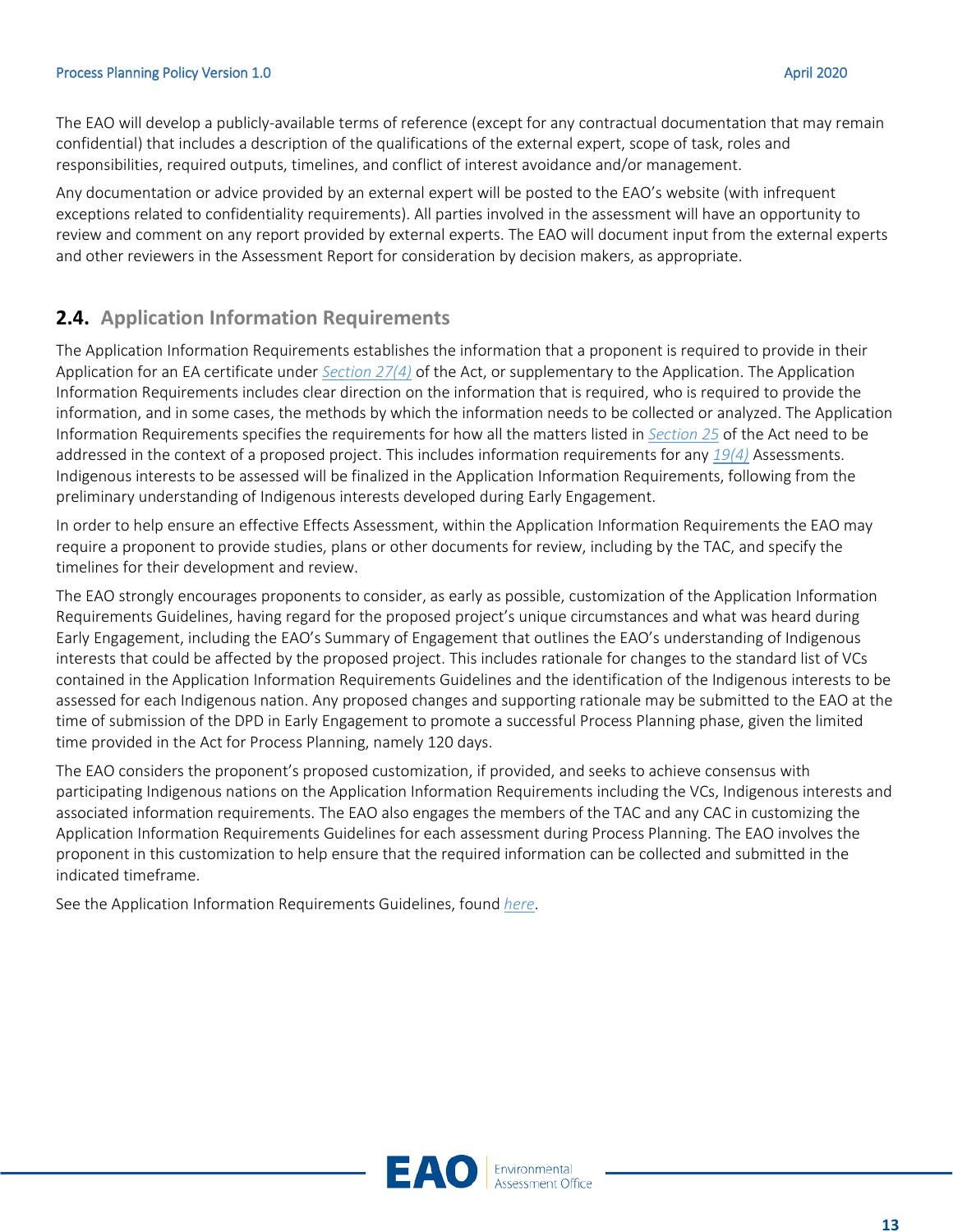# <span id="page-13-0"></span>**2.5. Regulatory Coordination Plan**

The purpose of the Regulatory Coordination Plan is to identify the key required permits for the project and transparently outline how issues that arise in an EA are addressed or will be managed, whether through the EA, subsequent permitting, or other regulatory processes or government initiatives. The Regulatory Coordination Plan evolves from its first creation in Process Planning, through the end of the assessment. The Regulatory Coordination Plan supports the coordination of multiple processes to help ensure that issues raised in the EA are broadly understood and managed by the appropriate agencies. The Regulatory Coordination Plan provides clarity to EA participants, including the general public, regarding:

- The primary permits, licenses and authorizations (regulatory instruments) required for the proposed project;
- The proponent's expected submission dates of permit applications;
- Known Indigenous and public engagement activities associated with the regulatory instruments;
- Under which authorizations key issues identified in the EA are expected to be addressed, showing how information generated in the EA supports the subsequent permitting or other regulatory process; and
- The responsibilities of regulators or other government agencies to manage issues that arise in an EA.

The EAO develops the Regulatory Coordination Plan concurrently with the Process Order during Process Planning through engagement with the proponent, participating Indigenous nations and members of the TAC. The Regulatory Coordination Plan is informed by the proponent's anticipated list of permits submitted in Early Engagement. During Process Planning, the EAO confirms the permits, the known engagement activities associated with the permits and the anticipated ability of permitting or other regulatory processes to address issues that were identified in Early Engagement. The Regulatory Coordination Plan is one of the documents made available to the public during Process Planning, prior to being finalized by the EAO.

The EAO maintains and updates the Regulatory Coordination Plan through the assessment in collaboration with other agencies, adding details with respect to how issues are or will be addressed through the EA and other regulatory requirements or government initiatives specific to the issues raised. The EAO uses this updated plan to help resolve issues during the Application Development and Review and Effects Assessment phases and the development of the draft EA certificate, including proposed conditions and project description. When issues arise in the EA that are best managed by another agency, the Regulatory Coordination Plan tracks these issues and clearly communicates the roles of other agencies in managing the issue.

The Regulatory Coordination Plan provides staff from other provincial agencies engaged in the EA an early opportunity to understand potential key issues that need to be addressed during permitting, other regulatory processes or government initiatives and carry forward any relevant information or commitments from the EA into those processes. The updated Regulatory Coordination Plan informs the development of a list of issues that are expected to be considered during permitting, other regulatory processes or government initiatives. The list is part of the referral package assembled at the end of the assessment and serves as a helpful hand-off from the EA and the EAO to subsequent permitting processes and government agencies.

The Regulatory Coordination Plan Guideline is provided in *[Appendix](#page-27-0) 3*.

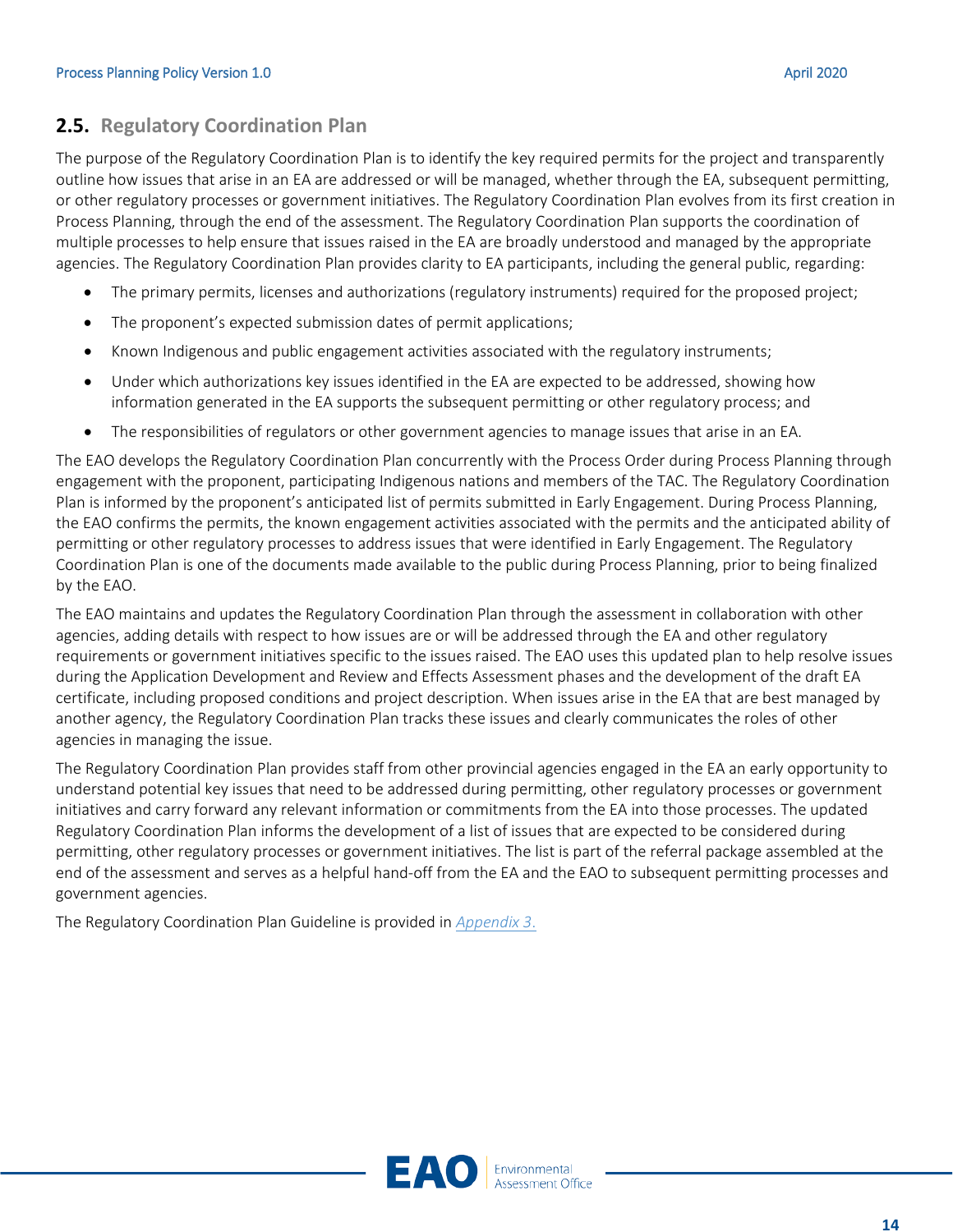# <span id="page-14-0"></span>**APPENDIX 1 – PROCESS ORDER GUIDELINE**

*Below is the guideline for the content of the Process Order, which will be customized for each project.* 

**Project Overview**

- [Proponent] proposes to develop [proposed Project] project near [location];
- The proposed Project constitutes a reviewable project, pursuant to Part [X] of the Reviewable Projects Regulation, because [describe threshold];
- On [date], the Environmental Assessment Office determined the [proposed Project] requires an assessment;
- [if applicable] The [proposed Project] also requires an impact assessment under Canada's *Impact Assessment Act*:
	- o And the Environmental Assessment Office and the Impact Assessment Agency of Canada have agreed to work together to conduct a coordinated environmental assessment, or
	- o The federal Minister of Environment and Climate Change has approved the substitution of the B.C. environmental assessment process for an environmental assessment under the *Impact Assessment Act*];
- The following arrangements exist with Indigenous nations that pertain to the environmental assessment: [agreement 1];
- The Environmental Assessment Office has established a Technical Advisory Committee for the assessment of the [proposed Project] project; and
- The Environmental Assessment Office has established a Community Advisory Committee for the assessment of the [proposed Project] project.

## **Scope of Project and Scope of Assessment**

#### **SCOPE OF PROJECT**

The proposed Project consists of the following on- and off-site facilities and associated activities:

[List the on- and off-site facilities, and associated activities with a potential:

- Positive or negative direct or indirect environmental, economic, social, cultural or health effect; or
- Effect on Indigenous nations and their rights recognized and affirmed by Section 35 of the *Constitution Act*, 1982.

Include any known alternative design or siting options that will be assessed and the use of any existing infrastructure.] The approximate location of the proposed Project is shown on Figure 1.

[Insert a map identifying the approximate location of the proposed Project in a regional context.]

The approximate location of the proposed Project on- and off-site facilities, existing infrastructure and associated activities is shown on Figure 2.

[Insert a secondary map showing the approximate location of the proposed Project on and off-site facilities, existing infrastructure and associated activities in a local context.]

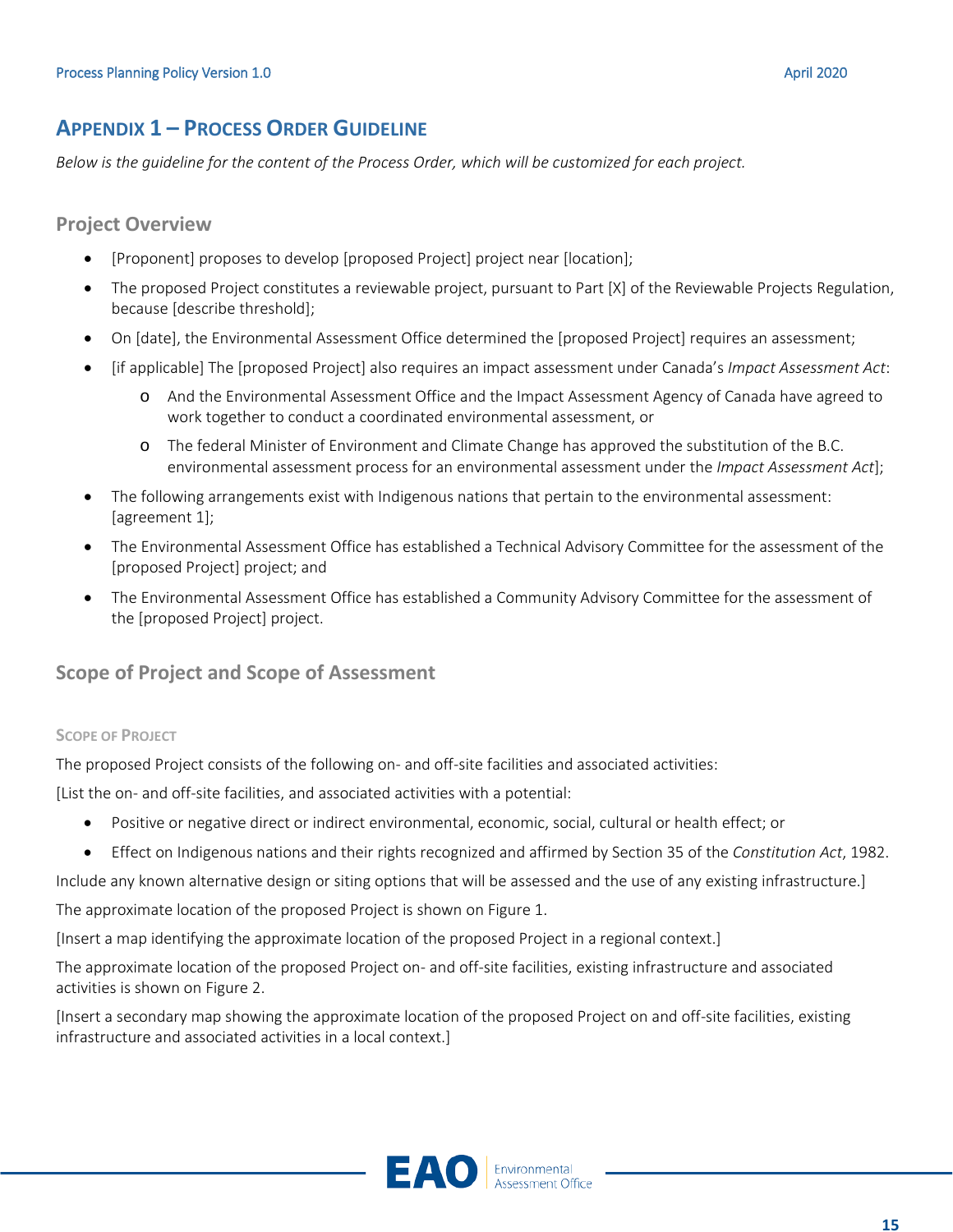Maps must include NTS Maps number, latitude and longitude references, titles, a north arrow and relevant legends. A scale should be selected for each map which allows the information to be presented clearly and legibly when printed on 8.5 x 11 or 11 x 17-inch paper. The proximity to communities or locations of interest to the public, government, or Indigenous nations, and key designated or protected areas such as parks or Wildlife Habitat Areas should be identified.

[Insert the following statement, if applicable: Exploration activities or activities required to prepare the Application are not part of the reviewable project for the purpose of this assessment.]

#### **Scope of Assessment**

Every assessment includes the consideration of the matters referred to in *[Section 25](http://www.bclaws.ca/civix/document/id/complete/statreg/18051#section25)* of the Act.

The components of this scope that will be assessed by participating Indigenous nations according to *[Section 19\(4\)](http://www.bclaws.ca/civix/document/id/complete/statreg/18051#section19)* of the Act are listed in the *[Indigenous nations section](#page-15-0)* below.

#### <span id="page-15-0"></span>**Indigenous Nations**

#### **PARTICIPATING INDIGENOUS NATIONS**

The following participating Indigenous nations have been identified for the purpose of the assessment of the proposed Project in accordance with *[Section 14](http://www.bclaws.ca/civix/document/id/complete/statreg/18051#section14)* of the Act:

- [nation];
- [nation]; and
- [nation].

[As relevant] The following participating Indigenous nations will carry out an assessment with respect to the potential effects of the proposed Project on the nation and their rights under *[Section 19\(4\)](http://www.bclaws.ca/civix/document/id/complete/statreg/18051#section19)* of the Act, and the scope of the potential effects that have been selected.

- $[$ nation $]$   $[scope$  of assessment $]$ ;
- [nation] [scope of assessment]; and
- $[$ nation $]$   $[scope$  of assessment $]$ .

#### **Other Indigenous Nations**

The following Indigenous nations require consultation (includes notification) and are not participating Indigenous nations:

- [nation];
- [nation]; and
- [nation].

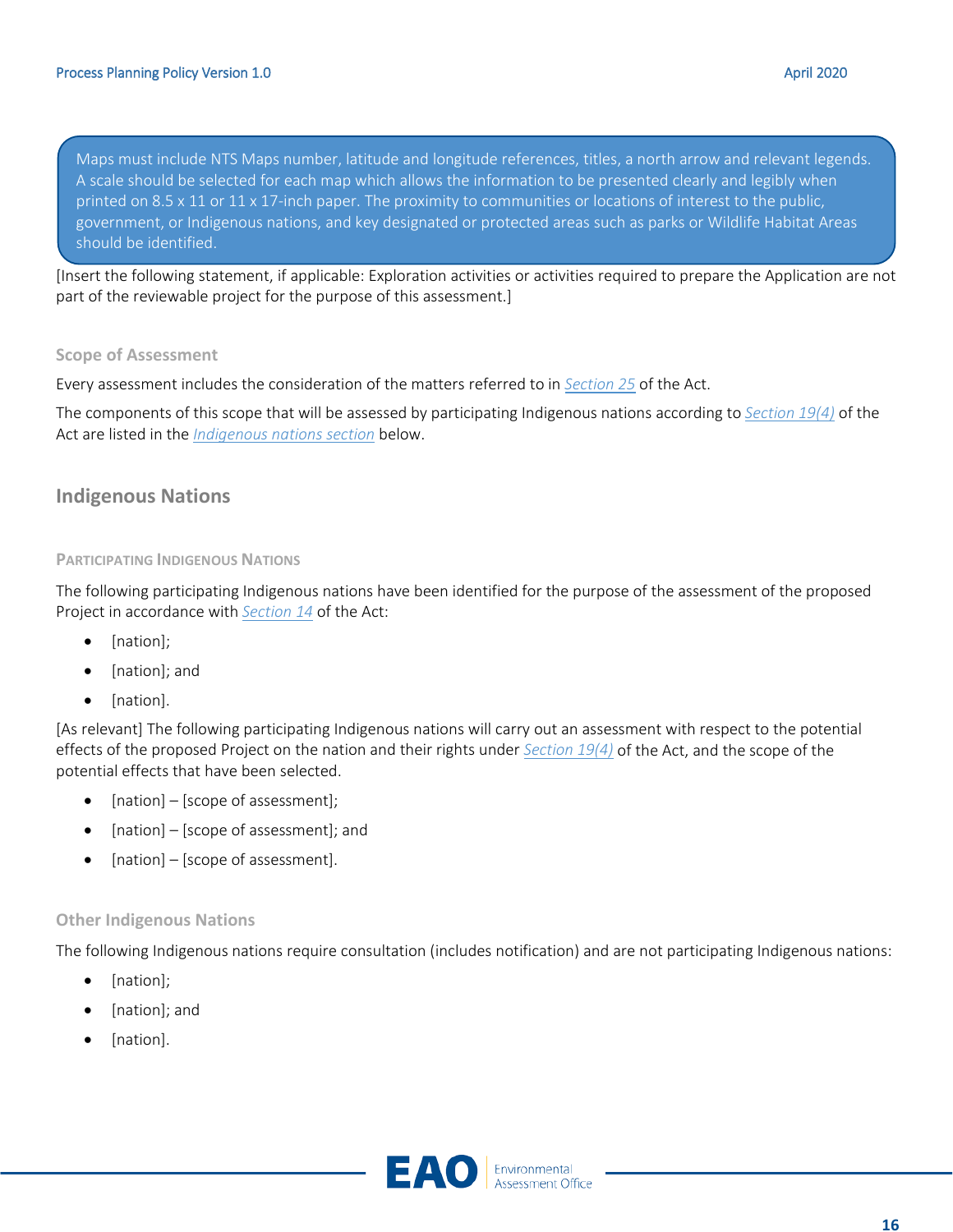# <span id="page-16-0"></span>**APPENDIX 2 – ASSESSMENT PLAN GUIDELINE**

*Below is the guideline for the content of the Assessment Plan, which will be customized for each project.* 

Project Name: [*Project*] Proponent: [*Proponent*]

# **Table of Contents**

## <span id="page-16-1"></span>**Application Development and Review**

Within this phase there are two main stages:

- (1) Development of the proponent's Application; and
- (2) Review of the proponent's Application [180-day time limit].

#### <span id="page-16-2"></span>**Application Development**

*At the beginning of Process Planning, the proponent will be asked to indicate its expected timelines for the documents in support of Application development and the Application. These timelines will be considered when issuing the Assessment Plan. The Assessment Plan will specify the timeline for the review of materials provided to members of the TAC and participating Indigenous nations.*

Allotted Days/Dates: *To be informed by the proponent's expected timelines for development of the Application (required at the beginning of Process Planning). The timeframe for this phase is at the proponent's discretion, and the information required in the Application Information Requirements is to be provided within 3 years from the date of issuance of the Process Order (see [Section 39\(b\)](http://www.bclaws.ca/civix/document/id/complete/statreg/18051#section39) of the Act).* 

#### *DELIVERABLES AND OUTCOMES*

#### Deliverables

- 1. Issues tracking document the proponent maintains an engagement log summarizing the documents provided to whom, any feedback received and how the feedback was addressed. This tracking document is submitted to the EAO with the Application; and
- 2. Application the proponent submits its Application at the end of Application development to the EAO for review.

#### Outcomes

1. The EAO, participating Indigenous nations, and members of the TAC are engaged by the proponent and provide feedback during the proponent's development of the Application.

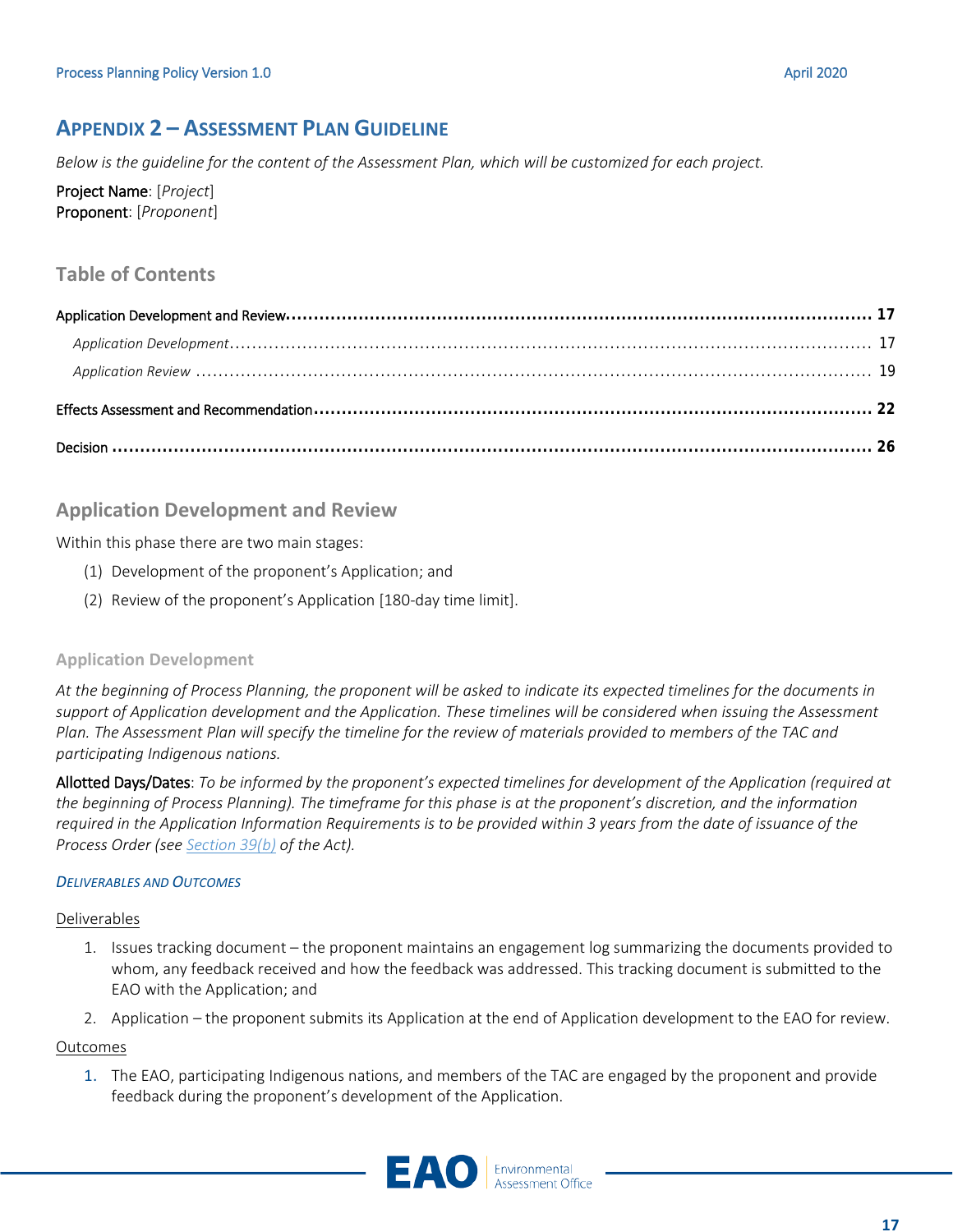#### *TIMELINE*

*The expected timelines for providing information to reviewers in support of Application development is identified in the Application Information Requirements.* 

#### *ROLES AND RESPONSIBILITIES*

*The following is a list of potential and required roles and responsibilities of the EA participants during the Application development stage. Note TAC roles and responsibilities are further detailed in the TAC Terms of Reference Guideline.*

*Table 1. Roles and Responsibilities of EA Participants during Application Development*

| <b>Participant</b>        | <b>Roles and Responsibilities</b>                                                                                                                                                                                                                                                                                                     |
|---------------------------|---------------------------------------------------------------------------------------------------------------------------------------------------------------------------------------------------------------------------------------------------------------------------------------------------------------------------------------|
|                           | Develop an Application for an EAC                                                                                                                                                                                                                                                                                                     |
|                           | Conduct studies to provide required information identified in the Application Information Requirements including<br>information to support the assessment of effects on Indigenous nations and their rights                                                                                                                           |
|                           | Discuss data collection with appropriate provincial agencies and identify any data to be submitted to provincial<br>warehouses where they exist at the time of submission of the revised Application (See Effects Assessment Policy here)                                                                                             |
| Proponent                 | Track and address feedback received during Application development                                                                                                                                                                                                                                                                    |
|                           | Engage with EA participants to assist with development of Application and, and as directed by the EAO, to address issues<br>raised                                                                                                                                                                                                    |
|                           | Obtain information for inclusion in the Application from Indigenous nations, including Indigenous knowledge                                                                                                                                                                                                                           |
|                           | Collaborate with participating Indigenous nations on the development of components of the Application, if agreed to                                                                                                                                                                                                                   |
|                           | Engage with the EAO to request feedback and recommendations prior to, and during, development of Application                                                                                                                                                                                                                          |
|                           | Engage as necessary and upon request to provide proponent feedback and recommendations prior to, and during,<br>development of the Application                                                                                                                                                                                        |
|                           | Follow progress of proponent's development of Application and facilitate engagement of Indigenous nations and<br>members of the TAC by proponent as per established plan in the Application Information Requirements                                                                                                                  |
| EAO                       | Engage, as necessary, to attempt to resolve issues identified in the proponent's engagement during the development of<br>the Application and any issues identified by Indigenous nations                                                                                                                                              |
|                           | Engage, as necessary, with any CAC to provide updates on the progress of the development of the Application and next<br>steps in the EA                                                                                                                                                                                               |
|                           | Work with agencies to identify and resolve any policy gaps, and provide regulatory context to EA participants                                                                                                                                                                                                                         |
|                           | Facilitate issues resolution as required                                                                                                                                                                                                                                                                                              |
|                           | May provide information, including Indigenous knowledge to be applied throughout the EA process. Nations may work<br>with proponents to include this knowledge in the Application or it may be provided in some other format. More<br>information can be found in the Guide to Indigenous Knowledge in Environmental Assessments here |
| Participating             | May collaborate with the proponent on the development of portions of the Application                                                                                                                                                                                                                                                  |
| <b>Indigenous Nations</b> | May review and provide input to the proponent during the development of the Application                                                                                                                                                                                                                                               |
|                           | Building off discussions during Early Engagement regarding understanding of Indigenous interests, identify potential<br>impacts of the project on the Nation and its rights                                                                                                                                                           |
|                           | May undertake community engagement and inform proponent and the EAO on community engagement requirements                                                                                                                                                                                                                              |
|                           | Review and provide input to the proponent during the development of the Application                                                                                                                                                                                                                                                   |
| Local governments         | Participate in TAC and/or any CAC                                                                                                                                                                                                                                                                                                     |

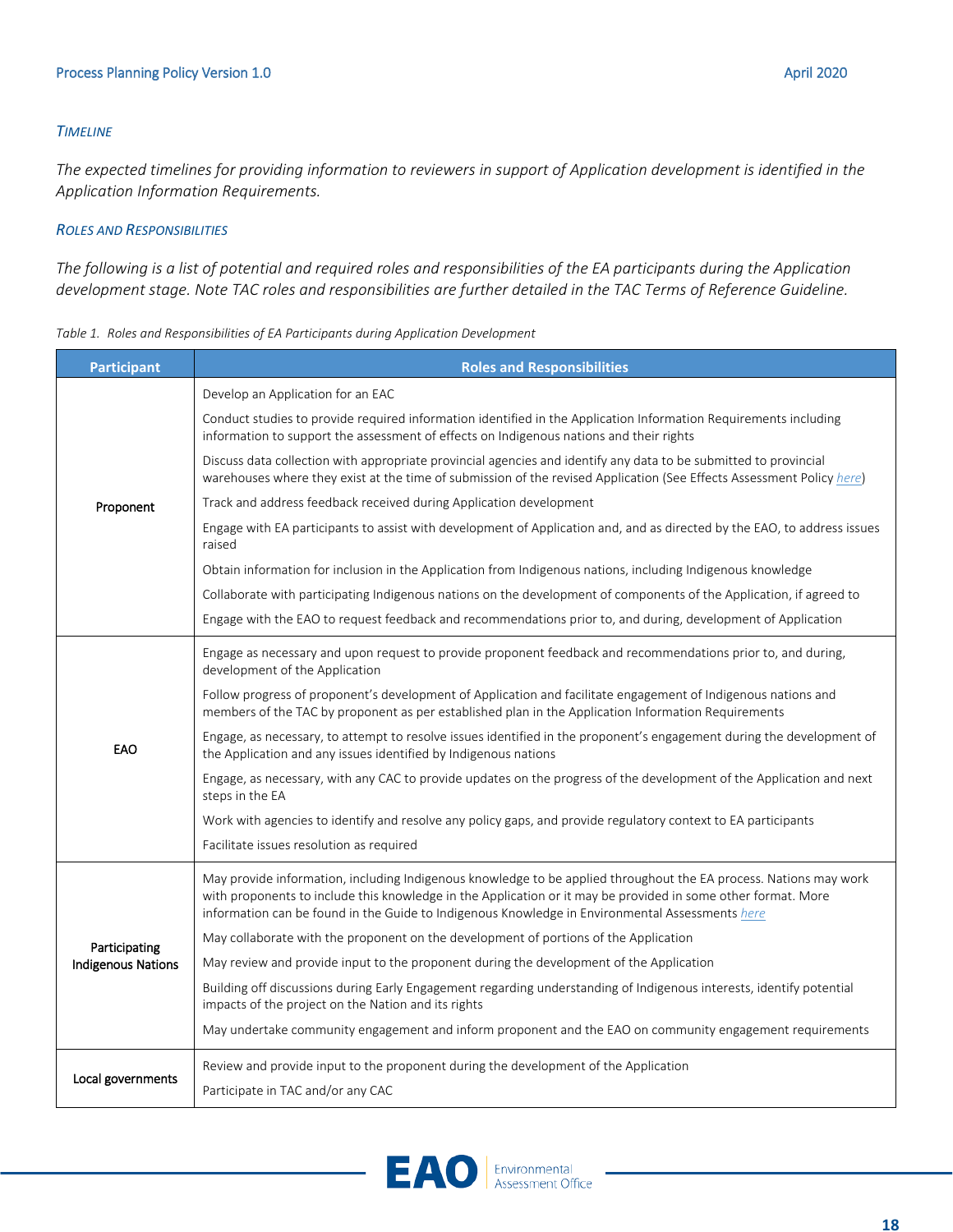| <b>Participant</b>                  | <b>Roles and Responsibilities</b>                                                                                                                                                                                                                                                                             |
|-------------------------------------|---------------------------------------------------------------------------------------------------------------------------------------------------------------------------------------------------------------------------------------------------------------------------------------------------------------|
|                                     | Participate as identified with the EAO in the local government's engagement plan <sup>2</sup>                                                                                                                                                                                                                 |
| CAC.                                | Participate in any CAC engagement led by the EAO                                                                                                                                                                                                                                                              |
| <b>TAC</b>                          | Review and provide input to the proponent during the development of the Application, including the methods to<br>consider the matters referenced in Section 25(2) of the Act as per Application Information Requirements<br>Agencies: Identify and address regulatory issues and any policy or technical gaps |
| External Experts (if<br>applicable) | Review and provide advice to the EAO during the development of the Application as per contract                                                                                                                                                                                                                |

#### <span id="page-18-0"></span>**Application Review**

*In the Application review portion of this phase, the EAO leads the review of the proponent's Application, submitted under [Section 27](http://www.bclaws.ca/civix/document/id/complete/statreg/18051#section27) of the Act, with participating Indigenous nations and issues a notice to the proponent respecting the Application. This will include review and comment periods on the Application by the members of the TAC, any CAC and the public. These reviews may result in information requests issued to the proponent by the EAO informed by advice provided by the advisory committee members and Indigenous nations, that then have associated review and response periods. The proponent is responsible for responding to the information requests generated within the timelines provided by the EAO.* 

*The EAO will seek agreement with the participating Indigenous nations on any matters that pertains to their interests to include in the EAO's notice to the proponent respecting the revised Application. Once the proponent prepares and submits a revised Application, and prior to the decision on whether to accept the revised Application, the EAO will seek consensus with participating Indigenous nations as to whether or not the revised Application contains the information required by the Process Order and responds to matters set out in the EAO's notice to the proponent regarding their Application.* 

Allotted Days/Dates*: up to 180 days (legislated timeline) following submission of Application*

Public engagement requirement: *minimum 30-day public comment period [list public engagement means and notice requirements]*

#### *DELIVERABLES AND OUTCOMES*

#### Deliverables

 $\overline{a}$ 

- 1. Information requests are issued to the proponent by the EAO informed by advice provided by the advisory committee members and Indigenous nations;
- 2. Proponent responses to information requests, any Indigenous nation, any CAC and public comments;
- 3. Issuance of EAO notice to the proponent respecting the Application;
- 4. Revised Application the proponent submits its revised Application to the EAO addressing the requirements in the EAO's notice; and
- 5. Proponent submission of data [list what data] to the EAO and provincial databases (See the Effect Assessment Policy found [here](https://www2.gov.bc.ca/gov/content/environment/natural-resource-stewardship/environmental-assessments/guidance-documents/2018-act-guidance-materials) for the types of data that may be submitted).

<span id="page-18-1"></span><sup>&</sup>lt;sup>2</sup> The EAO engages local governments in Early Engagement to develop a local governments engagement plan reflecting how local governments want to be engaged in the EA.

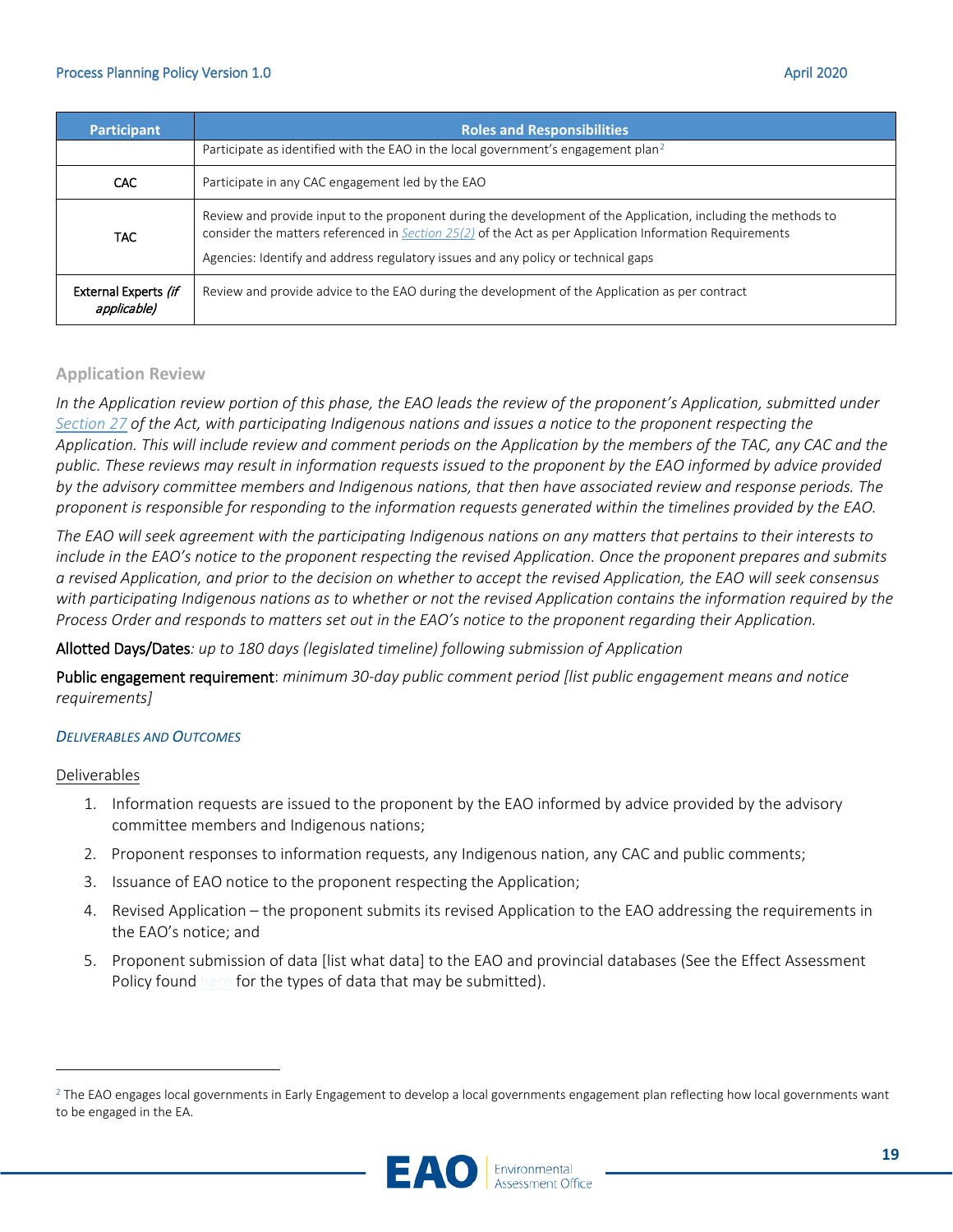#### Outcomes

- 1. Participating Indigenous nations, other Indigenous nations, members of the TAC and any CAC, the public and stakeholders are engaged by the EAO in the review of the proponent's Application;
- 2. The proponent receives notice from the EAO respecting the Application;
- 3. Consensus sought between the EAO and participating Indigenous nations on the sufficiency of the revised Application; and
- 4. Proponent submits its revised Application to the EAO.

#### *TIMELINE*

*Insert timeline graphic showing how this phase is broken up (for example standard review times for EA participants of the proponent's Application, timing of public comment period, opportunity to provide advice to inform information requests, and the proponent's timelines to respond to comments and information requests from participating Indigenous nations, any other Indigenous nations, members of the TAC and any CAC and public). The timelines in the Assessment Plan may further be detailed in a Project Work Plan that is developed by the EAO through engagement with the proponent, participating Indigenous nations, any other Indigenous nations and members of the TAC.*

#### *ROLES AND RESPONSIBILITIES*

*The following is a list of potential and required roles and responsibilities of the EA participants during the Application review stage. Note TAC roles and responsibilities are further detailed in the TAC Terms of Reference Guideline.*

*Table 2. Roles and Responsibilities of EA Participants during Application Review* 

| <b>Participant</b> | <b>Roles and Responsibilities</b>                                                                                                                                                          |
|--------------------|--------------------------------------------------------------------------------------------------------------------------------------------------------------------------------------------|
|                    | Respond to comments and information requests issued by the EAO raised by members of the TAC and any CAC, any<br>Indigenous nations, the EAO and the public in the timelines set by the EAO |
|                    | Record the concerns raised by all parties and measures being implemented to avoid, reduce or otherwise address them                                                                        |
|                    | Submit engagement reports to the EAO within 30 days of the close of the public comment period on the Application and<br>with the revised Application                                       |
| Proponent          | Participate in TAC meetings and public engagement as required by the EAO                                                                                                                   |
|                    | Engage participating Indigenous nations to ensure required information regarding potential effects on the<br>Indigenous nations and their rights is provided                               |
|                    | Revise Application based on the EAO's notice and document changes made and supporting rationale                                                                                            |
|                    | Submit any identified data to the EAO and provincial warehouses where they exist (see the Effects Assessment Policy<br>at the time of submission of the revised Application                |

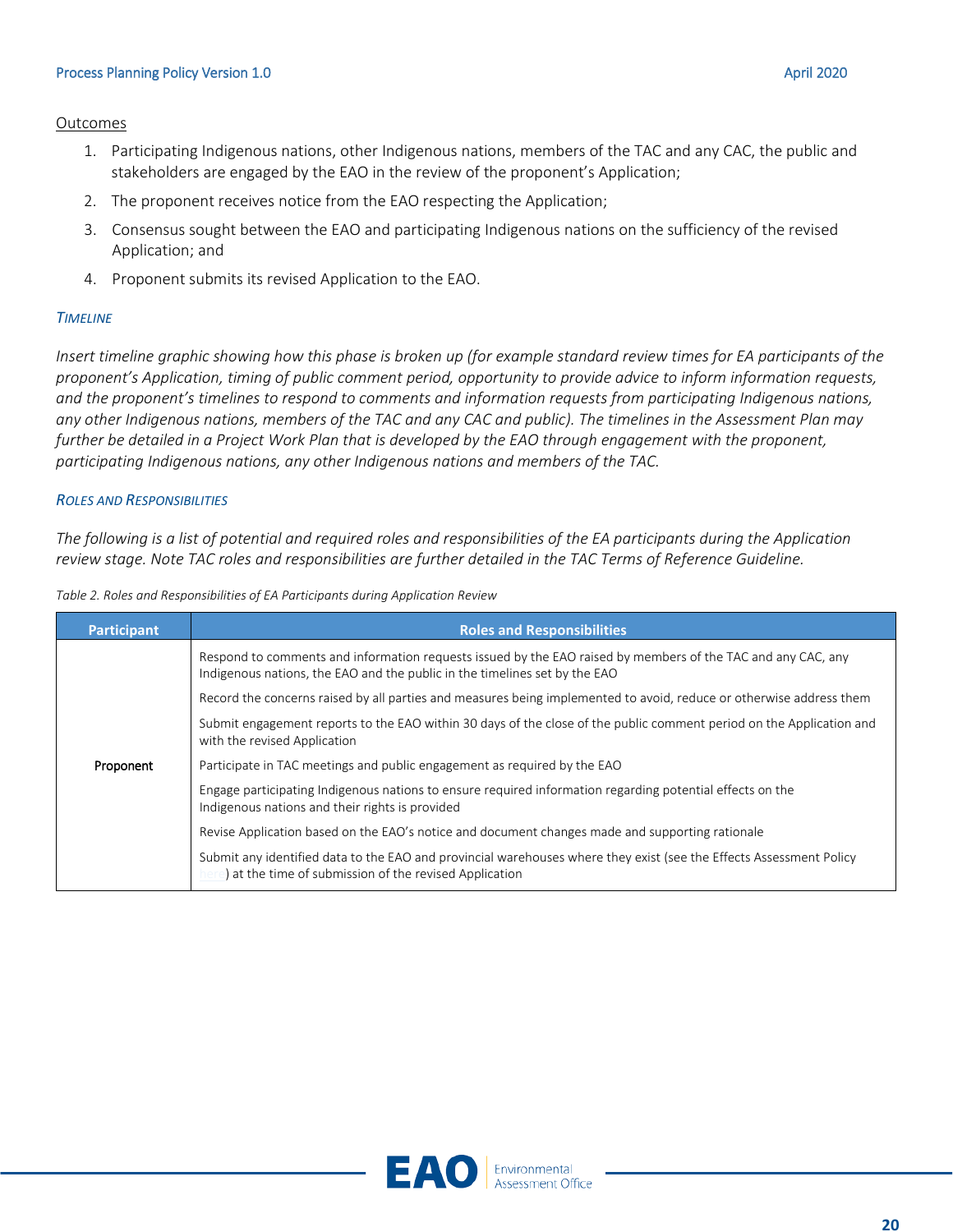| <b>Participant</b>        | <b>Roles and Responsibilities</b>                                                                                                                                                                                          |
|---------------------------|----------------------------------------------------------------------------------------------------------------------------------------------------------------------------------------------------------------------------|
|                           | Post Application for public review and comment, administer public comment period through the EAO's electronic project<br>information centre (EPIC)                                                                         |
|                           | Conduct engagement with the public, any CAC and Indigenous nations [identify means]                                                                                                                                        |
|                           | Post proponent responses to comments on EPIC                                                                                                                                                                               |
|                           | Lead TAC review of Application and development of information requests                                                                                                                                                     |
|                           | Issue information requests to the proponent                                                                                                                                                                                |
|                           | Lead TAC and any CAC including meetings, calls and provide secretariat role for these committees                                                                                                                           |
|                           | Facilitate issue resolution as required                                                                                                                                                                                    |
|                           | Identify the need for independent advice, with advice from participating Indigenous nations and members of the TAC                                                                                                         |
| EAO                       | Track information requests and responses, provide to participating Indigenous nations, any other Indigenous nations and<br>members of the TAC to review adequacy of responses, and post to EPIC                            |
|                           | Follow up on timelines for participating Indigenous nations, any other Indigenous nations and members of the TAC to<br>provide comments and proponent to respond to information requests                                   |
|                           | Update the Regulatory Coordination Plan with details with respect to how issues are or will be addressed through the EA<br>and other regulatory requirements or government initiatives                                     |
|                           | Facilitate information flow between participating Indigenous nations and members of the TAC as necessary                                                                                                                   |
|                           | Pro-actively and collaboratively identify matters for the notice to the proponent respecting the revised Application with<br>participating Indigenous nations                                                              |
|                           | Issue notice to the proponent respecting the Application                                                                                                                                                                   |
|                           | Review the proponent's revised Application against the Application Information Requirements and the EAO's notice and<br>seek consensus with participating Indigenous nations on the sufficiency of the revised Application |
|                           | Review and provide feedback on Application, including collaborative development of information requests with the EAO                                                                                                       |
|                           | Review and assesses adequacy of proponent responses                                                                                                                                                                        |
|                           | Participate in TAC meetings and calls                                                                                                                                                                                      |
| Participating             | Engage government to government with the EAO                                                                                                                                                                               |
| <b>Indigenous Nations</b> | Pro-actively and collaboratively identify matters for the notice to the proponent respecting the revised Application with<br>the EAO                                                                                       |
|                           | Seek consensus with the EAO on the sufficiency of the revised Application                                                                                                                                                  |
|                           | Engage with and report back to community                                                                                                                                                                                   |
|                           | Identify potential effects of the project on their community and areas of interest to local governments                                                                                                                    |
|                           | Review and provide advice on Application                                                                                                                                                                                   |
|                           | Review and assess adequacy of proponent responses                                                                                                                                                                          |
| Local governments         | Participate in TAC meetings and calls and/or any CAC engagement                                                                                                                                                            |
|                           | Provide advice as requested by the EAO during the review of the revised Application                                                                                                                                        |
|                           | Participate as identified with the EAO in local government engagement plan                                                                                                                                                 |
|                           | Identify potential effects of the project on the community                                                                                                                                                                 |
|                           | Review and comment on Application during public comment period                                                                                                                                                             |
| <b>CAC</b>                | Review proponent responses                                                                                                                                                                                                 |
|                           | Participate through CAC and public engagement activities of the EAO and the proponent                                                                                                                                      |

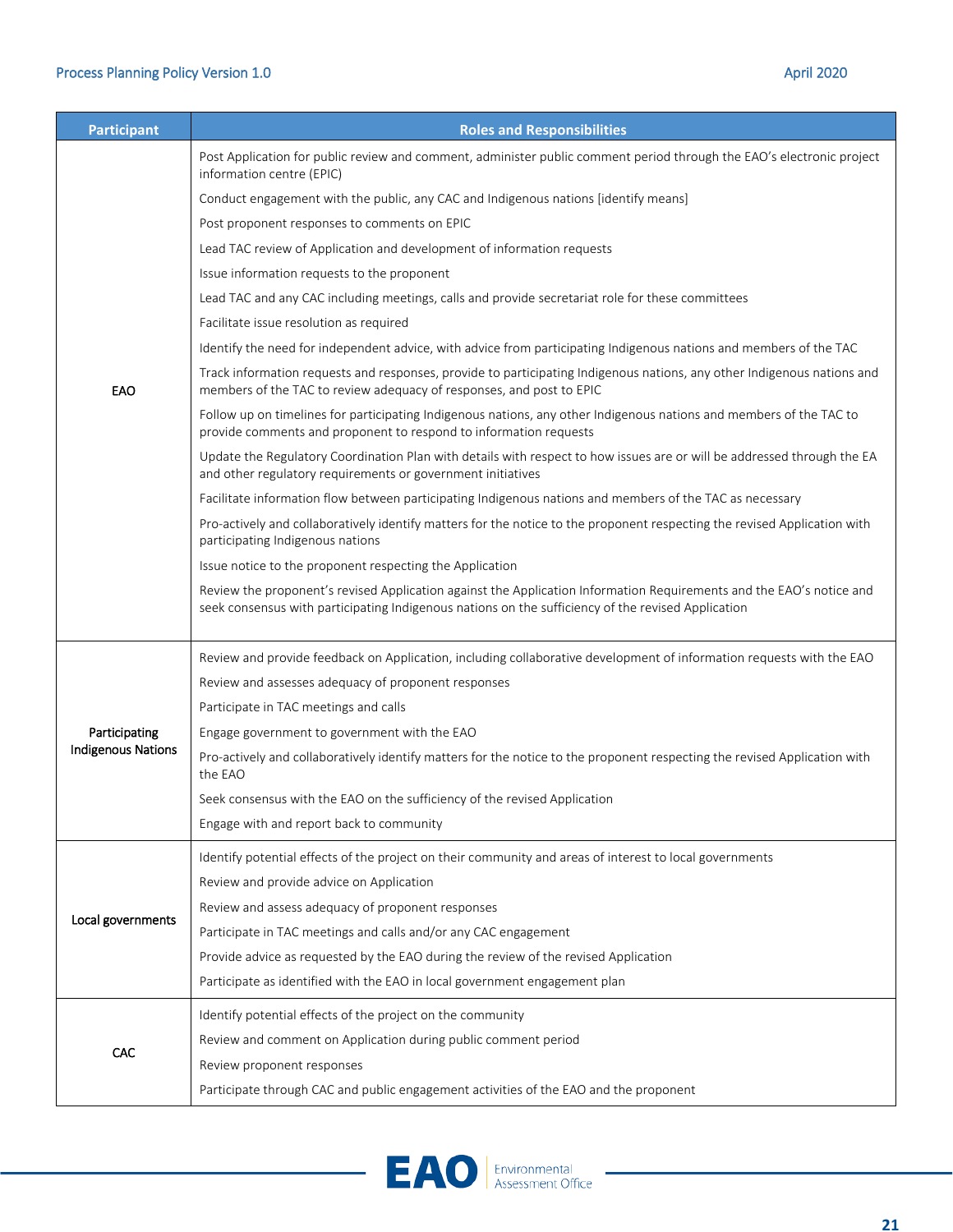| <b>Participant</b>                | <b>Roles and Responsibilities</b>                                                                                                                                                                                                       |
|-----------------------------------|-----------------------------------------------------------------------------------------------------------------------------------------------------------------------------------------------------------------------------------------|
|                                   | Review and provide advice on Application                                                                                                                                                                                                |
|                                   | Review new information or issues raised during public comment periods, provide advice to the EAO as required to inform<br>responses                                                                                                     |
| TAC.                              | Attend public open houses and other public forums, upon request of the EAO                                                                                                                                                              |
|                                   | Provide advice as requested by the EAO during the review of the revised Application                                                                                                                                                     |
|                                   | Agencies collaborate with the EAO during the updating of the Regulatory Coordination Plan to provide details with respect<br>to how issues will be addressed through the EA and other regulatory requirements or government initiatives |
|                                   | Identify potential effects of the project                                                                                                                                                                                               |
| Public and<br><b>Stakeholders</b> | Submit comments to EPIC during public comment period                                                                                                                                                                                    |
|                                   | Participate in public engagement activities of the EAO and the proponent                                                                                                                                                                |
|                                   | Review and provide advice on Application chapters, as identified                                                                                                                                                                        |
| External Experts (if              | Provide advice to the EAO as requested                                                                                                                                                                                                  |
| applicable)                       | Attend TAC meetings, as directed by the EAO                                                                                                                                                                                             |
|                                   | Provide advice as requested by the EAO during the review of the revised Application                                                                                                                                                     |

# <span id="page-21-0"></span>**Effects Assessment and Recommendation**

*The decision to accept the revised Application unde[r Section 27\(4\)](http://www.bclaws.ca/civix/document/id/complete/statreg/18051#section27) of the Act marks the beginning of this phase. The notice of acceptance of the revised Application is posted to the EAO's website.*

*In the Effects Assessment and Recommendation phases, the EAO works with participating Indigenous nations and engages members of the TAC and any CAC, any other Indigenous nations and the proponent to complete an assessment of the project. If a participating Indigenous nation elects to conduct an assessment of effects on its Nation and its rights, the assessment would be delivered during this phase and the timing specified below. If a participating Indigenous nation is providing information to inform the assessment, the scope and timing of this information would be identified below. If a participating Indigenous nation has identified custom methods for the assessment of effects on its Nations and its rights, those would be described in the [Undertaking Assessments with Participating Indigenous Nations section](#page-6-0) below. The EAO develops a draft Assessment Report and draft EAC including proposed conditions and project description (draft Referral Package). The EAO must seek consensus with participating Indigenous nations on the draft Referral Package. The EAO conducts a public comment period on the draft Referral Package and addresses comments received before the referral to ministers. During the public comment period participating Indigenous nations can provide notice of consent or lack of consent to issuing the EAC and reasons for their decision. Upon completion of the public comment period, the EAO seeks consensus with participating Indigenous nations to finalize the Referral Package in response to comments received during the public comment period.* 

*The CEAO develops recommendations regarding whether the project is consistent with the promotion of sustainability [\(Section 29\(2\)\(b\)\(i\)](http://www.bclaws.ca/civix/document/id/complete/statreg/18051#section29) of the Act), the required assessment matters, the duration of the certificate, and reasons for the recommendation. The CEAO must seek consensus with participating Indigenous nations on the CEAO's recommendations regarding the matters identified i[n Section 29\(2\)\(b\)\(i\)](http://www.bclaws.ca/civix/document/id/complete/statreg/18051#section29) of the Act. At this stage, the CEAO builds upon the consensus-seeking that occurred during the finalization of the Referral Package which directly informs the Minister's decision as to whether to issue an EAC for the project.*

Allotted Days/Dates: *up to 150 days* 

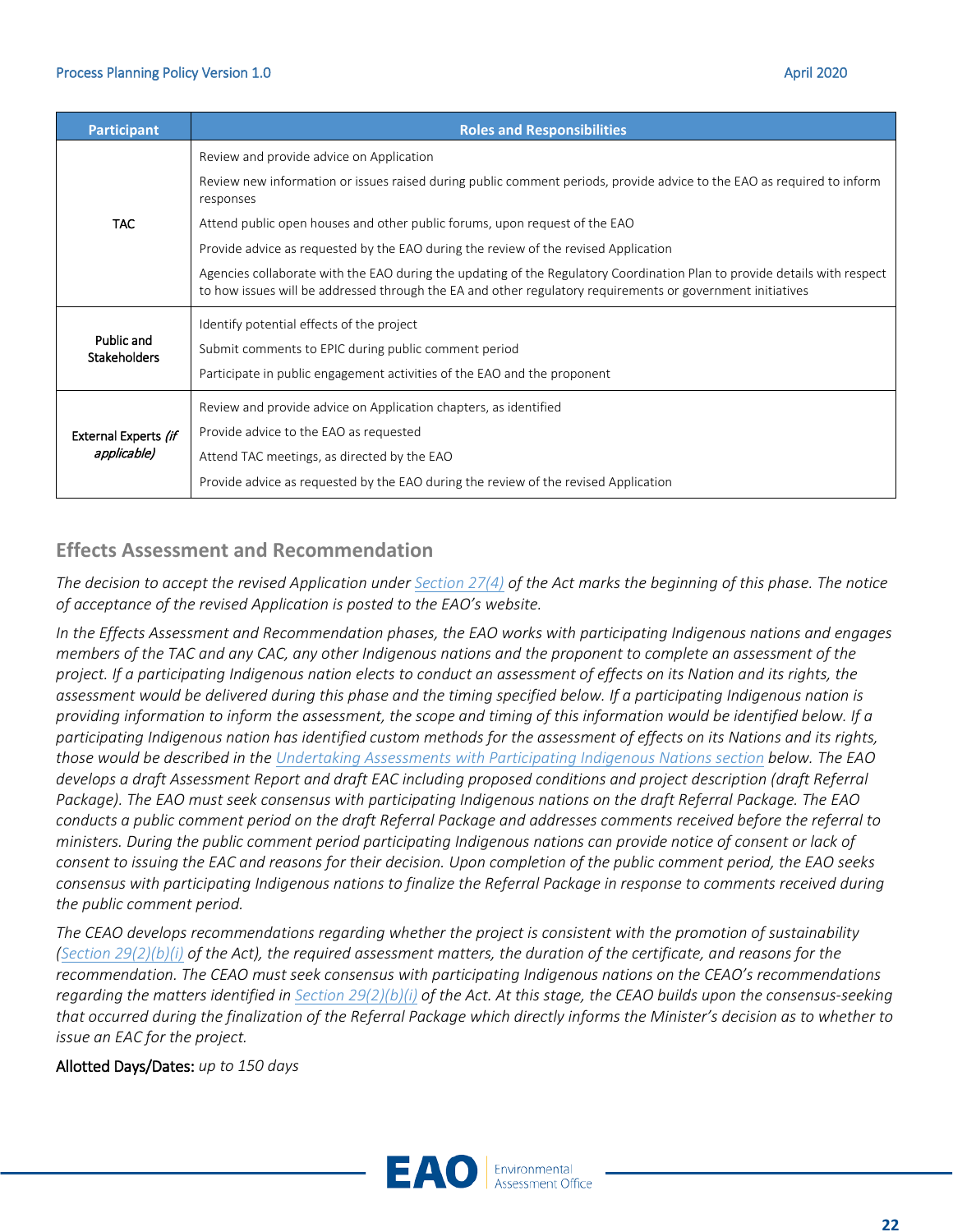Public engagement: *minimum 30-day public comment period [list public engagement means and notice requirements] on the draft assessment report and draft EAC including proposed conditions and project description*

Dispute resolution: *opportunity for participating Indigenous nation or the EAO to trigger dispute resolution if consensus is not reached on the Assessment Report, the draft EAC, including proposed conditions and draft Project Description.* 

#### *DELIVERABLES AND OUTCOMES*

#### Deliverables

- 1. EAO Notice of Application Acceptance;
- 2. Any *[19\(4\)](http://www.bclaws.ca/civix/document/id/complete/statreg/18051#section19)* assessments conducted by participating Indigenous nations;
- 3. Any additional information provided by participating Indigenous nations or other Indigenous nations to inform the assessment of effects to Nations and their rights;
- 4. Draft Referral Package including:
	- o Draft Assessment Report; and
	- o Draft EAC including proposed conditions and project description;
- 2. Participating Indigenous nations notice of consent or lack of consent;
- 3. Draft CEAO Recommendations;
- 4. Final Referral Package including:
	- o Final Assessment Report;
	- o Draft EAC including proposed conditions and project description;
	- o Notifications of consent or lack of consent from participating Indigenous nations, if any; and
	- o CEAO Recommendations.

#### Outcomes

- 1. Participating Indigenous nations complete their assessments under *[Section 19\(4\)](http://www.bclaws.ca/civix/document/id/complete/statreg/18051#section19)*, if any;
- 2. Participating Indigenous nations and any other Indigenous nations provide any identified additional information to inform the assessment of effects to nations and their rights;
- 3. Advice from Indigenous nations, the TAC and any CAC informs the EAO's development of the draft Referral Package;
- 4. Consensus sought between the EAO and participating Indigenous nations on the draft Referral Package;
- 5. Regulatory Coordination Plan updated with details with respect to how issues are or will be addressed through the EA and other regulatory requirements or government initiatives;
- 6. Public is engaged on draft Referral Package;
- 7. Participating Indigenous nations provide notice of consent or lack of consent;
- 8. Consensus sought between the EAO and participating Indigenous nations on the CEAO's recommendations regarding the matters identified in *[Section 29\(2\)\(b\)\(i\)](http://www.bclaws.ca/civix/document/id/complete/statreg/18051#section29)* of the Act; and
- 9. Project referred to Ministers for decision.

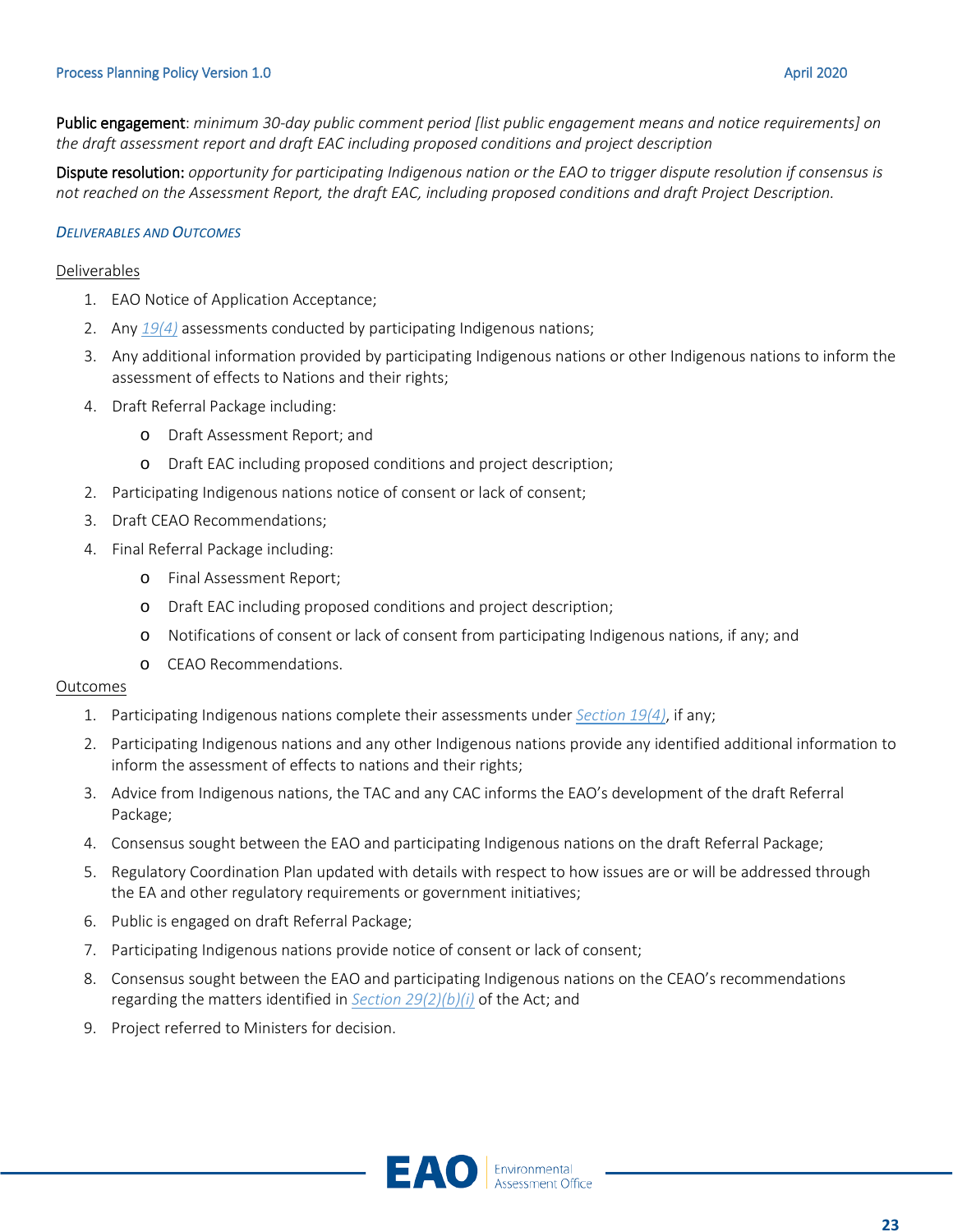#### *TIMELINE*

*Insert timeline graphic showing how this phase is broken up (for example when the EAO produces its first draft of the Assessment Report, when the proponent, participating Indigenous nations, members of the TAC and any CAC will be engaged by the EAO, when participating Indigenous nations will submit their [19\(4\)](http://www.bclaws.ca/civix/document/id/complete/statreg/18051#section19) assessments, and so forth). The timelines in the Assessment Plan are further detailed in a Project Work Plan that is developed by the EAO through engagement with the proponent, participating Indigenous nations and members of the TAC.*

#### *ROLES AND RESPONSIBILITIES*

*The following is a list of potential and required roles and responsibilities of the EA participants during the Effects Assessment and Recommendations phases. Note TAC roles and responsibilities are further detailed in the TAC Terms of Reference Guideline.*

| <b>Participant</b>                         | <b>Roles and Responsibilities</b>                                                                                                                                                                                                                                                                                                          |
|--------------------------------------------|--------------------------------------------------------------------------------------------------------------------------------------------------------------------------------------------------------------------------------------------------------------------------------------------------------------------------------------------|
|                                            | Provide responses to comments from the TAC, any CAC, public or Indigenous nations as directed by the EAO                                                                                                                                                                                                                                   |
|                                            | Review and provide feedback to the EAO and participating Indigenous nations on draft Referral Package                                                                                                                                                                                                                                      |
| Proponent                                  | Respond to information requests if directed by the EAO                                                                                                                                                                                                                                                                                     |
|                                            | Participate in meetings with Indigenous nations, including Indigenous community meetings upon their request                                                                                                                                                                                                                                |
|                                            | Issue notice of Application acceptance                                                                                                                                                                                                                                                                                                     |
|                                            | Develop draft Referral Package with participating Indigenous nations and advice from any other Indigenous nations and<br>members of the TAC and any CAC                                                                                                                                                                                    |
|                                            | Identify the need for independent advice, with advice from participating Indigenous nations and members of the TAC                                                                                                                                                                                                                         |
|                                            | Seek consensus with participating Indigenous nations on the draft Referral Package                                                                                                                                                                                                                                                         |
|                                            | Engage the proponent during development of the draft Referral Package                                                                                                                                                                                                                                                                      |
|                                            | Engage agencies when updating the Regulatory Coordination Plan with details with respect to how issues are or will be<br>addressed through the EA and other regulatory requirements or government initiatives, and drafting the EAC to ensure<br>the requirements align with future permitting processes and other regulatory requirements |
| EAO                                        | Post draft Assessment Report and draft EAC including proposed conditions and project description for public review and<br>comment and administer public comment period on EPIC; post comments and responses to EPIC                                                                                                                        |
|                                            | Conduct engagement with the public, any CAC and Indigenous nations [identify means]                                                                                                                                                                                                                                                        |
|                                            | Facilitate issues resolution as required                                                                                                                                                                                                                                                                                                   |
|                                            | Coordinate responses to public comments in response document or by making changes to the draft Referral Package to<br>address the comments received                                                                                                                                                                                        |
|                                            | Order the proponent to provide further information pursuant to Section $19(2)(c)(i)(B)$                                                                                                                                                                                                                                                    |
|                                            | Seek advice from the members of the TAC to respond to public comments, if required                                                                                                                                                                                                                                                         |
|                                            | Seek consensus with participating Indigenous nations on the CEAO's recommendations regarding the matters identified<br>in Section $29(2)(b)(i)$ of the Act                                                                                                                                                                                 |
|                                            | Develop final referral package                                                                                                                                                                                                                                                                                                             |
|                                            | Complete the assessment under Section 19(4), if Nation elects to undertake this assessment and provide to the EAO and                                                                                                                                                                                                                      |
| Participating<br><b>Indigenous Nations</b> | proponent for review and comment<br>Provide identified additional information to inform the assessment of effects to the participating Indigenous nation and                                                                                                                                                                               |
|                                            | their rights                                                                                                                                                                                                                                                                                                                               |

*Table 3. Roles and Responsibilities of EA Participants during the Effects Assessment and Recommendation Phases*

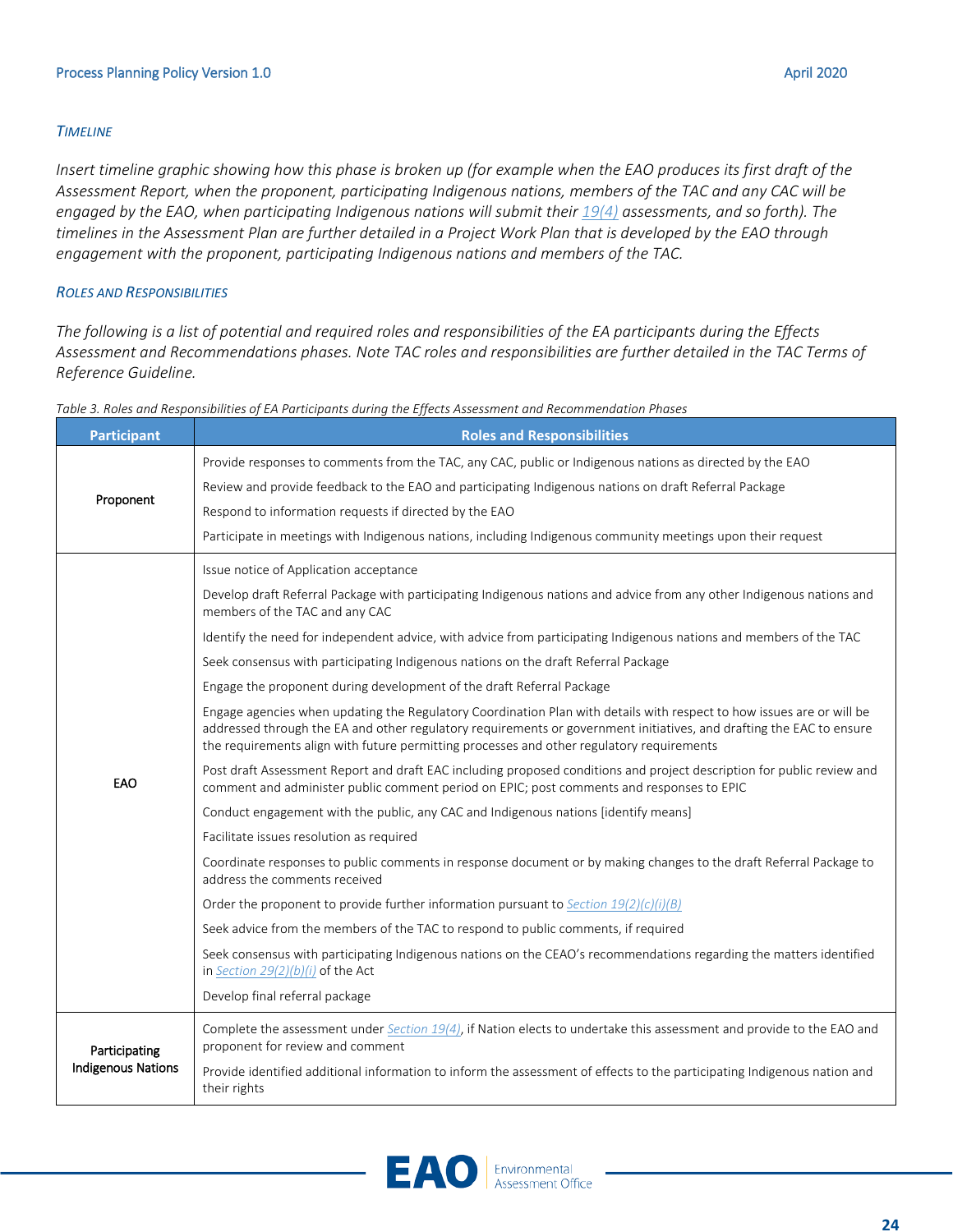#### Process Planning Policy Version 1.0 April 2020 **April 2020**

| <b>Participant</b>   | <b>Roles and Responsibilities</b>                                                                                                                                                                                                                                                                                                 |
|----------------------|-----------------------------------------------------------------------------------------------------------------------------------------------------------------------------------------------------------------------------------------------------------------------------------------------------------------------------------|
|                      | Support the EAO in developing the draft Referral Package as it pertains to the interests of the participating<br>Indigenous nation                                                                                                                                                                                                |
|                      | Participate in the consensus seeking process leading to the draft Assessment Report and draft EAC                                                                                                                                                                                                                                 |
|                      | Work with the EAO in updating the Regulatory Coordination Plan with details with respect to how issues are or will be<br>addressed through the EA and other regulatory requirements or government initiatives                                                                                                                     |
|                      | Seek consensus with the EAO on the draft Referral Package                                                                                                                                                                                                                                                                         |
|                      | Facilitate consideration of draft Referral Package by Indigenous decision makers to inform their notification of consent or<br>lack of consent                                                                                                                                                                                    |
|                      | Provide notice, pursuant to Section 29(2)(c) of the Act, of its nation's consent or lack of consent to the issuance of an EAC<br>with reasons during the public comment period                                                                                                                                                    |
|                      | Seek consensus with the CEAO regarding the CEAO's recommendations regarding the matters identified in Section<br>$29(2)(b)(i)$ of the Act                                                                                                                                                                                         |
|                      | Participate in TAC meetings and calls                                                                                                                                                                                                                                                                                             |
|                      | Engage with and report back to community                                                                                                                                                                                                                                                                                          |
|                      | Advise the EAO and participating Indigenous nations on effects of the project on the community and areas of interest to<br>local governments                                                                                                                                                                                      |
| Local governments    | Review and provide input on the draft Referral Package to ensure local issues and concerns raised by local governments<br>are accurately reflected                                                                                                                                                                                |
|                      | Participate in TAC meetings and calls                                                                                                                                                                                                                                                                                             |
|                      | Participate as identified with EAO in local government engagement plan                                                                                                                                                                                                                                                            |
|                      | Advise the EAO on potential effects of the project on the community                                                                                                                                                                                                                                                               |
| <b>CAC</b>           | Review and provide comments on the draft referral package during the public comment period                                                                                                                                                                                                                                        |
|                      | Engage with and report back to community                                                                                                                                                                                                                                                                                          |
|                      | Provide advice as directed by the EAO to inform the assessment                                                                                                                                                                                                                                                                    |
|                      | Review, provide feedback and advise the EAO on the effects assessment in the draft Assessment Report and draft EAC                                                                                                                                                                                                                |
| <b>TAC</b>           | Agencies collaborate with the EAO during the updating of the Regulatory Coordination Plan to provide details with<br>respect to how issues will be addressed through other regulatory requirements or government initiatives, and drafting of<br>the EAC to help ensure it aligns with future permitting and regulatory processes |
|                      | Participate in TAC meetings and calls                                                                                                                                                                                                                                                                                             |
| Public and           | Provide comments to the EAO during the public comment period                                                                                                                                                                                                                                                                      |
| <b>Stakeholders</b>  | Participate in public engagement activities of the EAO                                                                                                                                                                                                                                                                            |
| External Experts (if | Review, provide feedback and advise the EAO on the effects assessment and draft EAC                                                                                                                                                                                                                                               |
| applicable)          | Participate in TAC meetings and calls, as requested by the EAO                                                                                                                                                                                                                                                                    |

#### *UNDERTAKING ASSESSMENT WITH PARTICIPATING INDIGENOUS NATIONS*

*For each participating Indigenous nation, this section would describe the methods used to assess effects to the participating Indigenous nation and its rights, if they differ from the methods described in the Effects Assessment Policy, found [here.](https://www2.gov.bc.ca/gov/content/environment/natural-resource-stewardship/environmental-assessments/guidance-documents)* This section applies to any assessment of Indigenous interests with custom methods: either through [a 19\(4\)](http://www.bclaws.ca/civix/document/id/complete/statreg/18051#section19) *assessment or an assessment that the EAO will collaboratively undertake with a participating Indigenous nation.*

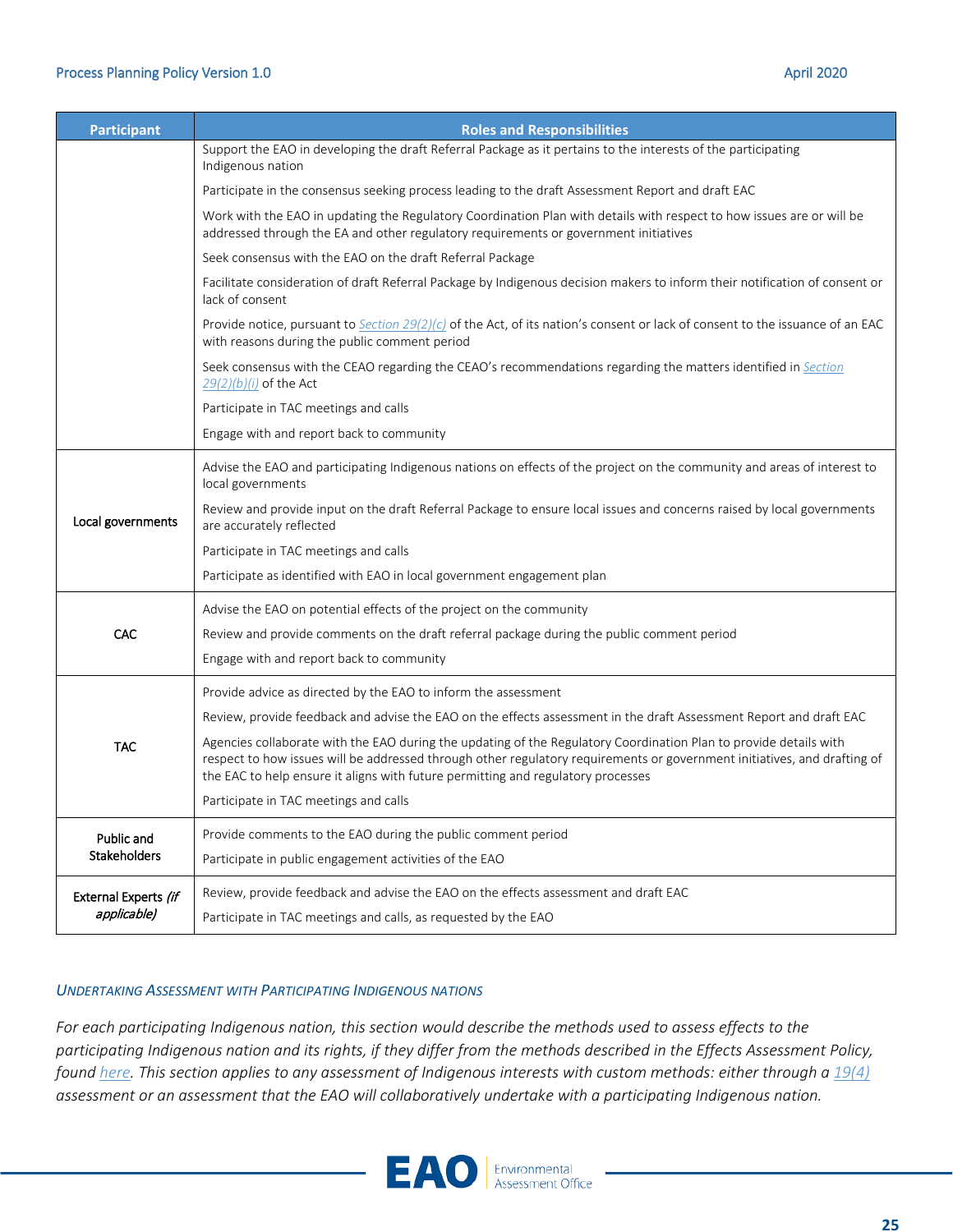### <span id="page-25-0"></span>**Decision**

*This phase begins when a referral package is submitted to ministers unde[r Section 29\(1\)](http://www.bclaws.ca/civix/document/id/complete/statreg/18051#section29) of the Act and ends when Ministers decide whether to issue or refuse an EAC and publishes reasons for their decision.* 

*When deciding on whether a project should receive an EAC the Ministers must consider the materials in the referral package, the sustainability and reconciliation purposes of the EAO, and other prescribed matters, if any. The Ministers may consider any other matters that they consider relevant to the public interest.*

*If the recommendation of the CEAO respecting the project's consistency with the promotion of sustainability is contrary to the consent or lack of consent indicated by participating Indigenous nations, the Ministers must, before deciding, offer to meet with the Nation that provided the notice. If the offer is accepted within 3 days of being made, the Ministers will provide notice to the proponent that a meeting is taking place. Ministers will attend the meeting to attempt to achieve consensus with the participating Indigenous nation on the decision. If new information is provided by the participating Indigenous nation, the EAO must share this information with the proponent.*

*Whatever the decision, reasons for the decision must be published. The Ministers must provide reasons for why a decision is made that is contrary to the consent or lack of consent indicated by a participating Indigenous nation.*

#### Allotted Days: *30 days*

Dispute resolution: *In some circumstances, it is possible that dispute resolution between a participating Indigenous nation*  and the CEAO could be appropriate following referral to the Ministers but prior to the Ministers' decision under *Section [29\(4\)](http://www.bclaws.ca/civix/document/id/complete/statreg/18051#section29) of the Act, to address matters not captured in the final Assessment Report or EA Certificate. This facilitation could be in addition to or in conjunction with a participating Indigenous nation's meeting with Ministers pursuant to [Section](http://www.bclaws.ca/civix/document/id/complete/statreg/18051#section29) 29(6) of the Act.*

#### *DELIVERABLES AND OUTCOMES*

#### Deliverables

1. Decision with reasons – decision whether to issue an EAC and reasons for decision.

#### Outcomes

1. Participating Indigenous nations, members of the TAC and any CAC, any other Indigenous nation, the public and stakeholders are informed of the reasons for the decision whether to issue an EAC.

#### *ROLES AND RESPONSIBILITIES*

The following is a list of potential and required roles and responsibilities of the EA participants during the decision phase.

*Table 4. Roles and Responsibilities of EA Participants During the Decision Phase*

| <b>Participant</b> | <b>Roles and Responsibilities</b>                                                                                                                                                                                                                                                                                                  |
|--------------------|------------------------------------------------------------------------------------------------------------------------------------------------------------------------------------------------------------------------------------------------------------------------------------------------------------------------------------|
| Proponent          | Opportunity to be heard, if the reasons for notification of consent or lack of consent are contrary to the<br>recommendations and introduces new information that has the potential to materially impact the decision, or similarly<br>with respect to information provided at a meeting held pursuant to Section 29(6) of the Act |
| EAO                | Brief decision makers<br>Support participating Indigenous nations' meeting with Minister, if needed<br>Provide notice to the proponent that a meeting with a participating Indigenous nation will be held pursuant to Section<br>$29(6)$ of the Act                                                                                |

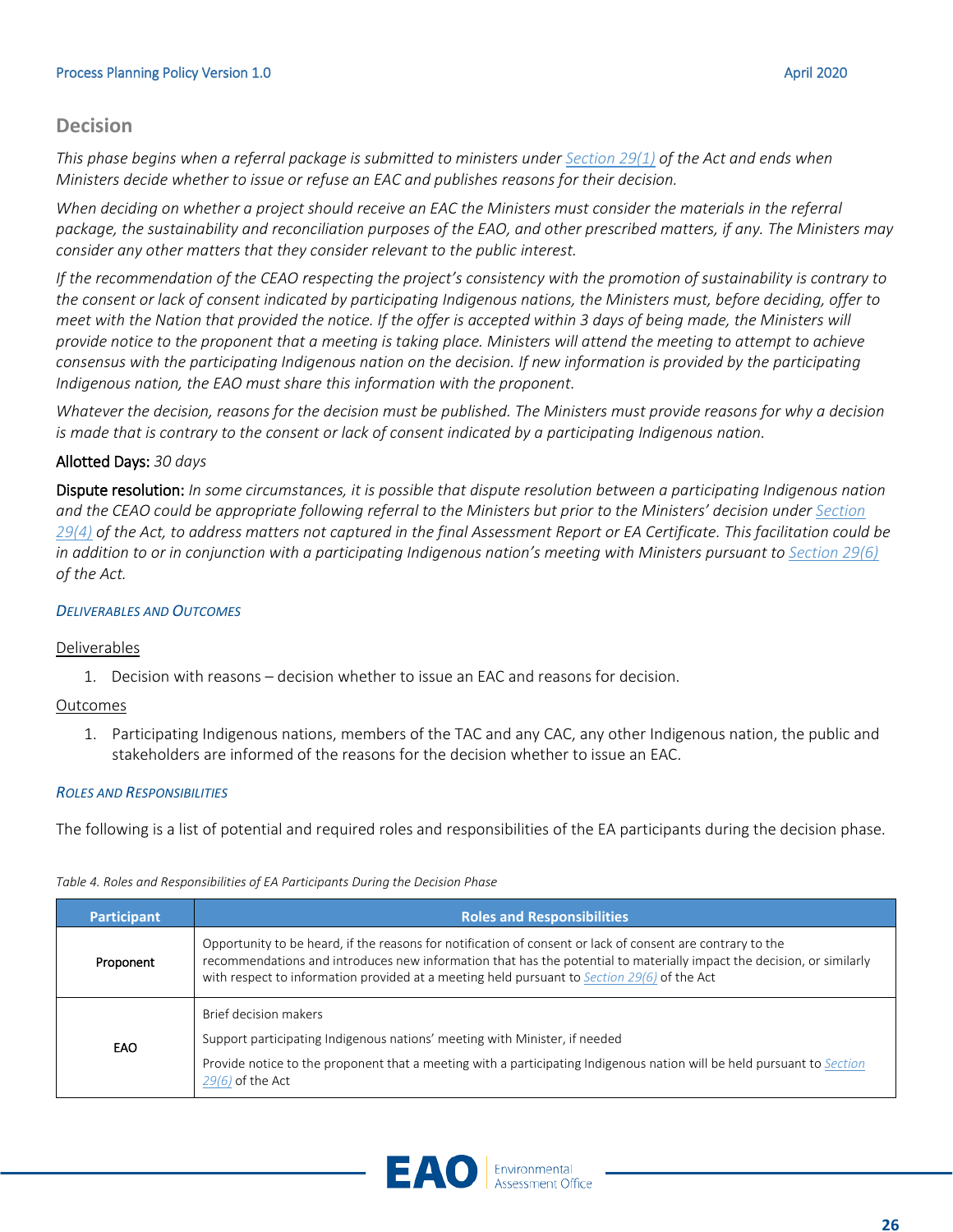|                                            | Provide any new information provided by a participating Indigenous nation that has the potential to materially impact the<br>decision to the proponent<br>Distribute and post Ministers' reasons for decision and final referral package                                           |
|--------------------------------------------|------------------------------------------------------------------------------------------------------------------------------------------------------------------------------------------------------------------------------------------------------------------------------------|
| Participating<br><b>Indigenous Nations</b> | Undertake steps necessary to inform Indigenous decision makers<br>If requested by the Nation, meet with Ministers (if notice of consent or lack of consent is contrary to the CEAO's<br>recommendations respecting the project's consistency with the promotion of sustainability) |

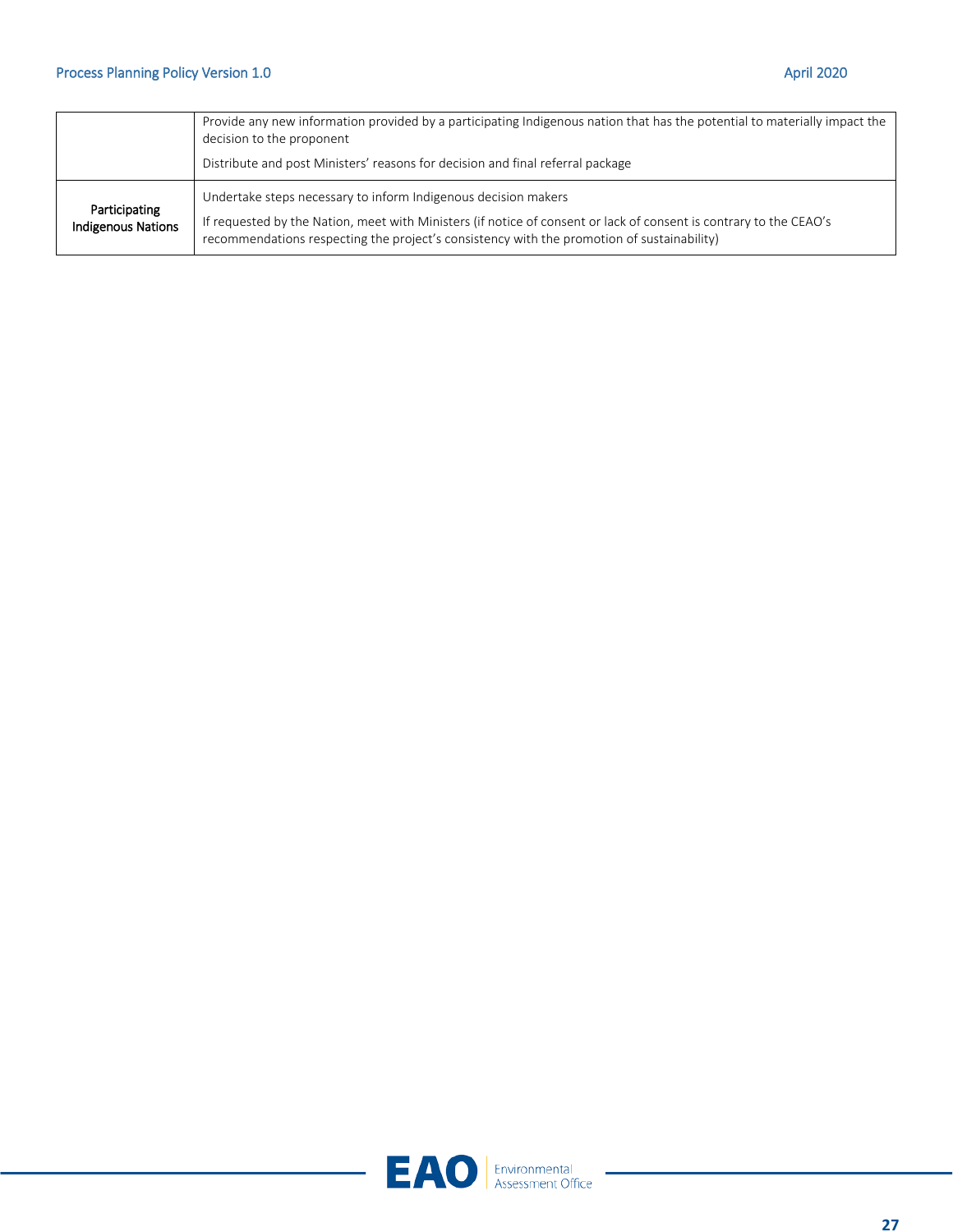# <span id="page-27-0"></span>**APPENDIX 3 – REGULATORY COORDINATION PLAN GUIDELINE**

*Below is the guideline for the content of the Regulatory Coordination Plan, which will be customized for each project.* 

#### Project Name: *Project* Proponent: *Proponent*

#### **Overview**

This regulatory coordination plan outlines:

- The primary permits, licences and authorizations (regulatory instruments) that may be required for the project should the project be issued an Environmental Assessment Certificate (EAC);
- The proponent's expected submission dates of permit applications;
- Known Indigenous and public engagement activities associated with the regulatory instruments;
- Under which regulatory instruments key issues identified in Early Engagement and during the EA are expected to be addressed, showing how information generated in the environmental assessment (EA) supports the subsequent permitting or regulatory process; and
- The responsibilities of regulators or other government agencies to manage issues that arise in an EA.

The EAO maintains the Regulatory Coordination Plan through the assessment in collaboration with other agencies, providing more details regarding how issues are addressed through the EA and other regulatory requirements or government initiatives specific to the issues raised. The EAO uses this updated plan to help resolve issues during the Application Development and Review and Effects Assessment phases and the development of the draft EA certificate, including proposed conditions and project description. When issues arise in the EA that are best managed by another agency, the Regulatory Coordination Plan will track these issues and clearly communicate the roles of other agencies in managing the issue.

The updated Regulatory Coordination Plan informs the development of a list of issues that are expected to be considered during permitting, other regulatory processes or government initiatives. The list is part of the referral package assembled at the end of the assessment and serves as a helpful hand-off from the EA and the EAO to the subsequent permitting processes and government agencies.

The Regulatory Coordination Plan includes information from the provincial and local government levels and in some cases, federal. *For this project, federal authorizations are described in detail in the permitting plan required by the Impact Assessment Agency of Canada (IAAC), which includes information on the regulatory instruments that may be required for the project. For detailed information about the federal authorizations please see the permitting plan.* 

#### *Or, as appropriate:*

 $\overline{a}$ 

*IAAC does not require a permitting plan for the project because [a federal EA is not required for the project] or [the project is approved for substitution under the Impact Assessment Act]; therefore, federal authorizations are included below.*

## **Primary Regulatory Instruments**

The primary regulatory instruments anticipated for the proposed project and expected submission dates for permit applications (including if any permit applications would be reviewed during the  $EA^3$ ) include:

<span id="page-27-1"></span><sup>&</sup>lt;sup>3</sup> Permit applications may be reviewed at the same time as the EA; however, decisions on permits can not be made until after an EA decision per *[Section 8 of the Environmental Assessment Act,](http://www.bclaws.ca/civix/document/id/complete/statreg/18051#section8)* 2018.

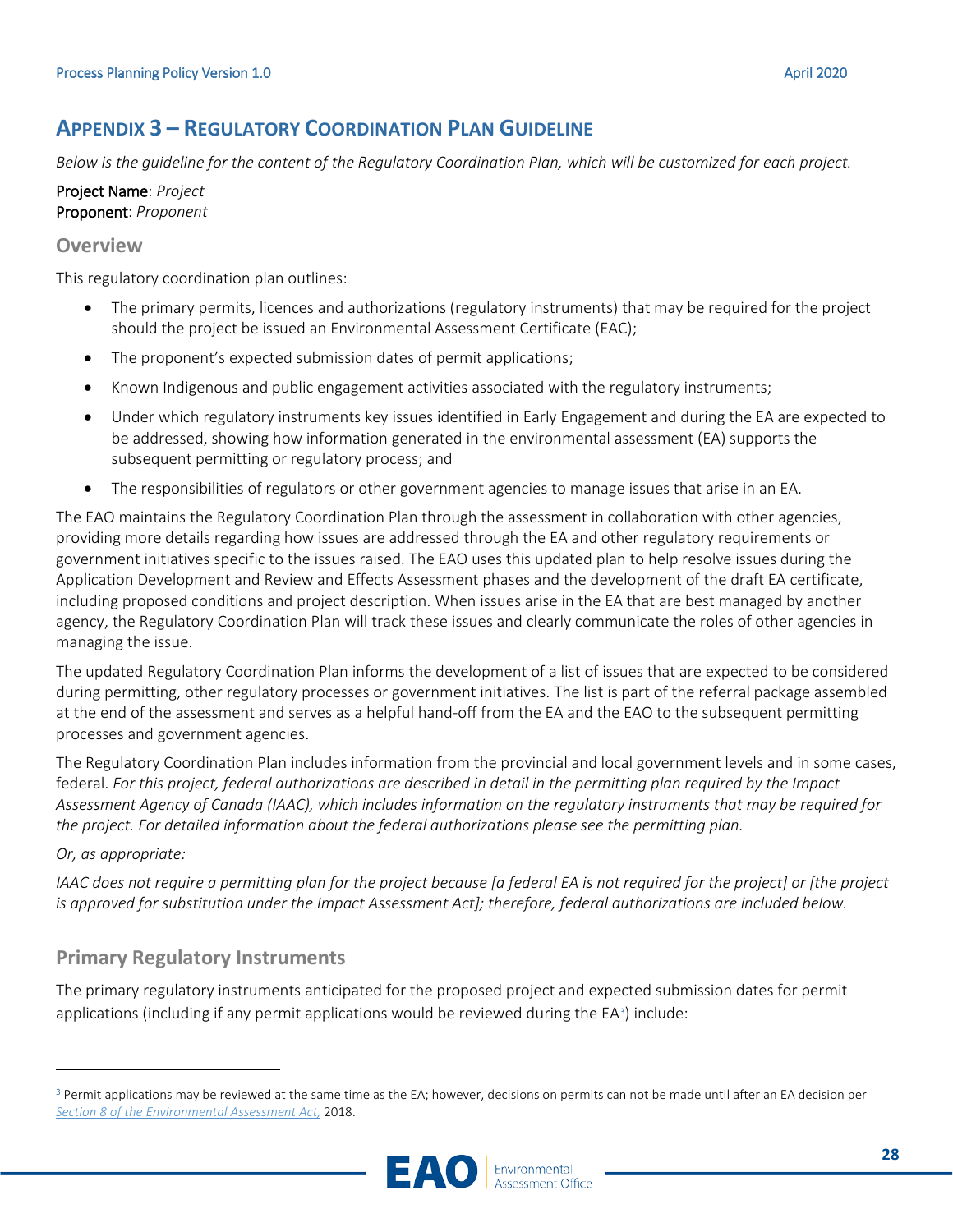*List is to be customized according to the information provided by the proponent in the Detailed Project Description. Table 1. Primary Regulatory Instruments and Expected Permit Application Submission Dates*

| <b>Regulatory Instrument</b> | <b>Expected Submission Date</b> | Will be Applied for During the EA |
|------------------------------|---------------------------------|-----------------------------------|
|                              |                                 |                                   |
|                              |                                 |                                   |
|                              |                                 |                                   |
|                              |                                 |                                   |
|                              |                                 |                                   |
|                              |                                 |                                   |
|                              |                                 |                                   |
|                              |                                 |                                   |
|                              |                                 |                                   |

The responsible agency, overview of permit purpose and a summary of known Indigenous and public engagement opportunities associated with the permitting processes are as described in the subsequent table. In some cases, the table should link to relevant provincial guidance providing supporting details (for example Joint Application Information Requirements template for mines).

*List is to be customized, commencing with the information provided by the proponent in the Detailed Project Description. Not all regulatory instruments listed would apply to a project and there may be additional regulatory instruments for a project that are not listed.* 

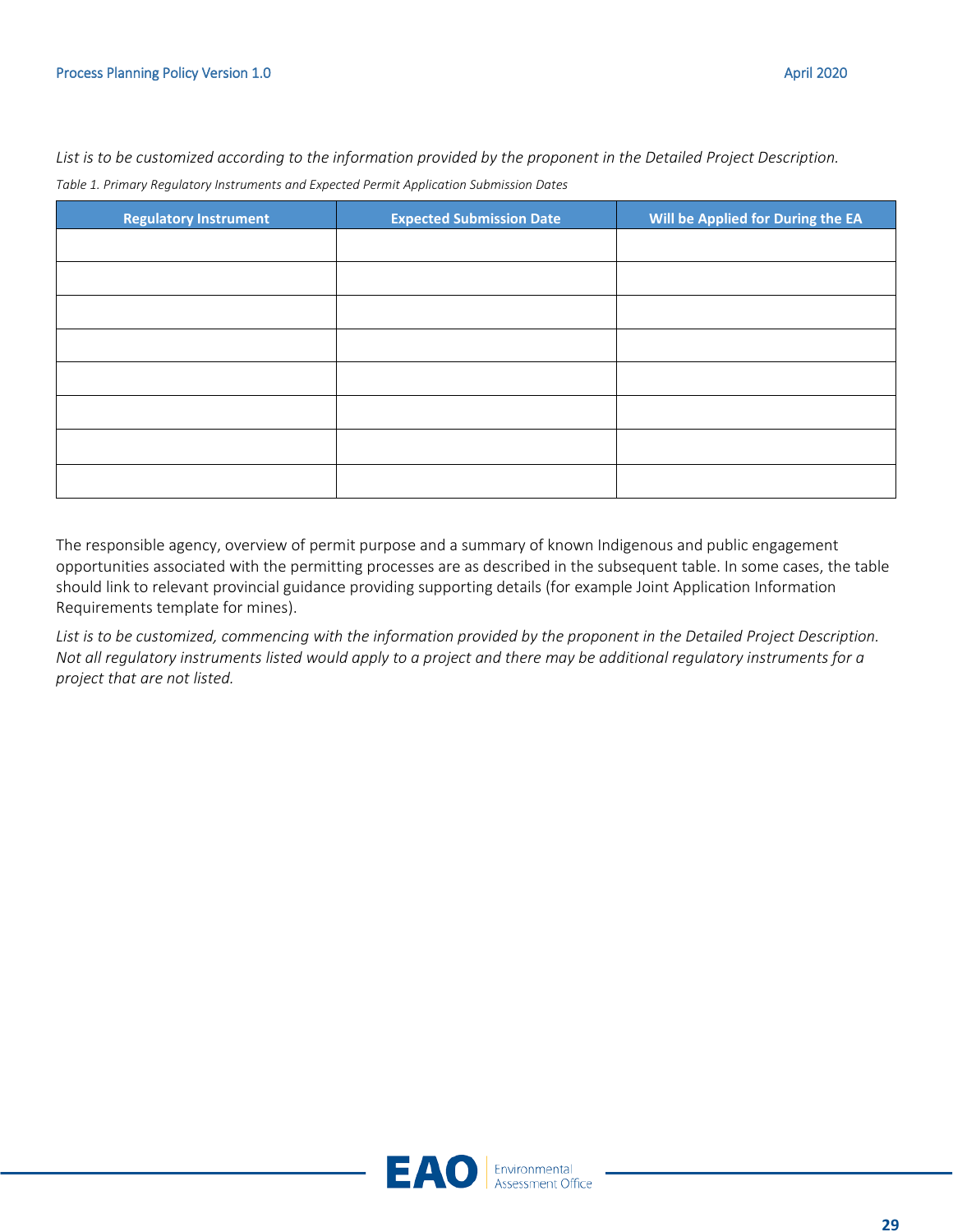#### Process Planning Policy Version 1.0 April 2020 April 2020 April 2020 April 2020 April 2020 April 2020 April 20

*Table 2. Summary of Regulatory Instruments and Associated Public and Indigenous Engagement Opportunities*

| <b>Act and Regulatory</b><br><b>Instrument</b>                                                                                                  | <b>Responsible</b><br><b>Agency</b>                                                                              | <b>Overview</b>                                                                                                                                                                                                                                                                                                                                                                                                         | <b>Public Engagement</b><br><b>Opportunities</b>                                                                                                                                                                                                                                                                                                                                                                                                                             | <b>Indigenous Engagement</b><br><b>Opportunities</b>                                                                                                                                                                                                         |
|-------------------------------------------------------------------------------------------------------------------------------------------------|------------------------------------------------------------------------------------------------------------------|-------------------------------------------------------------------------------------------------------------------------------------------------------------------------------------------------------------------------------------------------------------------------------------------------------------------------------------------------------------------------------------------------------------------------|------------------------------------------------------------------------------------------------------------------------------------------------------------------------------------------------------------------------------------------------------------------------------------------------------------------------------------------------------------------------------------------------------------------------------------------------------------------------------|--------------------------------------------------------------------------------------------------------------------------------------------------------------------------------------------------------------------------------------------------------------|
| <b>Commercial Transportation Act</b><br><b>Commercial Transportation</b><br>Regulations Permit                                                  | Commercial<br>Vehicle Safety<br>and Enforcement<br>Ministry of<br>Transportation<br>and Infrastructure<br>(MOTI) | The minister, or any person authorized by the minister, may,<br>by general authority or by the issuance of a permit number<br>or written permit, authorize the driving or operation on a<br>highway of a commercial vehicle that does not conform to<br>the weight and dimension specifications, and the fee for the<br>permit is that specified in the Commercial Transport Fees<br>Regulation.                        | No requirement for public<br>consultation                                                                                                                                                                                                                                                                                                                                                                                                                                    | B.C. will consult with and, where<br>necessary, accommodate<br>Indigenous nations in relation to<br>land and resource decisions that<br>have potential to adversely<br>impact their Aboriginal Interests.<br>Additional statutory<br>requirements may apply. |
| Drinking Water Protection Act<br>Construction and Operation<br>Permits                                                                          | Applicable Health<br>Authority                                                                                   | Required for all water systems.                                                                                                                                                                                                                                                                                                                                                                                         | No requirement for public<br>consultation                                                                                                                                                                                                                                                                                                                                                                                                                                    | [Further details to be added for<br>individual permits when<br>customized for each project]                                                                                                                                                                  |
| Environmental Management Act<br>Waste Discharge Permit -<br>Effluent*                                                                           | Ministry of<br>Environment and<br>Climate Change<br>Strategy (ENV)<br>/Oil and Gas<br>Commission<br>(OGC)        | An authorization/permit to allow the discharge of water<br>bore contaminants (effluent) into the environment.                                                                                                                                                                                                                                                                                                           | Through the Public Engagement<br>Regulation and the Applications                                                                                                                                                                                                                                                                                                                                                                                                             |                                                                                                                                                                                                                                                              |
| Environmental Management Act<br>Waste Discharge Permit - Air*                                                                                   | ENV/OGC                                                                                                          | An authorization/permit to allow the discharge of air bore<br>contaminants into the environment.                                                                                                                                                                                                                                                                                                                        | Instructions Document, there is a<br>requirement for the applicant to<br>engage with the general public to<br>explain their proposed<br>project/amendment to the<br>general public. This includes<br>posting to local paper and other<br>locations. The applicant is also<br>required to record any feedback<br>or issues they receive and what<br>their response is to these<br>issues/concerns. All of this is<br>required as part of their<br>application package to ENV. |                                                                                                                                                                                                                                                              |
| Environmental Management Act<br>Municipal Wastewater<br>Regulation- Waste Discharge<br>Permit Effluent*                                         | ENV                                                                                                              | The regulation specifies the information necessary to<br>register or to receive authorization under the regulation to<br>discharge effluent resulting from sewage treatment. The<br>regulation provides requirements for treatment design,<br>operation, monitoring and reporting as well as the<br>requirements for effluent quality and quantity to limit the<br>impacts of high nutrient levels, TSS, and coliforms. |                                                                                                                                                                                                                                                                                                                                                                                                                                                                              |                                                                                                                                                                                                                                                              |
| Environmental Management Act<br>Petroleum Storage and<br>Distribution Facilities Storm<br><b>Water Regulation</b><br>Fuel Storage Registration* | ENV/OGC                                                                                                          | Applicable to facilities that store 100,000 litres or more of<br>petroleum (refined hydrocarbons) and/or waste oil. This<br>regulation identifies the separation system requirements for<br>design and management. It specifies limits on total<br>extractable hydrocarbons.                                                                                                                                            |                                                                                                                                                                                                                                                                                                                                                                                                                                                                              |                                                                                                                                                                                                                                                              |
| Environmental Management Act<br>Hazardous Waste Regulation                                                                                      | ENV                                                                                                              | Registration and application to produce, store, treat, recycle<br>or discharge hazardous wastes including hydrocarbons<br>(waste oil, grease, antifreeze hydraulic fluid, and so forth.),                                                                                                                                                                                                                               |                                                                                                                                                                                                                                                                                                                                                                                                                                                                              |                                                                                                                                                                                                                                                              |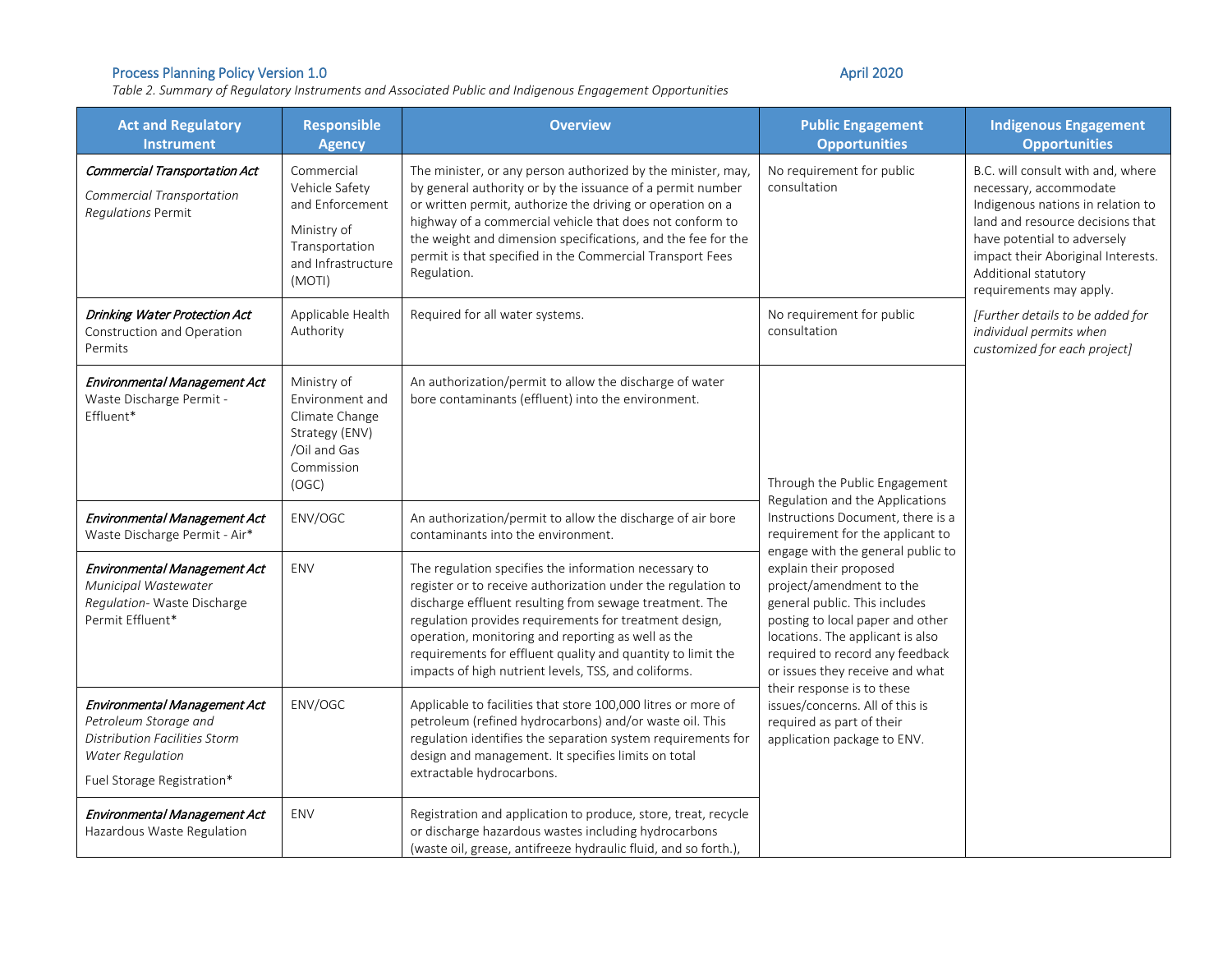|                                                                       | <b>April 2020</b><br><b>Process Planning Policy Version 1.0</b>                                   |                                                                                                                                                                                                            |                                                                                                                                                                                                                                |                                                      |
|-----------------------------------------------------------------------|---------------------------------------------------------------------------------------------------|------------------------------------------------------------------------------------------------------------------------------------------------------------------------------------------------------------|--------------------------------------------------------------------------------------------------------------------------------------------------------------------------------------------------------------------------------|------------------------------------------------------|
| <b>Act and Regulatory</b><br><b>Instrument</b>                        | <b>Responsible</b><br><b>Agency</b>                                                               | <b>Overview</b>                                                                                                                                                                                            | <b>Public Engagement</b><br><b>Opportunities</b>                                                                                                                                                                               | <b>Indigenous Engagement</b><br><b>Opportunities</b> |
|                                                                       |                                                                                                   | solvents, fluorescent lamps, lead cupels, used batteries and<br>biomedical waste.                                                                                                                          |                                                                                                                                                                                                                                |                                                      |
| <b>Forest Act</b><br>Occupant License to Cut*                         | Ministry of<br>Forest, Lands,<br>Natural Resources<br>and Rural<br>Development<br>(FLNRORD) / OGC | Permit for timber harvesting associated with site clearing for<br>construction.                                                                                                                            | No requirement for public<br>consultation                                                                                                                                                                                      |                                                      |
| Forest and Range Practice Act<br>Road Use Permit                      | <b>FLNRORD</b>                                                                                    | Permit to construct, use and maintain a forest road if the<br>access is not a forest service road or under another tenure.<br>It provides ongoing, non-exclusive authority for industrial<br>use.          | No requirement for public<br>consultation                                                                                                                                                                                      |                                                      |
| Forest and Range Practice Act<br>Special Use Permit                   | <b>FLNRORD</b>                                                                                    | Non-exclusive authority to occupy and use an area of Crown<br>land.                                                                                                                                        |                                                                                                                                                                                                                                |                                                      |
| <b>Health Act</b><br>Health Operating Permit                          | Applicable Health<br>Authority                                                                    | Industrial camps require separate permits for: food service,<br>sewage disposal and drinking water.                                                                                                        | No requirement for public<br>consultation                                                                                                                                                                                      |                                                      |
| Heritage Conservation Act<br>Heritage Investigation Permit            | FLNRORD/OGC                                                                                       | A heritage investigation is undertaken in order to recover<br>information which might otherwise be lost as a result of site<br>alteration or destruction; requires an archaeological impact<br>assessment. | No requirement for public<br>consultation                                                                                                                                                                                      |                                                      |
| Heritage Conservation Act<br><b>Site Alteration Permits</b>           | FLNRORD/OGC                                                                                       | A site alteration permit is required if any archaeological sites<br>may be affected by construction of the project. The permit<br>must be acquired and held by a registered Archaeologist.                 | No requirement for public<br>consultation                                                                                                                                                                                      |                                                      |
| Land Act<br>Crown Licence of Occupation<br>(or Lease or other tenure) | FLNRORD/OGC                                                                                       | Permission to use provincial Crown land.                                                                                                                                                                   | If the minister considers it<br>advisable in the public interest,<br>the minister may require the<br>applicant to post a notice of the<br>application for public comments<br>that will be considered by the<br>decision maker. |                                                      |
| Mines Act Permit*                                                     | Ministry of<br>Energy, Mines<br>and Petroleum<br>Resources (EMPR)                                 | Authority for the construction, operation, and closure of the<br>Project which includes the mine and associated ancillary<br>infrastructure.                                                               | An applicant may be required or<br>recommended to undertake one<br>or more of the following public<br>engagement activities: publish a                                                                                         |                                                      |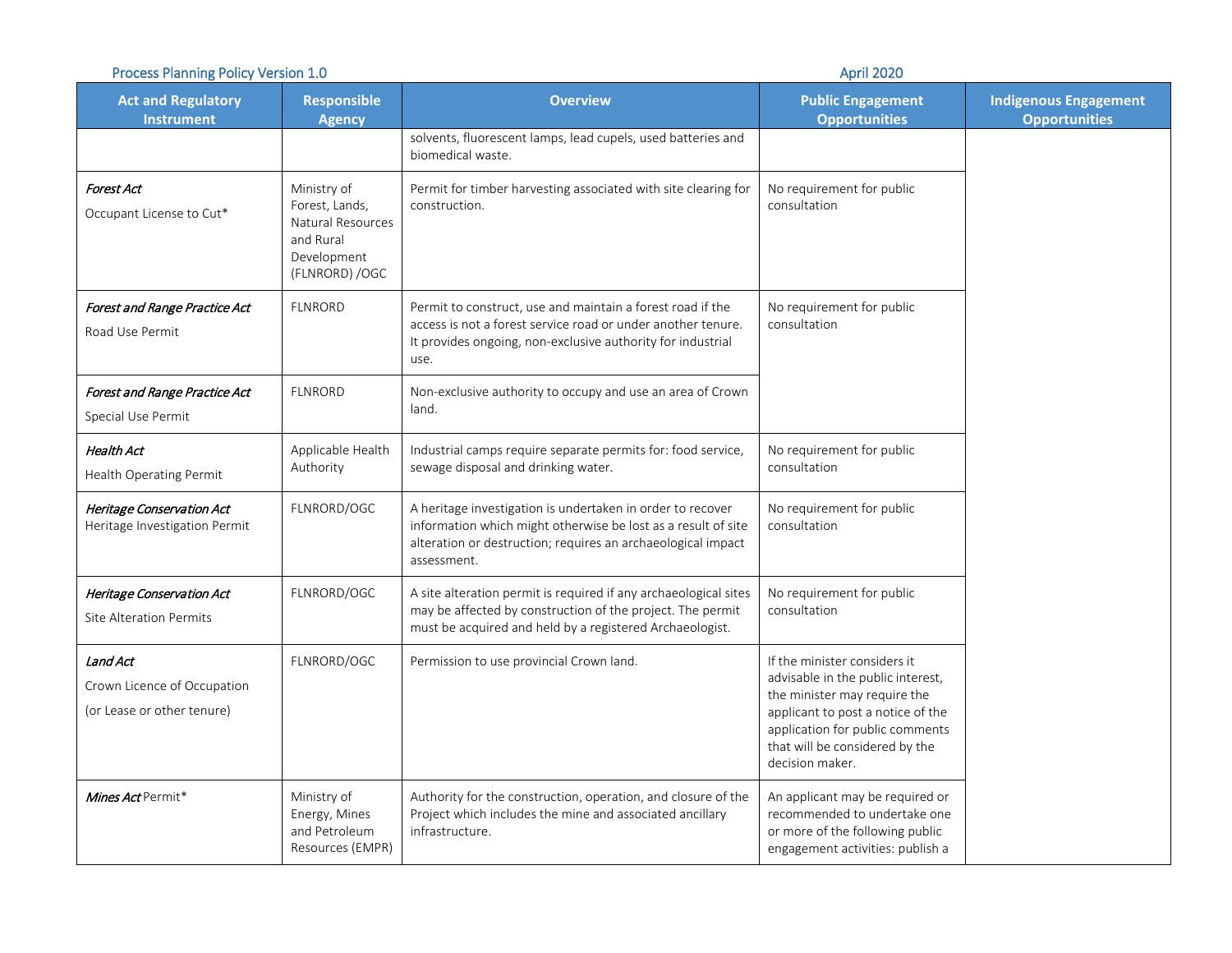#### Process Planning Policy Version 1.0 April 2020 **April 2020**

|  |  | Ar |
|--|--|----|
|  |  |    |
|  |  |    |

| <b>Act and Regulatory</b><br>Instrument                                                      | <b>Responsible</b><br><b>Agency</b> | <b>Overview</b>                                                                                                                                                                                                                                                                                                                                                                                                                               | <b>Public Engagement</b><br><b>Opportunities</b>                                                                                                                                                                                                                                                                                     | <b>Indigenous Engagement</b><br><b>Opportunities</b> |
|----------------------------------------------------------------------------------------------|-------------------------------------|-----------------------------------------------------------------------------------------------------------------------------------------------------------------------------------------------------------------------------------------------------------------------------------------------------------------------------------------------------------------------------------------------------------------------------------------------|--------------------------------------------------------------------------------------------------------------------------------------------------------------------------------------------------------------------------------------------------------------------------------------------------------------------------------------|------------------------------------------------------|
|                                                                                              |                                     |                                                                                                                                                                                                                                                                                                                                                                                                                                               | notice of filing (permit<br>application) in the BC gazette<br>and newspapers of the nearby<br>towns; provide notice directly to<br>residents or property owners;<br>hold community open houses;<br>establish a public liaison<br>committee to review the<br>proposed mine development;<br>and engage with public interest<br>groups. |                                                      |
| Oil and Gas Activities Act<br>LNG Facility Permit                                            | OGC                                 | Permit for construction and operations of an LNG facility.                                                                                                                                                                                                                                                                                                                                                                                    | Under the Consultation and<br>Notification Regulation affected<br>landowners and rights holders                                                                                                                                                                                                                                      |                                                      |
| Oil and Gas Activities Act (Pipeline<br>Regulation)<br>Pipeline Permit                       | OGC                                 | Permit for construction and operations of a pipeline                                                                                                                                                                                                                                                                                                                                                                                          | are provided an opportunity to<br>be engaged. Within the<br>regulation, consultation and<br>notification distances are                                                                                                                                                                                                               |                                                      |
| Oil and Gas Activities Act (Drilling<br>and Production Regulation)<br><b>Facility Permit</b> | <b>OGC</b>                          | Permit for the construction and operations of an oil and gas<br>facility (excluding LNG facilities)                                                                                                                                                                                                                                                                                                                                           | outlined based on the oil and gas<br>activity that is being carried out.                                                                                                                                                                                                                                                             |                                                      |
| Transportation Act<br>Permits for works on rights of<br>way                                  | <b>MOTI</b>                         | Includes utilities, exploratory surveys, monitoring wells etc.                                                                                                                                                                                                                                                                                                                                                                                | No requirement for public<br>consultation                                                                                                                                                                                                                                                                                            |                                                      |
| Transportation Act and<br>Industrial Roads Act<br>Access permits                             | <b>MOTI</b>                         | Highway Access Permits include:<br>Access over Unconstructed Rights-of-Way;<br>$\bullet$<br>Commercial Access;<br>$\bullet$<br>Resource and Industrial Road Access; and<br>$\bullet$<br>Access to a Controlled Access Highway.<br>$\bullet$<br>Highway access permits are required for all accesses.<br>Controlled Access Highways carry stringent requirements<br>for access, with a preference for an alternate access to a<br>development. | No requirement for public<br>consultation                                                                                                                                                                                                                                                                                            |                                                      |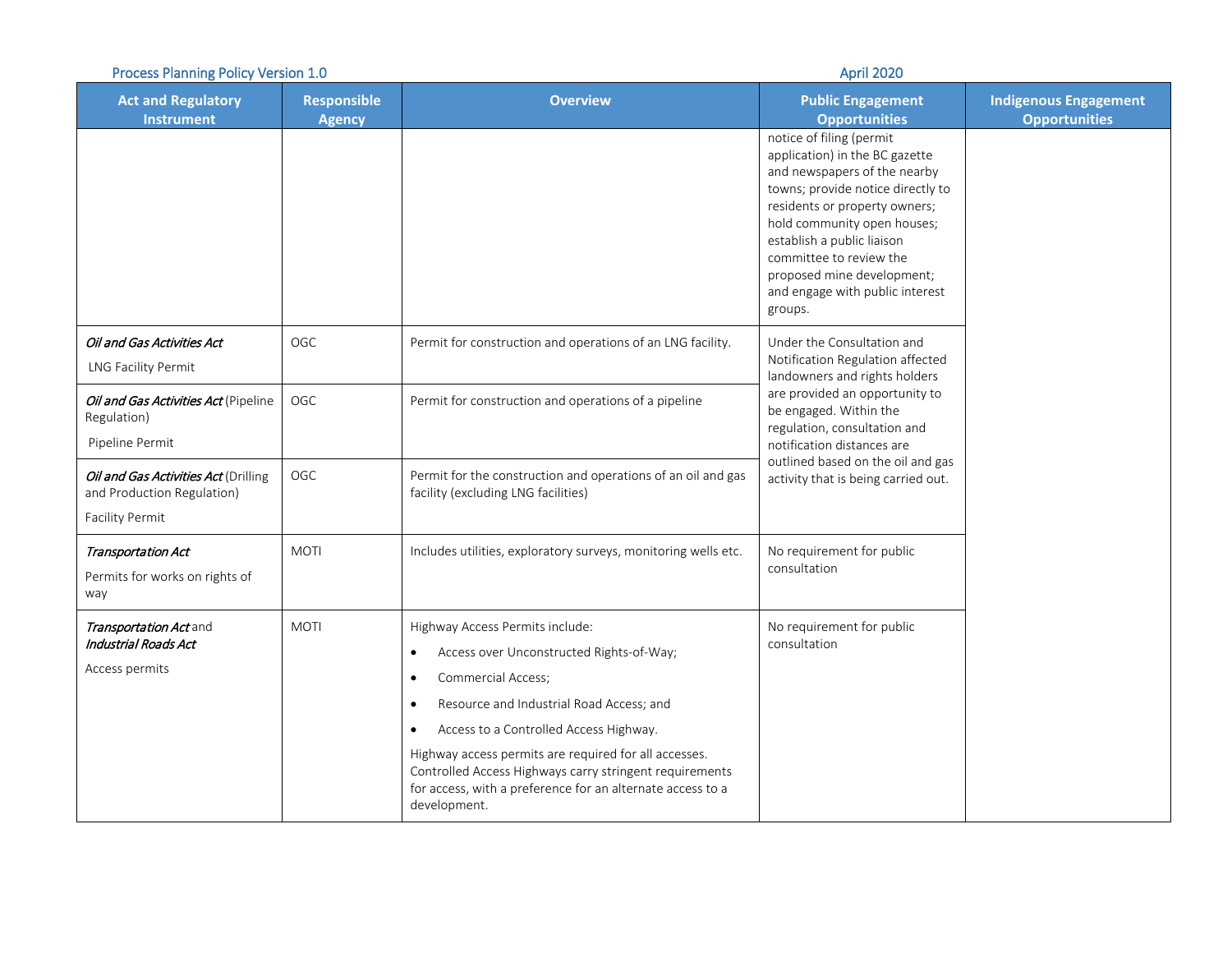| <b>Process Planning Policy Version 1.0</b>                               |                                     |                                                                                                                                                                                                                                                                                                                                                                                                                                                          | <b>April 2020</b>                                                                                                                                                                                                                                |                                                      |
|--------------------------------------------------------------------------|-------------------------------------|----------------------------------------------------------------------------------------------------------------------------------------------------------------------------------------------------------------------------------------------------------------------------------------------------------------------------------------------------------------------------------------------------------------------------------------------------------|--------------------------------------------------------------------------------------------------------------------------------------------------------------------------------------------------------------------------------------------------|------------------------------------------------------|
| <b>Act and Regulatory</b><br><b>Instrument</b>                           | <b>Responsible</b><br><b>Agency</b> | <b>Overview</b>                                                                                                                                                                                                                                                                                                                                                                                                                                          | <b>Public Engagement</b><br><b>Opportunities</b>                                                                                                                                                                                                 | <b>Indigenous Engagement</b><br><b>Opportunities</b> |
| Water Sustainability Act (WSA)<br>Section 9- Water Licence*              | FLNRORD/OGC                         | Any ongoing water use or diversion, or the construction of a<br>regulated dam, requires a water license (for example,<br>hydropower facility or other long-term water use for<br>construction or operations). Water licenses can also be<br>appropriate where works within a stream require ongoing<br>maintenance. Application for authorization will include a list<br>of all diversions and associated EAs for effects specific to the<br>water body. | Under WSA Section 13, notice of<br>the application must be sent to<br>any of the following:<br>An authorization holder, an<br>$\bullet$<br>applicant for an<br>authorization or a riparian<br>owner whose rights the<br>decision maker considers |                                                      |
| Water Sustainability Act<br>Section 10- Use approvals                    | FLNRORD/OGC                         | Short-term (up to 24 months) diversion or use of water<br>(surface water or groundwater) for construction purposes<br>will require a WSA authorization. Short-term use approvals<br>also allow for the construction of most works related to the<br>diversion and use of water.                                                                                                                                                                          | are likely to be<br>detrimentally affected<br>A land owner whose land is<br>$\bullet$<br>likely to be physical affected<br>In addition, under <b>Section 14</b> of                                                                               |                                                      |
| Water Sustainability Act<br>Section 11- Changes in and about<br>a stream | FLNRORD/OGC                         | Project construction activities that affect a stream or<br>surrounding riparian area (i.e., below the natural boundary)<br>will require a WSA approval.                                                                                                                                                                                                                                                                                                  | the WSA Water Sustainability<br>Regulation, any persons in the<br>above categories may request<br>notice of the application.                                                                                                                     |                                                      |
|                                                                          |                                     |                                                                                                                                                                                                                                                                                                                                                                                                                                                          | Notice of the application may<br>also be sent to any person whose<br>input the decision maker<br>considers advisable (for example,<br>if the application has significant<br>public interest, such as a pumped<br>storage project on a lake).     |                                                      |
|                                                                          |                                     |                                                                                                                                                                                                                                                                                                                                                                                                                                                          | Any person given notice of an<br>application has the legal right to<br>object and a further right to<br>appeal a future decision on the<br>application.                                                                                          |                                                      |
|                                                                          |                                     |                                                                                                                                                                                                                                                                                                                                                                                                                                                          | The decision maker also has the<br>discretion and authority to send<br>out referrals to government<br>agencies or other entities for<br>comments on an application. A<br>referral does not grant legal<br>objector status.                       |                                                      |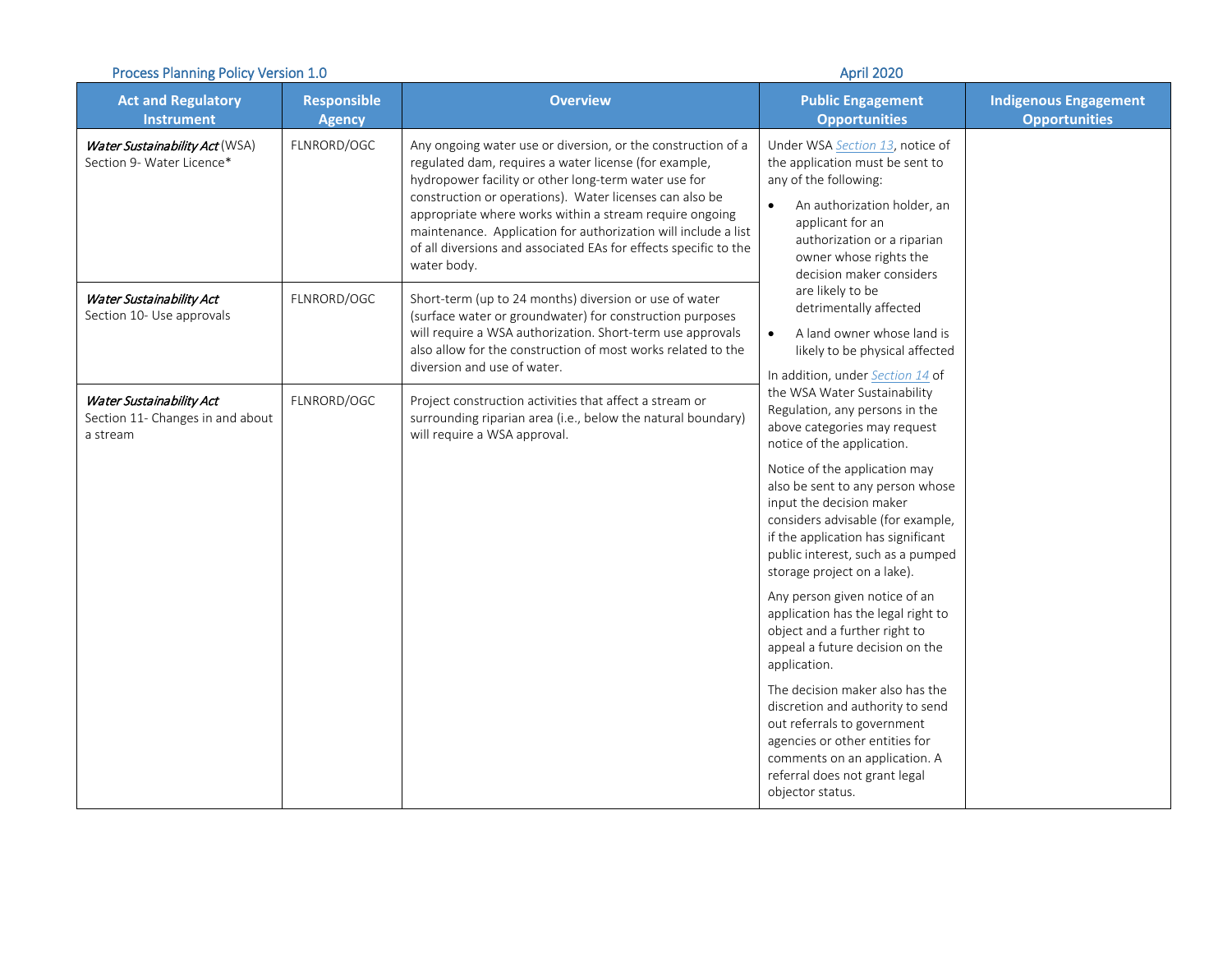| <b>Process Planning Policy Version 1.0</b>               |                                     |                                                                                                                                                                                                                                                                  | <b>April 2020</b>                                |                                                      |
|----------------------------------------------------------|-------------------------------------|------------------------------------------------------------------------------------------------------------------------------------------------------------------------------------------------------------------------------------------------------------------|--------------------------------------------------|------------------------------------------------------|
| <b>Act and Regulatory</b><br><b>Instrument</b>           | <b>Responsible</b><br><b>Agency</b> | <b>Overview</b>                                                                                                                                                                                                                                                  | <b>Public Engagement</b><br><b>Opportunities</b> | <b>Indigenous Engagement</b><br><b>Opportunities</b> |
| <b>Weed Control Act</b><br>Noxious Weed Control Permit   | <b>FLNRORD</b>                      | Chemical control of invasive plants on site during<br>construction and operation.                                                                                                                                                                                | No requirement for public<br>consultation        |                                                      |
| <b>Wildlife Act</b><br>Amphibian and Reptile Salvage*    | <b>FLNRORD</b>                      | A permit to undertake amphibian salvage activities if any of<br>five species which may occur in the project area are<br>identified during project-related activities within or adjacent<br>to a wetland during the breading season (mid-April to<br>mid-August). | No requirement for public<br>consultation        |                                                      |
| <b>Wildlife Act</b><br>Beaver and Beaver Dam<br>Removal* | <b>FLNRORD</b>                      | A permit to remove or alter any beaver dam or lodge<br>encountered during construction or operations.                                                                                                                                                            | No requirement for public<br>consultation        |                                                      |
| <b>Wildlife Act</b><br><b>Fish Collection Permit</b>     | <b>FLNRORD</b>                      | A permit to collect and/or move fish for scientific or other<br>non-recreational purposes                                                                                                                                                                        | No requirement for public<br>consultation        |                                                      |
| <b>Wildlife Act</b><br>Wildlife Handling Permit          | <b>FLNRORD</b>                      | Handling wildlife including birds for relocation during<br>construction.                                                                                                                                                                                         | No requirement for public<br>consultation        |                                                      |
| NOTES:                                                   |                                     |                                                                                                                                                                                                                                                                  |                                                  |                                                      |

\*For major mines, these provincial permit applications may be included in a coordinated permitting process.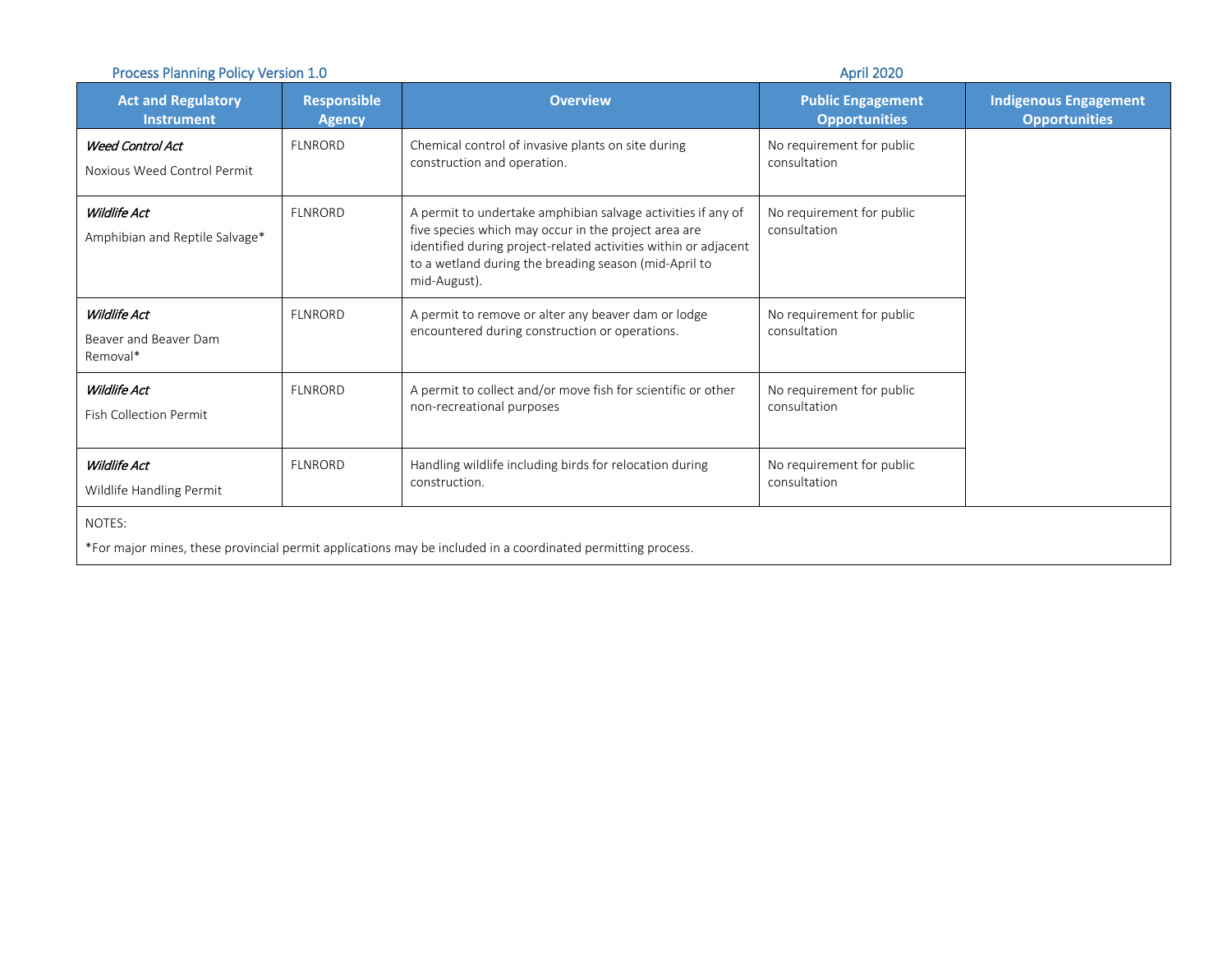# **Issues Tracking**

Potential topics and issues that may arise during the EA and how these are expected to be considered in the EA, during a subsequent permitting process, or by other regulatory processes or government initiatives are provided in the following table. At the initial stage, the information provided on the issue and the means to address an issue during the EA will be general and include how the issues will be assessed. As the EA progresses, more information will become available including details of mitigation measures and the issues will be refined in scope and reduced to the key issues. By the time the EA concludes, information should indicate whether and how key issues will be addressed by the EAC (including details specified in the project description and conditions), or considered in permitting, other regulatory processes or government initiatives or some combination. Note that the process for considering the application for a permit, and permit requirements are determined by the relevant statutory decision-makers.

*List is to be customized according to the Valued Components (VCs) identified in the Application Information Requirements and potential issues identified for the project, commencing with Early Engagement. Issues provided are examples only and all issues would not be included in every project; other issues may also be identified.*

*Table 3. Tracking Table of Issues Raised in an EA and their Resolution*

| <b>Potential Issues by Valued Component</b>                                                                                                                                                | <b>Potential Means to Address Aspects of</b><br>the Issue during the EA                                                                                                                                                                                                                                                                  | <b>Potential Means to Address Aspects of</b><br>the Issue in Permitting, Other<br><b>Regulatory Process or Government</b><br><b>Initiative</b>                                                                                                                                                                                                                                                                                                                                                                                                                                                                                                                                                                                                                   |
|--------------------------------------------------------------------------------------------------------------------------------------------------------------------------------------------|------------------------------------------------------------------------------------------------------------------------------------------------------------------------------------------------------------------------------------------------------------------------------------------------------------------------------------------|------------------------------------------------------------------------------------------------------------------------------------------------------------------------------------------------------------------------------------------------------------------------------------------------------------------------------------------------------------------------------------------------------------------------------------------------------------------------------------------------------------------------------------------------------------------------------------------------------------------------------------------------------------------------------------------------------------------------------------------------------------------|
| Air Quality<br>Increase in Criteria Air Contaminants<br>Increase in Volatile Organic Compounds<br>٠<br>Increase in other air pollutants<br>٠                                               | VC would be modelled and assessed to<br>$\bullet$<br>determine appropriate mitigations,<br>monitoring and follow-up, including<br>through EA certificate conditions or<br>requirements in the certified project<br>description (VC-specific details to be<br>developed for individual projects) and<br>potential federal EA conditions*. | A permit would be required under the<br>$\bullet$<br>Environmental Management Act (EMA) to<br>authorize discharge of air contaminants.<br>The EMA permit could authorize and set<br>conditions on air emissions sources,<br>including fugitive dust, and require air<br>quality monitoring. This permit could also<br>require a Fugitive Dust Management Plan.<br>The Mines Act (MA) permit (if applicable)<br>could include requirements related to air<br>quality on the mine site.<br>The Health, Safety and Reclamation Code<br>for Mines in British Columbia (Mines<br>Code) contains concentration limits on<br>maximum allowable exposures of workers<br>to certain airborne substances.<br>Potential OGC conditions, where<br>appropriate <sup>+</sup> . |
| Acoustic<br>Increase in audible noise<br>Increase in low-frequency noise levels<br>Surface Water<br>Potential for acidification and<br>eutrophication<br>Increase in metals concentrations |                                                                                                                                                                                                                                                                                                                                          | The exposure of workers to noise on a<br>worksite in B.C. is regulated by WorkSafe<br>B.C. and, for mines, the Mines Code.<br>Potential OGC conditions, where<br>appropriate <sup>+</sup> .<br>A permit would be required under EMA to<br>authorize the discharge of effluent, which<br>could include requirements on the<br>characteristics of the discharge and<br>require monitoring.                                                                                                                                                                                                                                                                                                                                                                         |

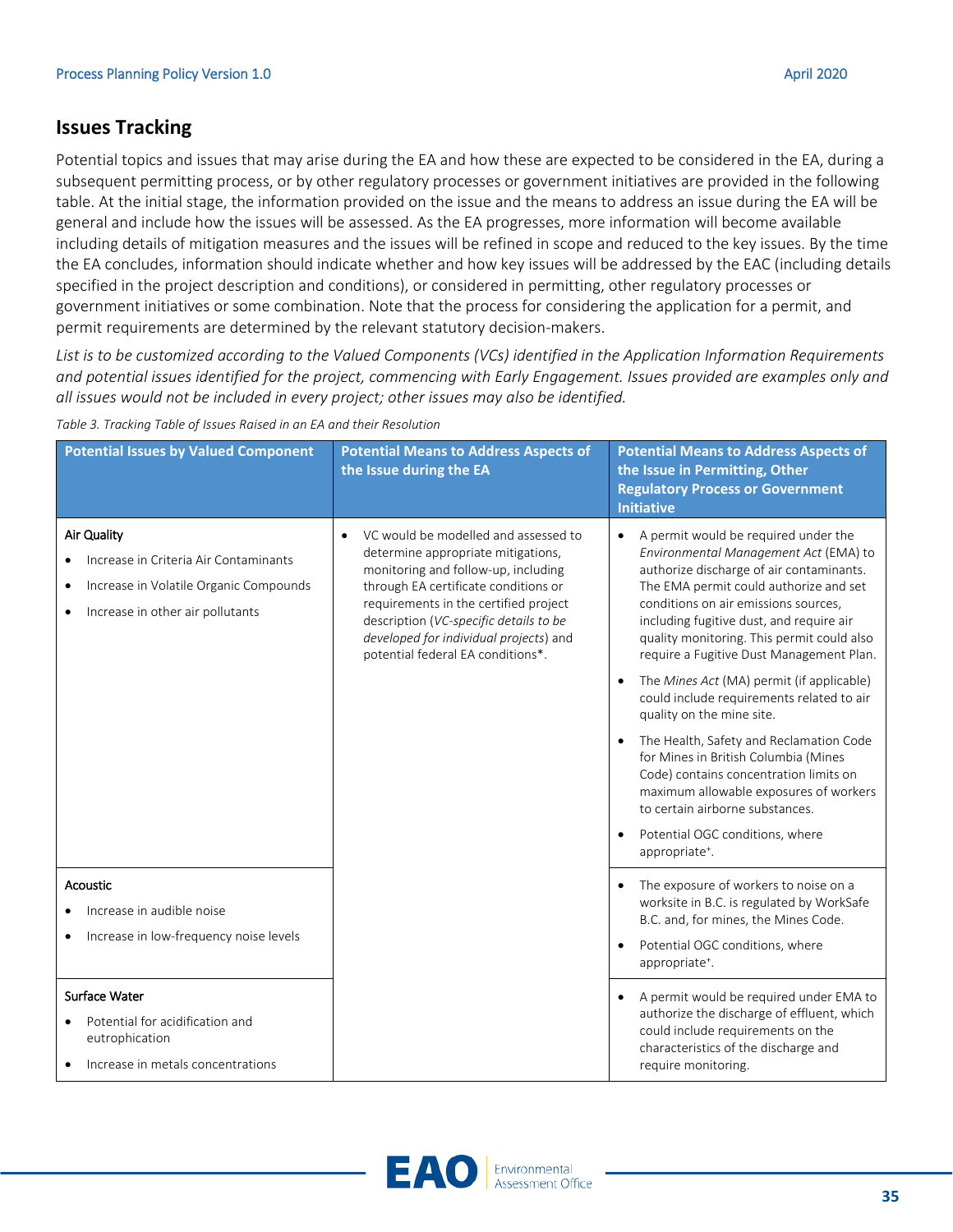| <b>Potential Issues by Valued Component</b>             | <b>Potential Means to Address Aspects of</b> | <b>Potential Means to Address Aspects of</b>                                                                                                                                                                                                                                                                                                                                                                                                         |
|---------------------------------------------------------|----------------------------------------------|------------------------------------------------------------------------------------------------------------------------------------------------------------------------------------------------------------------------------------------------------------------------------------------------------------------------------------------------------------------------------------------------------------------------------------------------------|
|                                                         | the Issue during the EA                      | the Issue in Permitting, Other<br><b>Regulatory Process or Government</b>                                                                                                                                                                                                                                                                                                                                                                            |
|                                                         |                                              | <b>Initiative</b>                                                                                                                                                                                                                                                                                                                                                                                                                                    |
| Potential for acid-rock drainage and<br>metals leaching |                                              | $\bullet$<br>If applicable, a Mine Plan and<br>Reclamation Permit under the MA could                                                                                                                                                                                                                                                                                                                                                                 |
| Changes in nutrient concentrations                      |                                              | include requirements related to mine site<br>water management, sediment inputs to                                                                                                                                                                                                                                                                                                                                                                    |
| Changes to sedimentation                                |                                              | water, groundwater and water treatment.                                                                                                                                                                                                                                                                                                                                                                                                              |
| Changes to in-stream flow                               |                                              | If applicable, a water license under the<br>$\bullet$                                                                                                                                                                                                                                                                                                                                                                                                |
| Changes to runoff dynamics and pattern                  |                                              | Water Sustainability Act (WSA) would be<br>required to withdraw or divert water. A<br>water license would authorize the water<br>bodies and point of diversion from which<br>water may be diverted from, the<br>destination of the diverted water, the<br>quantity of water which may be diverted<br>and could include mitigation, monitoring<br>and reporting requirements related to the<br>diversion.                                             |
|                                                         |                                              | If applicable, an authorization under the<br>WSA would be required for changes in<br>and about a stream. This authorization<br>would specify the authorized changes and<br>could also include mitigation, monitoring<br>and reporting requirements.                                                                                                                                                                                                  |
|                                                         |                                              | Potential OGC conditions, where<br>$\bullet$<br>appropriate <sup>+</sup> .                                                                                                                                                                                                                                                                                                                                                                           |
| Groundwater                                             |                                              | If applicable, a Mine Plan and<br>$\bullet$                                                                                                                                                                                                                                                                                                                                                                                                          |
| Groundwater contamination                               |                                              | Reclamation Permit under the MA could<br>include requirements related to mine site                                                                                                                                                                                                                                                                                                                                                                   |
| Changes in groundwater supply                           |                                              | water management, groundwater and<br>water treatment.                                                                                                                                                                                                                                                                                                                                                                                                |
| Interactions with surface water                         |                                              | A permit would be required under EMA to<br>authorize the discharge of effluent, which<br>could include requirements on the<br>characteristics of the discharge and<br>require monitoring to the groundwater.<br>This applies to both point source and non-<br>point source discharges. A Conceptual<br>Site model will be required to show<br>possible contaminant sources, pathways<br>and receptors including interactions with<br>surface waters. |
|                                                         |                                              | Extraction of groundwater is regulated<br>$\bullet$<br>through the Water Sustainability Act and<br>administered by FLNRORD.                                                                                                                                                                                                                                                                                                                          |
|                                                         |                                              | Potential OGC conditions, where<br>$\bullet$<br>appropriate <sup>+</sup> .                                                                                                                                                                                                                                                                                                                                                                           |
| Marine Water and Sediment Quality                       |                                              | A permit would be required under EMA to<br>authorize the discharge of effluent, which                                                                                                                                                                                                                                                                                                                                                                |

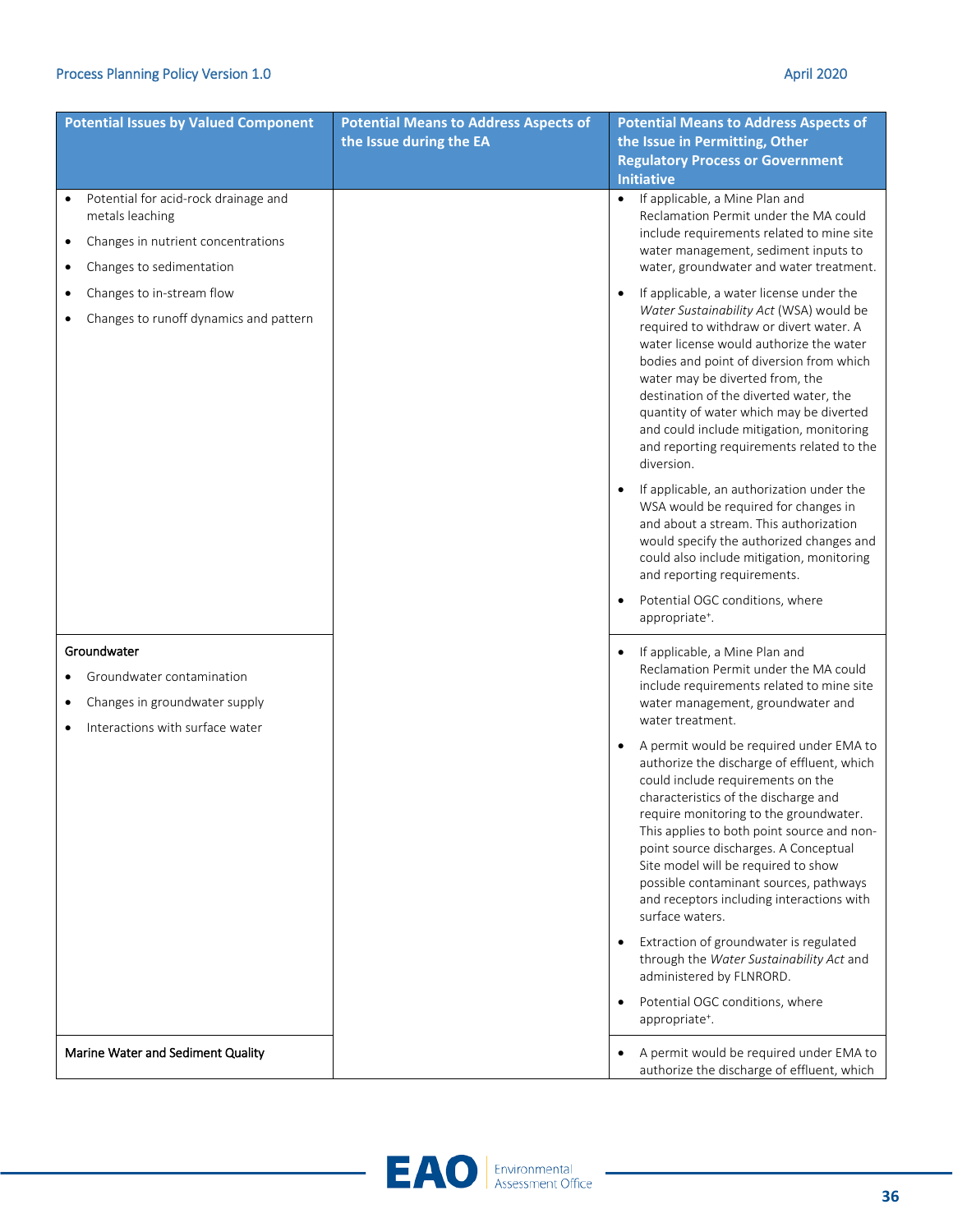| <b>Potential Issues by Valued Component</b>              | <b>Potential Means to Address Aspects of</b> | <b>Potential Means to Address Aspects of</b>                                                                                                                                                                          |
|----------------------------------------------------------|----------------------------------------------|-----------------------------------------------------------------------------------------------------------------------------------------------------------------------------------------------------------------------|
|                                                          | the Issue during the EA                      | the Issue in Permitting, Other<br><b>Regulatory Process or Government</b>                                                                                                                                             |
|                                                          |                                              | <b>Initiative</b>                                                                                                                                                                                                     |
| Effluent discharges                                      |                                              | could include requirements on the                                                                                                                                                                                     |
| Dredging effects on marine environments                  |                                              | characteristics of the discharge and<br>require monitoring.                                                                                                                                                           |
| Effects of propeller wash on marine<br>٠<br>environments |                                              | Where applicable, a disposal at sea<br>$\bullet$<br>permit could be required under the                                                                                                                                |
| Sediment disturbance                                     |                                              | Canadian Environmental Protection Act,                                                                                                                                                                                |
| Changes to sediment quality                              |                                              | 1999, which would require that dredge<br>material is suitable for disposal at sea and<br>establish specific disposal locations and<br>methods.                                                                        |
| Soil                                                     |                                              | If applicable, a Mine Plan and                                                                                                                                                                                        |
| Changes to soil quality                                  |                                              | Reclamation Permit under the MA could<br>include provisions to protect soils such as                                                                                                                                  |
| Loss of soil                                             |                                              | the requirement for an Erosion and                                                                                                                                                                                    |
| Effects to Agricultural Land Reserves                    |                                              | Sediment Control Plan to protect erodible<br>soils.                                                                                                                                                                   |
|                                                          |                                              | As part of the EMA permit for air<br>emissions, there may be a requirement to<br>monitor contaminants in soils as result of<br>deposition off site.                                                                   |
|                                                          |                                              | Potential OGC conditions, where<br>appropriate <sup>+</sup> .                                                                                                                                                         |
| Unique Geological Landforms                              |                                              | <b>NA</b><br>$\bullet$                                                                                                                                                                                                |
| Effects on unique geological landforms                   |                                              |                                                                                                                                                                                                                       |
| Vegetation                                               |                                              | If applicable, a Mine Plan and                                                                                                                                                                                        |
| Effects to rare plants                                   |                                              | Reclamation Plan under the MA could<br>include provisions for vegetation                                                                                                                                              |
| Effects to plants of cultural significance<br>٠          |                                              | management, invasive plant prevention                                                                                                                                                                                 |
| Impacts to species of conservation<br>concern            |                                              | and revegetation requirements<br>associated with reclamation.                                                                                                                                                         |
| Increases in invasive species                            |                                              | Under the EMA permit for air emissions,<br>$\bullet$<br>there may be a monitoring requirement<br>to look at plants for effects. These effects<br>could incorporate impacts to vegetation<br>of cultural significance. |
|                                                          |                                              | Potential OGC conditions, where<br>appropriate <sup>+</sup> .                                                                                                                                                         |
| Wildlife                                                 |                                              | If applicable, a Mine Plan and                                                                                                                                                                                        |
| Impacts on Species at Risk                               |                                              | Reclamation Permit under the MA could                                                                                                                                                                                 |
| Effects to Traditional use species                       |                                              | include provisions relating to wildlife<br>protection including a requirement for a                                                                                                                                   |
| Impacts on Migratory birds                               |                                              | Wildlife Management Plan and a<br>Construction Environmental Management<br>Plan that addresses wildlife sensitive<br>periods.                                                                                         |

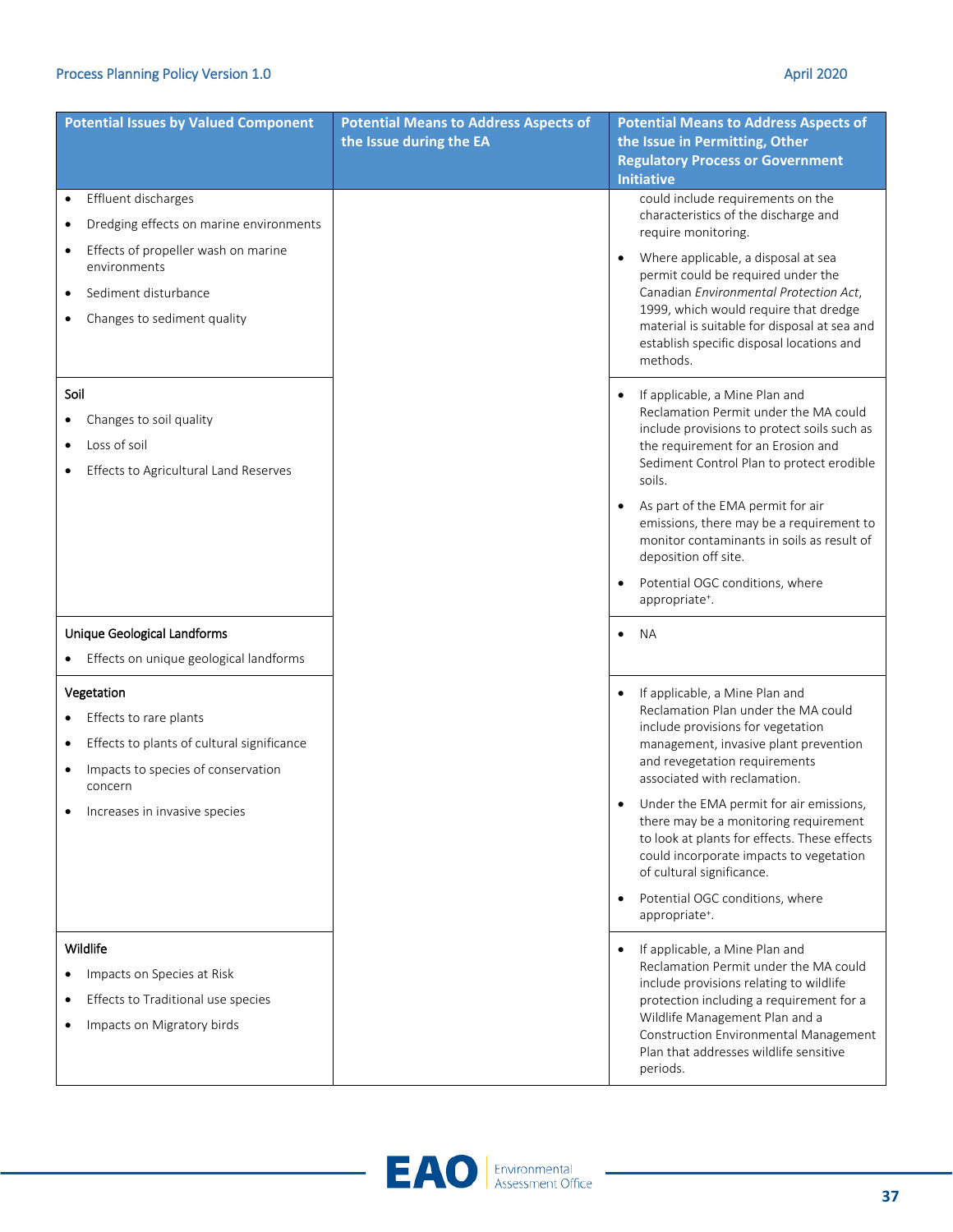| <b>Potential Issues by Valued Component</b>                                                    | <b>Potential Means to Address Aspects of</b><br>the Issue during the EA | <b>Potential Means to Address Aspects of</b><br>the Issue in Permitting, Other                                                                                                                                                                                                   |
|------------------------------------------------------------------------------------------------|-------------------------------------------------------------------------|----------------------------------------------------------------------------------------------------------------------------------------------------------------------------------------------------------------------------------------------------------------------------------|
|                                                                                                |                                                                         | <b>Regulatory Process or Government</b>                                                                                                                                                                                                                                          |
|                                                                                                |                                                                         | <b>Initiative</b>                                                                                                                                                                                                                                                                |
| Impacts to other wildlife via impacts to<br>habitat, mortality, movement or wildlife<br>health |                                                                         | Under the Wildlife Act, permits are<br>$\bullet$<br>required for wildlife studies and surveys<br>that involve collecting, handling, collaring,<br>or harassing animals or potentially<br>spreading disease.                                                                      |
|                                                                                                |                                                                         | In situations where water quality or dust<br>deposition are of concern offsite, under<br>an EMA permit, there could be a<br>requirement to monitor and evaluate<br>whether changes will be likely to impact<br>wildlife through water use or soil and<br>vegetation consumption. |
|                                                                                                |                                                                         | Potential OGC conditions, where<br>appropriate <sup>+</sup> .                                                                                                                                                                                                                    |
| <b>Freshwater Fish</b>                                                                         |                                                                         | Effluent permits under EMA for                                                                                                                                                                                                                                                   |
| Effects to:                                                                                    |                                                                         | discharges to waterbodies such as lakes,<br>rivers, and wetlands, often include a                                                                                                                                                                                                |
| Fish habitat                                                                                   |                                                                         | biological monitoring component to                                                                                                                                                                                                                                               |
| Benthic invertebrates                                                                          |                                                                         | determine whether permit limits are<br>effective in managing impacts to the                                                                                                                                                                                                      |
| Periphyton                                                                                     |                                                                         | receiving environment.                                                                                                                                                                                                                                                           |
| Fish tissue                                                                                    |                                                                         | Potential OGC conditions, where<br>$\bullet$                                                                                                                                                                                                                                     |
| Fish communities                                                                               |                                                                         | appropriate <sup>+</sup> .                                                                                                                                                                                                                                                       |
| Species at Risk                                                                                |                                                                         | Where applicable, fish habitat offsetting<br>could be required under a ministerial                                                                                                                                                                                               |
| Traditional use species                                                                        |                                                                         | authorization under paragraph 35(2)(b) of                                                                                                                                                                                                                                        |
| Other aquatic species of management<br>concern                                                 |                                                                         | the Fisheries Act.                                                                                                                                                                                                                                                               |
| <b>Marine Resources</b>                                                                        |                                                                         | Where applicable, fish habitat offsetting                                                                                                                                                                                                                                        |
| Effects to:                                                                                    |                                                                         | could be required under a ministerial<br>authorization under paragraph 35(2)(b) of                                                                                                                                                                                               |
| Fish habitat                                                                                   |                                                                         | the Fisheries Act.                                                                                                                                                                                                                                                               |
| Marine mammals                                                                                 |                                                                         | Where applicable, a disposal at sea<br>$\bullet$                                                                                                                                                                                                                                 |
| Marine fish                                                                                    |                                                                         | permit could be required under the<br>Canadian Environmental Protection Act,                                                                                                                                                                                                     |
| Marine invertebrates                                                                           |                                                                         | 1999, which would require that dredge<br>material is suitable for disposal at sea and<br>establish specific disposal locations and<br>methods.                                                                                                                                   |
| <b>Employment and Economy</b>                                                                  |                                                                         | NА<br>$\bullet$                                                                                                                                                                                                                                                                  |
| Effects to:                                                                                    |                                                                         |                                                                                                                                                                                                                                                                                  |
| Jobs                                                                                           |                                                                         |                                                                                                                                                                                                                                                                                  |
| Labour income                                                                                  |                                                                         |                                                                                                                                                                                                                                                                                  |

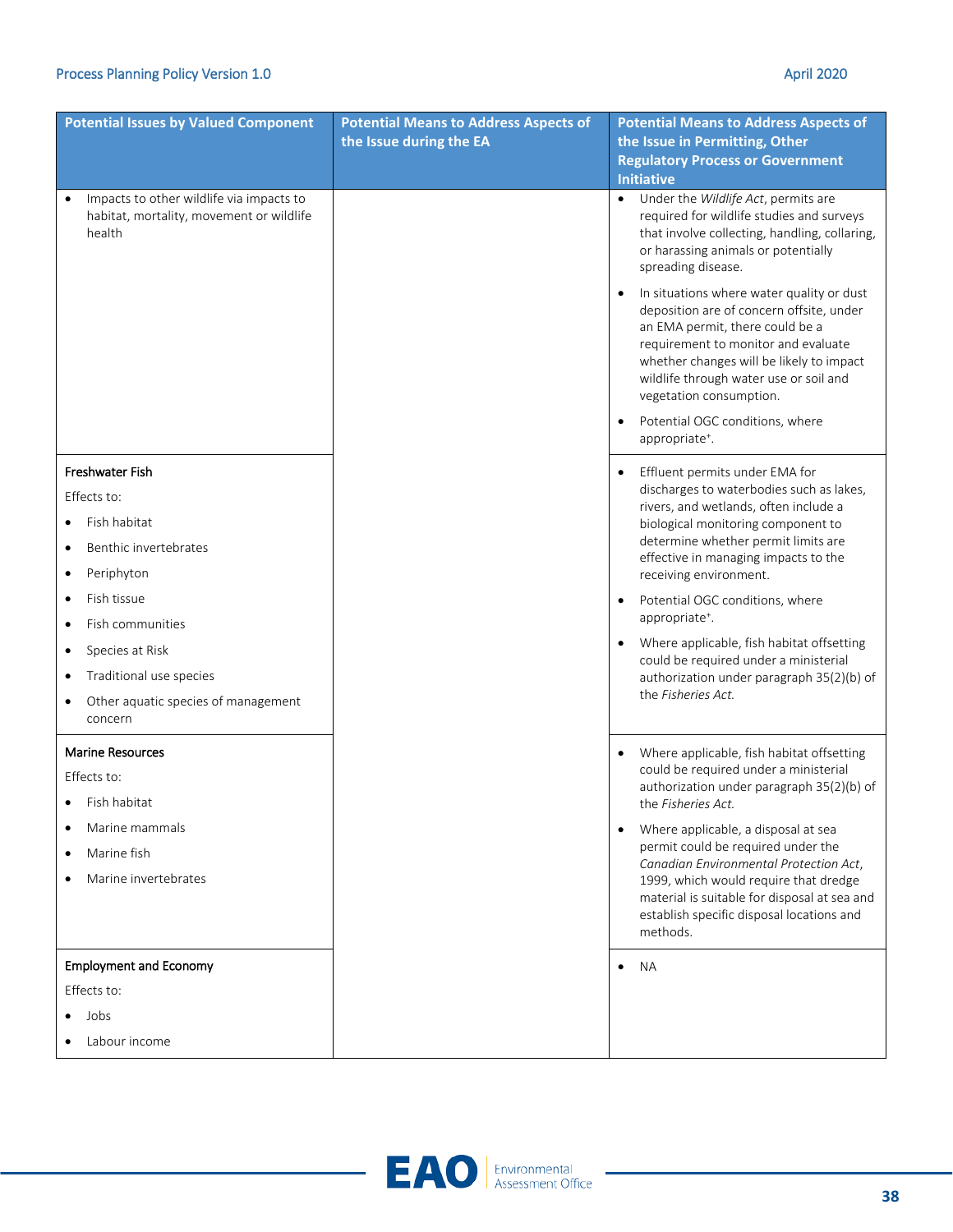|                                          | <b>Potential Issues by Valued Component</b>                                                                                                                                                                                                                                                                                                                                                                                                                                                                      | <b>Potential Means to Address Aspects of</b><br>the Issue during the EA | <b>Potential Means to Address Aspects of</b><br>the Issue in Permitting, Other<br><b>Regulatory Process or Government</b><br><b>Initiative</b>                                                                                                                                                                                                                                                                                |
|------------------------------------------|------------------------------------------------------------------------------------------------------------------------------------------------------------------------------------------------------------------------------------------------------------------------------------------------------------------------------------------------------------------------------------------------------------------------------------------------------------------------------------------------------------------|-------------------------------------------------------------------------|-------------------------------------------------------------------------------------------------------------------------------------------------------------------------------------------------------------------------------------------------------------------------------------------------------------------------------------------------------------------------------------------------------------------------------|
| $\bullet$<br>$\bullet$<br>$\bullet$      | Access to economic opportunities /<br>economic equity<br>Tax revenues and government<br>expenditures<br>GDP contributions<br><b>Business revenue</b>                                                                                                                                                                                                                                                                                                                                                             |                                                                         |                                                                                                                                                                                                                                                                                                                                                                                                                               |
| $\bullet$                                | Land and natural resource valuations<br>(including tourism)<br>Cost of living (for example, housing, food,<br>goods and services)                                                                                                                                                                                                                                                                                                                                                                                |                                                                         |                                                                                                                                                                                                                                                                                                                                                                                                                               |
| ٠<br>$\bullet$<br>$\bullet$<br>$\bullet$ | Land and Resource Use<br>Effects to:<br>Use and enjoyment of private property<br>Industrial land uses<br>Other tenured, permitted or licensed land<br>uses<br>Consumptive land uses (for example,<br>hunting, fishing, trapping, vegetation<br>gathering)<br>Agriculture<br>Non-consumptive land uses (for example,<br>camping, hiking, skiing, boating, climbing,<br>caving)<br>Tourism<br>Federal, provincial, regional, municipal<br>parks<br>Other protected areas<br>Recreation Sites and Trails B.C. areas |                                                                         | Permits as above to address effects to<br>$\bullet$<br>water, air, acoustic.<br>Potential OGC conditions, where<br>$\bullet$<br>appropriate <sup>+</sup> .                                                                                                                                                                                                                                                                    |
| $\bullet$<br>$\bullet$                   | Marine Use<br>Effects to:<br>Marine navigation<br>Tenured, permitted or licensed marine<br>uses<br>Consumptive marine uses (for example,<br>hunting, fishing, vegetation gathering)<br>Non-consumptive marine uses (for<br>example, boating, diving)<br>Tourism                                                                                                                                                                                                                                                  |                                                                         | Ministerial authorization is required for<br>$\bullet$<br>major works under paragraph 5(1)(a) of<br>the Canadian Navigable Water Act.<br>The Canada Shipping Act and its<br>$\bullet$<br>regulations govern marine safety and<br>marine environment protection.<br>Commercial, recreational and Indigenous<br>$\bullet$<br>marine fisheries are managed by Fisheries<br>and Oceans Canada (DFO) through the<br>Fisheries Act. |

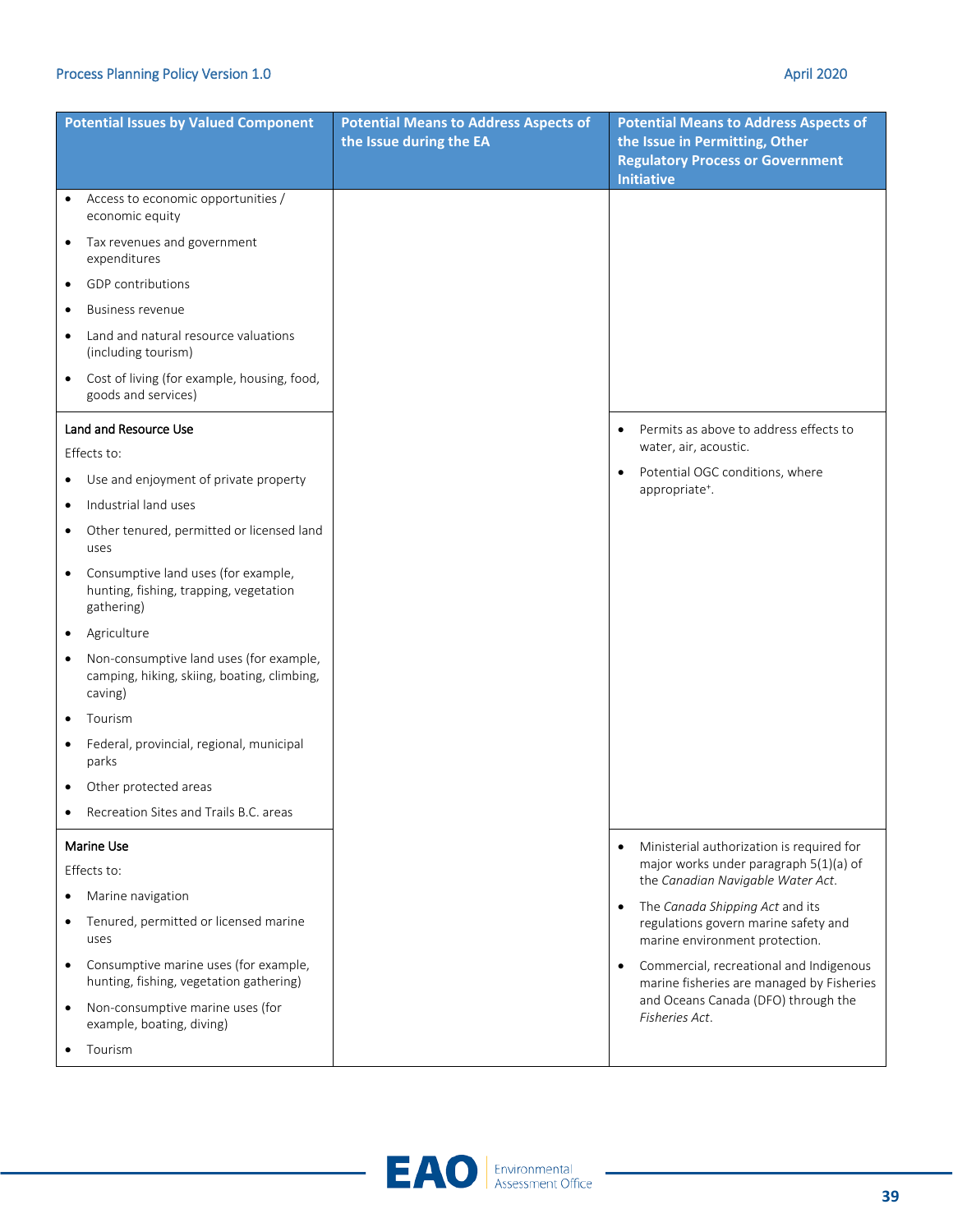| <b>Potential Issues by Valued Component</b>                                                                                                                                                                                                                                                                                   | <b>Potential Means to Address Aspects of</b><br>the Issue during the EA | <b>Potential Means to Address Aspects of</b><br>the Issue in Permitting, Other<br><b>Regulatory Process or Government</b><br><b>Initiative</b>                                                                                                                                                                                                                                                                                                                                                                                                                                                                                       |
|-------------------------------------------------------------------------------------------------------------------------------------------------------------------------------------------------------------------------------------------------------------------------------------------------------------------------------|-------------------------------------------------------------------------|--------------------------------------------------------------------------------------------------------------------------------------------------------------------------------------------------------------------------------------------------------------------------------------------------------------------------------------------------------------------------------------------------------------------------------------------------------------------------------------------------------------------------------------------------------------------------------------------------------------------------------------|
| Infrastructure and Services<br>Effects to:<br>Health care services and facilities<br>Emergency response services<br>٠                                                                                                                                                                                                         |                                                                         | <b>NA</b><br>$\bullet$                                                                                                                                                                                                                                                                                                                                                                                                                                                                                                                                                                                                               |
| Domestic water supply<br>Sewage and water treatment facilities<br>$\bullet$<br>Landfills and recycling facilities<br>Community recreational facilities<br>٠<br>Educational services, facilities and<br>٠<br>daycare<br>Other public and private sector services<br>Transportation infrastructure<br>Housing and accommodation |                                                                         |                                                                                                                                                                                                                                                                                                                                                                                                                                                                                                                                                                                                                                      |
| Human Health<br>Effects to:<br>Air quality<br>Drinking water quality<br>٠<br>Soil quality<br><b>Noise</b><br>Quality of country foods                                                                                                                                                                                         |                                                                         | Permits as above to address effects to<br>$\bullet$<br>water, air, acoustic, wildlife, vegetation.<br>Health operating permits are<br>administered by the health authorities<br>under the Health Act to address health<br>issues at the camp.                                                                                                                                                                                                                                                                                                                                                                                        |
| Archaeological and Heritage Resources<br>Effects to:<br>Sites of historical importance<br>Sites of archaeological importance<br>٠<br>(including culturally modified trees)<br>Paleontological resources<br>٠<br>Non-physical considerations of sites and<br>their values<br>Culture                                           |                                                                         | Under the Heritage Conservation Act,<br>$\bullet$<br>archeological, historical and<br>paleontological sites and remains are<br>protected in B.C. Archaeological remains<br>are cultural materials or evidence<br>associated with human activities that<br>predate 1846.<br>Permits are required for site inspections,<br>$\bullet$<br>investigations and alterations.<br>A chance-find protocol for when Industry<br>$\bullet$<br>encounters fossils during construction is<br>required as part of a Heritage<br>Conservation Act authorization.<br>Potential OGC conditions, where<br>appropriate <sup>+</sup> .<br>NА<br>$\bullet$ |
| Effects to governance and stewardship<br>systems                                                                                                                                                                                                                                                                              |                                                                         |                                                                                                                                                                                                                                                                                                                                                                                                                                                                                                                                                                                                                                      |